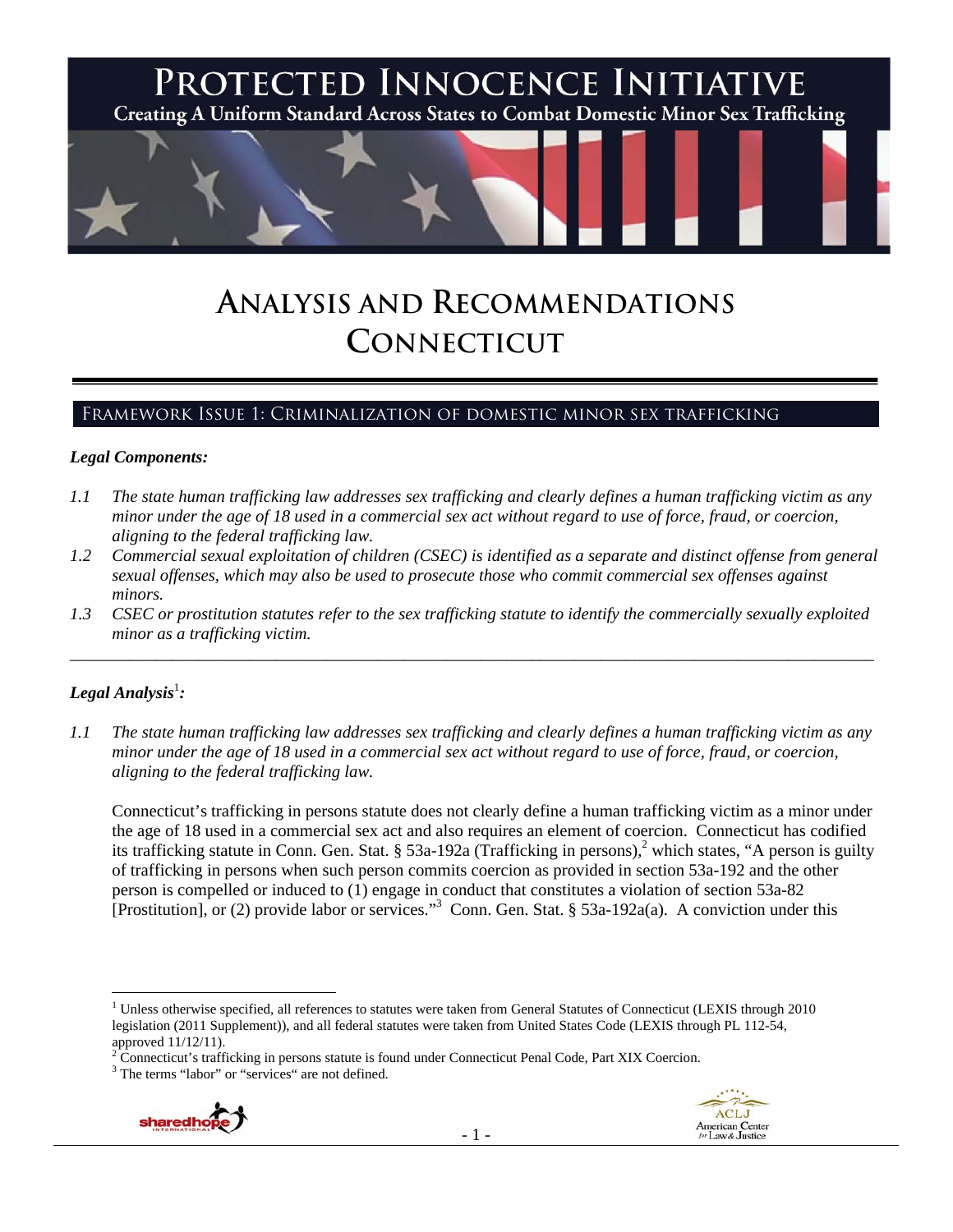statute is punishable as a Class B felony by imprisonment for  $1-20$  years,<sup>4</sup> a fine not to exceed \$15,000, or both. Conn. Gen. Stat. §§ 53a-192a(b), 53a-35a(6), 53a-41(2), 53a-28(b)(4), (6).

A conviction for trafficking in persons requires the predicate crime of coercion. Conn. Gen. Stat. § 53a-192(a) states,

A person is guilty of coercion when he compels or induces another person to engage in conduct which such other person has a legal right to abstain from engaging in, or to abstain from engaging in conduct in which such other person has a legal right to engage, by means of instilling in such other person a fear that, if the demand is not complied with, the actor or another will: (1) Commit any criminal offense; or (2) accuse any person of a criminal offense; or (3) expose any secret tending to subject any person to hatred, contempt or ridicule, or to impair any person's credit or business repute; or (4) take or withhold action as an official, or cause an official to take or withhold action.

- 1.1.1 Recommendation: Amend Conn. Gen. Stat. § 53a-192a (Trafficking in persons) to eliminate the requirement of proving coercion in the sex trafficking of a minor under the age of  $18<sup>5</sup>$
- *1.2 Commercial sexual exploitation of children (CSEC) is identified as a separate and distinct offense from general sexual offenses, which may also be used to prosecute those who commit commercial sex offenses against minors.*

Connecticut has several statutes specifically criminalizing CSEC, including the following:

1. Conn. Gen. Stat. § 53a-86(a)(2) (Promoting prostitution in the first degree) makes it a crime if a person knowingly "advances<sup>6</sup> or profits from prostitution<sup>7</sup> of a person less than eighteen years old." A conviction under this statute is punishable as a Class B felony by imprisonment for  $1-20$  years, of which all but 9 months may be suspended, and a possible fine not to exceed \$15,000. Conn. Gen. Stat. §§ 53a-86(b), 53a-35a(6), 53a-41(2), 53a-28(b)(4).

<sup>&</sup>lt;sup>7</sup> Conn. Gen. Stat. § 53a-85(2) states, "A person 'profits from prostitution' when acting other than as a prostitute receiving compensation for personally rendered prostitution services, he accepts or receives money or other property pursuant to an agreement or understanding with any person whereby he participates or is to participate in the proceeds of prostitution activity."



<sup>&</sup>lt;sup>4</sup> If an offender is sentenced to imprisonment, however, the court may suspend any or all portions of imprisonment, unless the convicting statute expressly provides otherwise. Specifically, Conn. Gen. Stat. § 53a-28(b) states,

Except as provided in section 53a-46a [Imposition of sentence for capital felony], when a person is convicted of an offense, the court shall impose one of the following sentences: (1) A term of imprisonment; or (2) a sentence authorized by section 18-65a [Confinement of young and teenage women] or 18-73 [Confinement of male children and youths]; or (3) a fine; or (4) a term of imprisonment and a fine; or (5) a term of imprisonment, with the execution of such sentence of imprisonment suspended, entirely or after a period set by the court, and a period of probation or a period of conditional discharge; or (6) a term of imprisonment, with the execution of such sentence of imprisonment suspended, entirely or after a period set by the court, and a fine and a period of probation or a period of conditional discharge; or (7) a fine and a sentence authorized by section 18-65a or 18-73; or (8) a sentence of unconditional discharge; or (9) a term of imprisonment and a period of special parole as provided in section 54-125e [Special parole].

Therefore, it should be presumed throughout this report that the penalty of imprisonment may be wholly or partially suspended unless specifically stated to the contrary.

 $<sup>5</sup>$  Subsequent recommendations in this report referring to the state human trafficking law are predicated upon the recommendation contained in Section 1.1 being previously or simultaneously implemented.</sup>

 $6$  Conn. Gen. Stat. § 53a-85(1) (Promoting prostitution: Definitions) states,

A person "advances prostitution" when, acting other than as a prostitute or as a patron thereof, he knowingly causes or aids a person to commit or engage in prostitution, procures or solicits patrons for prostitution, provides persons or premises for prostitution purposes, operates or assists in the operation of a house of prostitution or a prostitution enterprise, or engages in any other conduct designed to institute, aid or facilitate an act or enterprise of prostitution. 7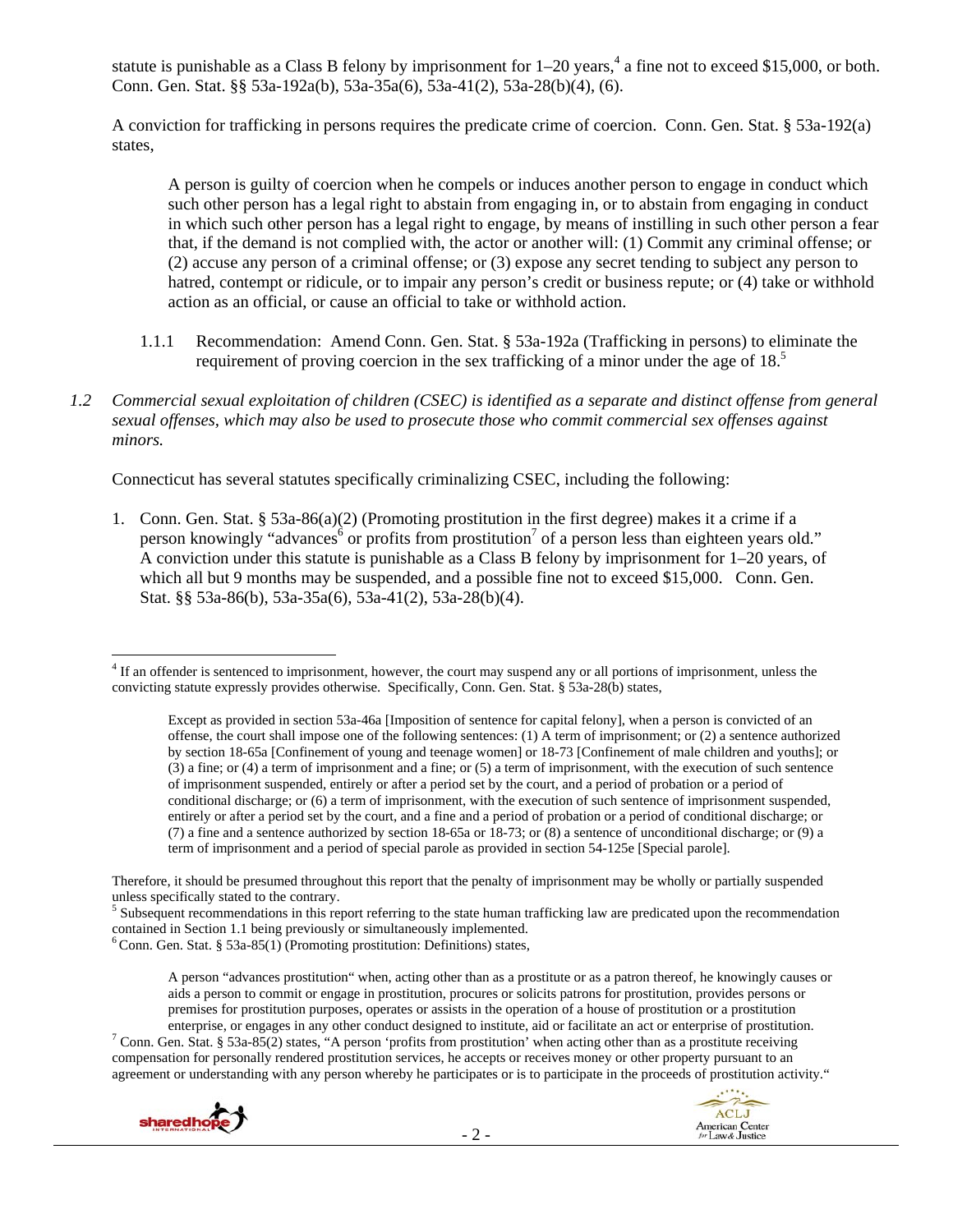2. Conn. Gen. Stat. § 53a-196a(a) (Employing a minor in an obscene performance) states,

A person is guilty of employing a minor in an obscene performance when such person (1) employs any minor, whether or not such minor receives any consideration, for the purpose of promoting<sup>8</sup> any material<sup>9</sup> or performance<sup>10</sup> which is obscene as to minors,<sup>11</sup> notwithstanding that such material or performance is intended for an adult audience, or (2) permits any such minor to be [so] employed ... and such person is the parent or guardian of such minor or otherwise responsible for the general supervision of such minor's welfare.

A conviction under this statute is punishable as a Class A felony by imprisonment for 10–25 years, of which all but 10 years may be suspended, and a possible fine not to exceed \$20,000. Conn. Gen. Stat. §§ 53a-196a(b), 53a-35a(4), 53a-41(1), 53a-28(b)(4).

3. Conn. Gen. Stat. § 53a-90a(a) (Enticing a minor. Penalties) makes it a crime if a person "uses an interactive computer service<sup>12</sup> to knowingly persuade, induce, entice or coerce any person under sixteen years of age to engage in prostitution or sexual activity for which the actor may be charged with a criminal offense."

A first conviction under this statute is punishable as a Class D felony by imprisonment for 1–5 years, a fine not to exceed \$5,000, or both; a second conviction is punishable as a Class C felony by imprisonment for  $1-10$  years, a fine not to exceed \$10,000, or both, while third and subsequent convictions are punishable as Class B felonies by imprisonment for 1–20 years, a fine not to exceed \$15,000, or both. Conn. Gen. Stat. §§ 53a-90a(b)(1), 53a-41(2)–(4), 53a-35a(6)–(8), 53a-28(b)(4), (6). If the victim is under the age of 13, however, a first conviction is punishable as a Class B felony by imprisonment for 5–20 years, of which all but 5 years may be suspended, and a possible fine not to exceed \$15,000, while subsequent convictions are punishable as a Class B felony by imprisonment for 10–20 years, of which all but 10 years may be suspended, and a possible fine not to exceed \$15,000. Conn. Gen. Stat. §§ 53a-90a(b)(2), 53a-41(2), 53a-35a(6), 53a-28(b)(4).

literary, artistic, educational, political or scientific value for minors.<br><sup>12</sup> "Interactive computer service" is defined as "any information service, system or access software provider that provides or enables computer access by multiple users to a computer server, including specifically a service or system that provides access to the Internet and such systems operated or services offered by libraries or educational institutions." Conn. Gen. Stat. § 53a-90a(a).





<sup>&</sup>lt;sup>8</sup> Conn. Gen. Stat. § 53a-193(12) states, "'Promote' means to manufacture, issue, sell, give, provide, lend, mail, deliver, transfer, transmit, publish, distribute, circulate, disseminate, present, exhibit, advertise, produce, direct or participate in." <sup>9</sup> Pursuant to Conn. Gen. Stat. § 53a-193(10),

<sup>&</sup>quot;Material" means anything tangible which is capable of being used or adapted to arouse prurient, shameful or morbid interest, whether through the medium of reading, observation, sound or in any other manner. Undeveloped photographs, molds, printing plates, and the like, may be deemed obscene notwithstanding that processing or other acts

may be required to make the obscenity patent or to disseminate it.<br><sup>10</sup> "Performance" is defined as "any play, motion picture, dance or other exhibition performed before an audience." Conn. Gen. Stat. § 53a-193(11).

<sup>&</sup>lt;sup>11</sup> Pursuant to Conn. Gen. Stat. § 53a-193 $(2)$ ,

Material or a performance is "obscene as to minors" if it depicts a prohibited sexual act and, taken as a whole, it is harmful to minors. For purposes of this subdivision: (A) "Minor" means any person less than seventeen years old as used in section 53a-196 [Obscenity as to minors] and less than sixteen years old as used in sections 53a-196a and 53a-196b [Promoting a minor in an obscene performance], and (B) "harmful to minors" means that quality of any description or representation, in whatever form, of a prohibited sexual act, when (i) it predominantly appeals to the prurient, shameful or morbid interest of minors, (ii) it is patently offensive to prevailing standards in the adult community as a whole with respect to what is suitable material for minors, and (iii) taken as a whole, it lacks serious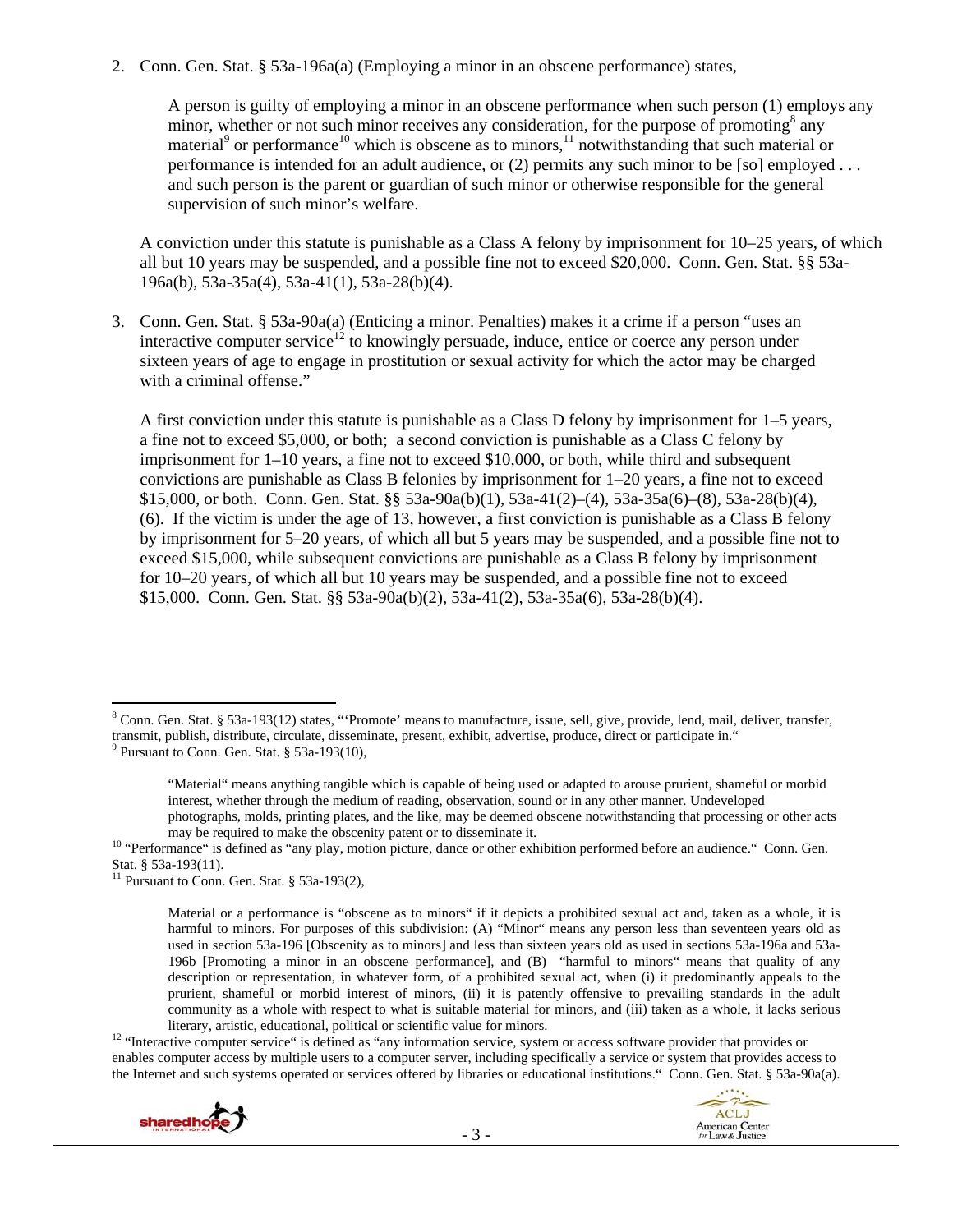4. Conn. Gen. Stat. § 53a-70c(a) (Aggravated sexual assault of a minor) states,

A person is guilty of aggravated sexual assault of a minor when such person commits a violation of subdivision (2) of subsection (a) of section 53-21 [Injury or risk of injury to, or impairing morals of, children. Sale of children] or section 53a-70 [Sexual assault in the first degree], section 53a-70a [Aggravated sexual assault in the first degree], section 53a-71 [Sexual assault in the second degree], section 53a-86 [Promoting prostitution in the first degree], Conn. Gen. Stat § 53a-87 [Promoting prostitution in the second degree] or section 53a-196a [Employing a minor in an obscene performance] and the victim of such offense is under thirteen years of age, and (1) such person kidnapped or illegally restrained the victim, (2) such person stalked the victim, (3) such person used violence to commit such offense against the victim, (4) such person caused serious physical injury to or disfigurement of the victim, (5) there was more than one victim of such offense under thirteen years of age, (6) such person was not known to the victim, or (7) such person has previously been convicted of a violent sexual assault.

A first conviction under this statute is punishable as a Class A felony by imprisonment for 25–50 years, of which all but 25 years may be suspended, and a possible fine not to exceed \$20,000. Conn. Gen. Stat. §§ 53a-70c(b), 53a-35a(3), 53a-41(1), 53a-28(b)(4). Subsequent convictions, however, are punishable by imprisonment for 50 years, none of which may be suspended, and a possible fine not to exceed \$20,000. Conn. Gen. Stat. §§ 53a-70c(b), 53a-35a(3), 53a-41(1), 53a-28(b)(4).

Several other sexual offenses, while not expressly commercial in nature, may also apply in cases involving the commercial sexual exploitation of a child. Some of those statutes are as follows:

1. Conn. Gen. Stat. § 53-21(a)(2) (Injury or risk of injury to, or impairing morals of, children. Sale of children) makes it a crime if a person

has contact with the intimate parts, as defined in section  $53a-65$ ,<sup>13</sup> of a child under the age of sixteen years or subjects a child under sixteen years of age to contact with the intimate parts of such person, in a sexual and indecent manner likely to impair the health or morals of such child . . . .

A conviction under Conn. Gen. Stat. § 53-21(a)(2) is punishable as a Class B felony by imprisonment for 1–20 years, a fine not to exceed \$15,000, or both, but if the victim is under the age of 13, a conviction is punishable by imprisonment for 5–20 years, of which all but 5 years may be suspended, and a possible fine not to exceed \$15,000. Conn. Gen. Stat. §§ 53-21(a), 53a-35a(6), 53a-41(2), 53a-28(b)(4), (6).

2. Conn. Gen. Stat. § 53a-70(a)(2) (Sexual assault in the first degree) makes it a crime if a person "engages in sexual intercourse<sup>14</sup> with another person and such other person is under thirteen years of age and the actor is more than two years older than such person."

A conviction under Conn. Gen. Stat. § 53a-70(a)(2) is punishable as a Class A felony by imprisonment for 10–25 years, a fine not to exceed \$20,000, or both. Conn. Gen. Stat. §§ 53a-70(b)(2), 53a-35a(4), 53a- $41(1)$ ,  $53a-28(b)(4)$ ,  $(6)$ . If the victim is under 10 years of age, however, a conviction is punishable by

<sup>&</sup>quot;Sexual intercourse" means vaginal intercourse, anal intercourse, fellatio or cunnilingus between persons regardless of sex. Its meaning is limited to persons not married to each other. Penetration, however slight, is sufficient to complete vaginal intercourse, anal intercourse or fellatio and does not require emission of semen. Penetration may be committed by an object manipulated by the actor into the genital or anal opening of the victim's body.



 $\overline{a}$  $13$  Conn. Gen. Stat. § 53a-65(8) defines "intimate parts" as "the genital area or any substance emitted therefrom, groin, anus or any substance emitted therefrom, inner thighs, buttocks or breasts."

<sup>&</sup>lt;sup>14</sup> Pursuant to Conn. Gen. Stat.  $\S$  53a-65(2) (Definitions),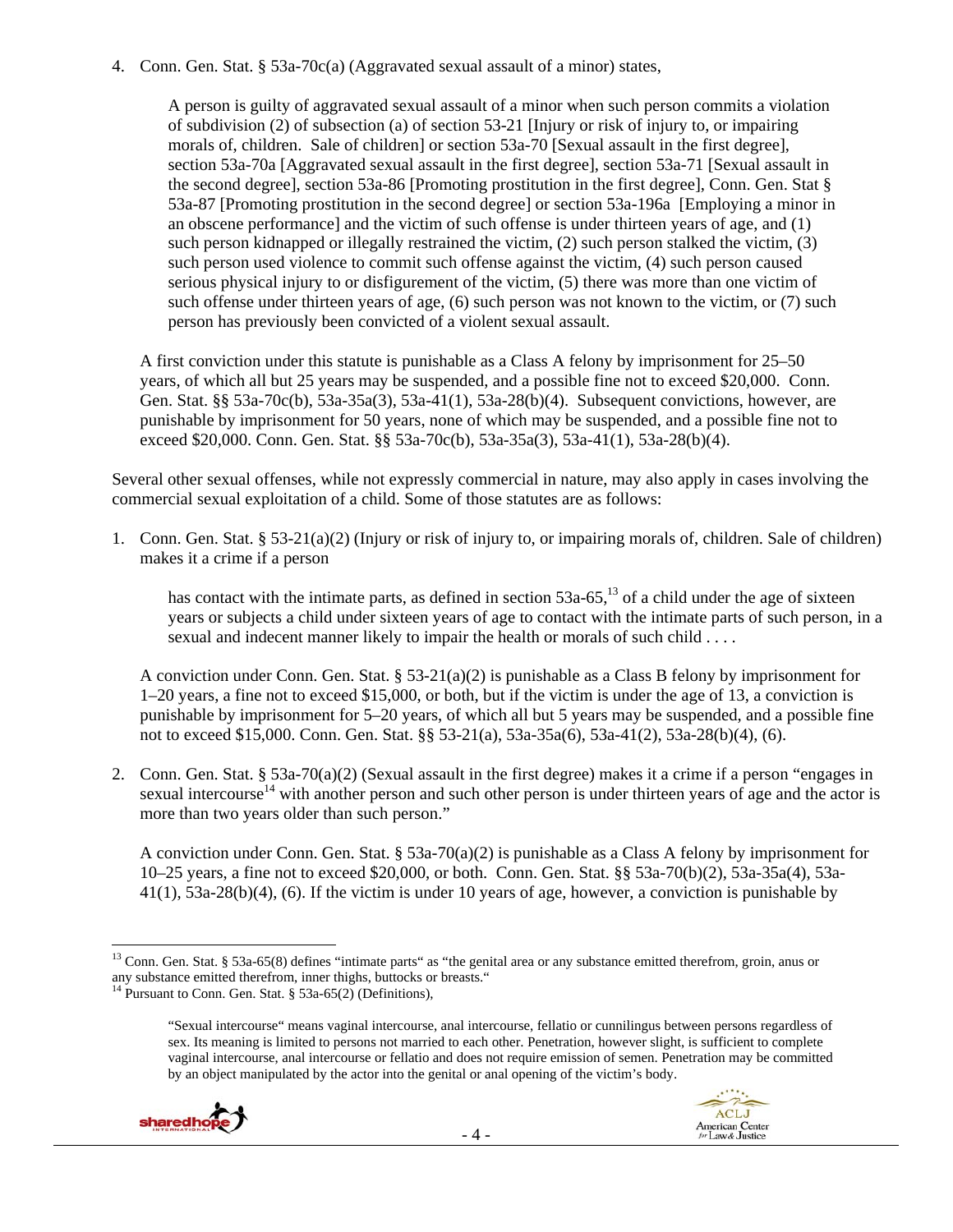imprisonment for  $10-25$  years, of which all but  $10$  years<sup>15</sup> may be suspended, and a possible fine not to exceed \$20,000. Conn. Gen. Stat. §§ 53a-70(b)(2), 53a-35a(4), 53a-41(1), 53a-28(b)(4).

3. Pursuant to Conn. Gen. Stat. § 53a-71(a),

A person is guilty of sexual assault in the second degree when such person engages in sexual intercourse with another person and: (1) Such other person is thirteen years of age or older but under sixteen years of age and the actor is more than three years older than such other person . . . .

A conviction under Conn. Gen. Stat. § 53a-71(a)(1) is punishable as a Class B felony by imprisonment for 1–20 years, of which all but 9 months may be suspended, and a possible fine not to exceed \$15,000. Conn. Gen. Stat. §§ 53a-71(b), 53a-35a(6), 53a-41(2), 53a-28(b)(4).

4. Conn. Gen. Stat. § 53a-73a(a)(1)(A), (1)(B) (Sexual assault in the fourth degree) makes it a crime if a person

intentionally subjects another person to sexual contact<sup>16</sup> who is (A) under thirteen years of age and the actor is more than two years older than such other person, or (B) thirteen years of age or older but under fifteen years of age and the actor is more than three years older than such other person . . . .

A conviction under Conn. Gen. Stat. §  $53a-73a(a)(1)(A)$ , (B) is punishable as a Class D felony by imprisonment for 1–5 years, a fine not to exceed \$5,000, or both. Conn. Gen. Stat. §§ 53a-73a(b), 53a-41(4), 53a-35a(8), 53a-28(b)(4), (6).

*1.3 CSEC or prostitution statutes refer to the sex trafficking statute to identify the commercially sexually exploited minor as a trafficking victim.* 

The CSEC statutes listed above do not refer to Conn. Gen. Stat. § 53a-192a (Trafficking in persons).

1.3.1 Recommendation: Amend Conn. Gen. Stat § 53a-86(a) (Promoting prostitution in the first degree), Conn. Gen. Stat. § 53a-70c (Aggravated sexual assault of a minor), Conn. Gen. Stat. § 53a-90a(a) (Enticing a minor. Penalties), and Conn. Gen. Stat. § 53a-196a (Employing a minor in an obscene performance) to refer cases of commercial sexual abuse of a minor to Conn. Gen. Stat. § 53a-192a (Trafficking in persons) to clarify the victim's status as a human trafficking victim.

<sup>&</sup>quot;Sexual contact" means any contact with the intimate parts of a person not married to the actor for the purpose of sexual gratification of the actor or for the purpose of degrading or humiliating such person or any contact of the intimate parts of the actor with a person not married to the actor for the purpose of sexual gratification of the actor or for the purpose of degrading or humiliating such person.





<sup>&</sup>lt;sup>15</sup> Pursuant to Conn. Gen. Stat. § 53a-70(b)(3), the mandatory 10 year sentence is composed of both imprisonment and special parole under Conn. Gen. Stat. § 53a-28(b).

<sup>&</sup>lt;sup>16</sup> Pursuant to Conn. Gen. Stat.  $\S$  53a-65(3) (Definitions),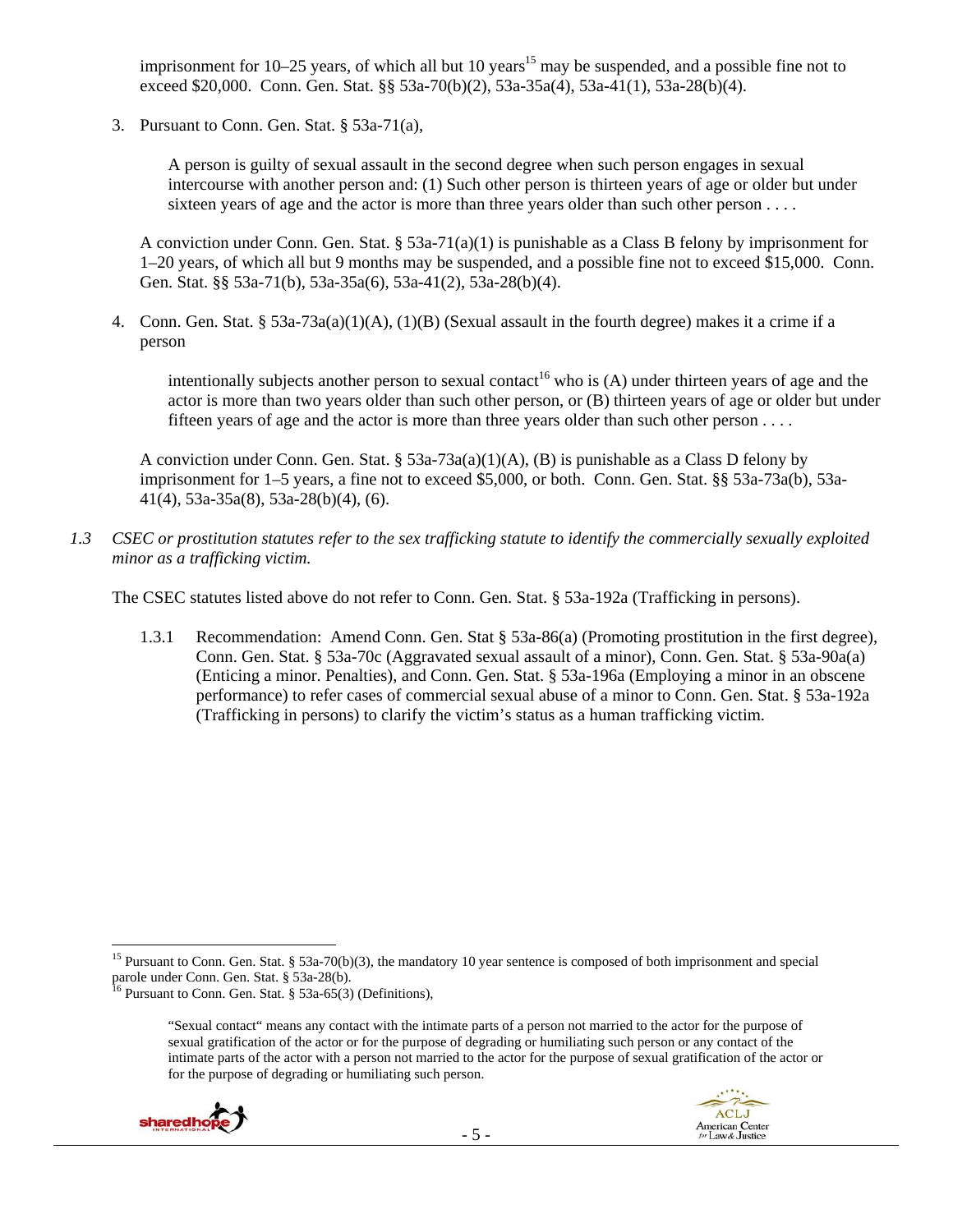#### **Framework Issue 2: Criminal provisions for demand**

#### *Legal Components:*

- *2.1 The state sex trafficking law can be applied to the buyers of commercial sex acts with a victim of domestic minor sex trafficking.*
- *2.2 Buyers of commercial sex acts with a minor can be prosecuted under CSEC laws.*
- *2.3 Solicitation laws differentiate buying sex acts with an adult and buying sex acts with a minor under 18.*
- *2.4 Penalties for buyers of commercial sex acts with minors are as high as federal penalties.*
- *2.5 Using the Internet to lure, entice, or purchase, or attempt to lure, entice, or purchase commercial sex acts with a minor is a separate crime or results in an enhanced penalty for buyers.*
- *2.6 No age mistake defense is permitted for a buyer of commercial sex acts with any minor under 18.*
- *2.7 Base penalties for buying sex acts with a minor are sufficiently high for all minors under 18 and not reduced for older minors.*
- *2.8 Financial penalties for buyers of commercial sex acts with minors are sufficiently high to make it difficult for buyers to hide the crime.*
- *2.9 Buying and possessing child pornography carries penalties as high as similar federal offenses.*
- *2.10 Convicted buyers of commercial sex acts with minors and child pornography are required to register as sex offenders.*

\_\_\_\_\_\_\_\_\_\_\_\_\_\_\_\_\_\_\_\_\_\_\_\_\_\_\_\_\_\_\_\_\_\_\_\_\_\_\_\_\_\_\_\_\_\_\_\_\_\_\_\_\_\_\_\_\_\_\_\_\_\_\_\_\_\_\_\_\_\_\_\_\_\_\_\_\_\_\_\_\_\_\_\_\_\_\_\_\_\_\_\_\_\_

# *Legal Analysis:*

*2.1 The state sex trafficking law can be applied to the buyers of commercial sex acts with a victim of domestic minor sex trafficking.* 

Conn. Gen. Stat. § 53a-192a (Trafficking in persons) is not specifically applicable to buyers and appears to focus solely on penalizing traffickers. Pursuant to Conn. Gen. Stat. § 53a-192a(a) "A person is guilty of trafficking in persons when such person commits coercion as provided in section 53a-192 and the other person is compelled or induced to (1) engage in conduct that constitutes a violation of section 53a-82 [Prostitution], or (2) provide labor or services."

In order for a buyer to be convicted for trafficking in persons, the buyer must be guilty of coercion. Conn. Gen. Stat. § 53a-192(a) states,

A person is guilty of coercion when he compels or induces another person to engage in conduct which such other person has a legal right to abstain from engaging in, or to abstain from engaging in conduct in which such other person has a legal right to engage, by means of instilling in such other person a fear that, if the demand is not complied with, the actor or another will: (1) Commit any criminal offense; or (2) accuse any person of a criminal offense; or (3) expose any secret tending to subject any person to hatred, contempt or ridicule, or to impair any person's credit or business repute; or (4) take or withhold action as an official, or cause an official to take or withhold action.

It is unlikely Connecticut's coercion statute is applicable against buyers, and, therefore, it is unlikely that buyers may be prosecuted for trafficking of persons under Conn. Gen. Stat. § 53a-192a.

2.1.1 Recommendation: Amend Conn. Gen. Stat. § 53a-192a (Trafficking in persons) to make the statute applicable to buyers of commercial sex with minors.



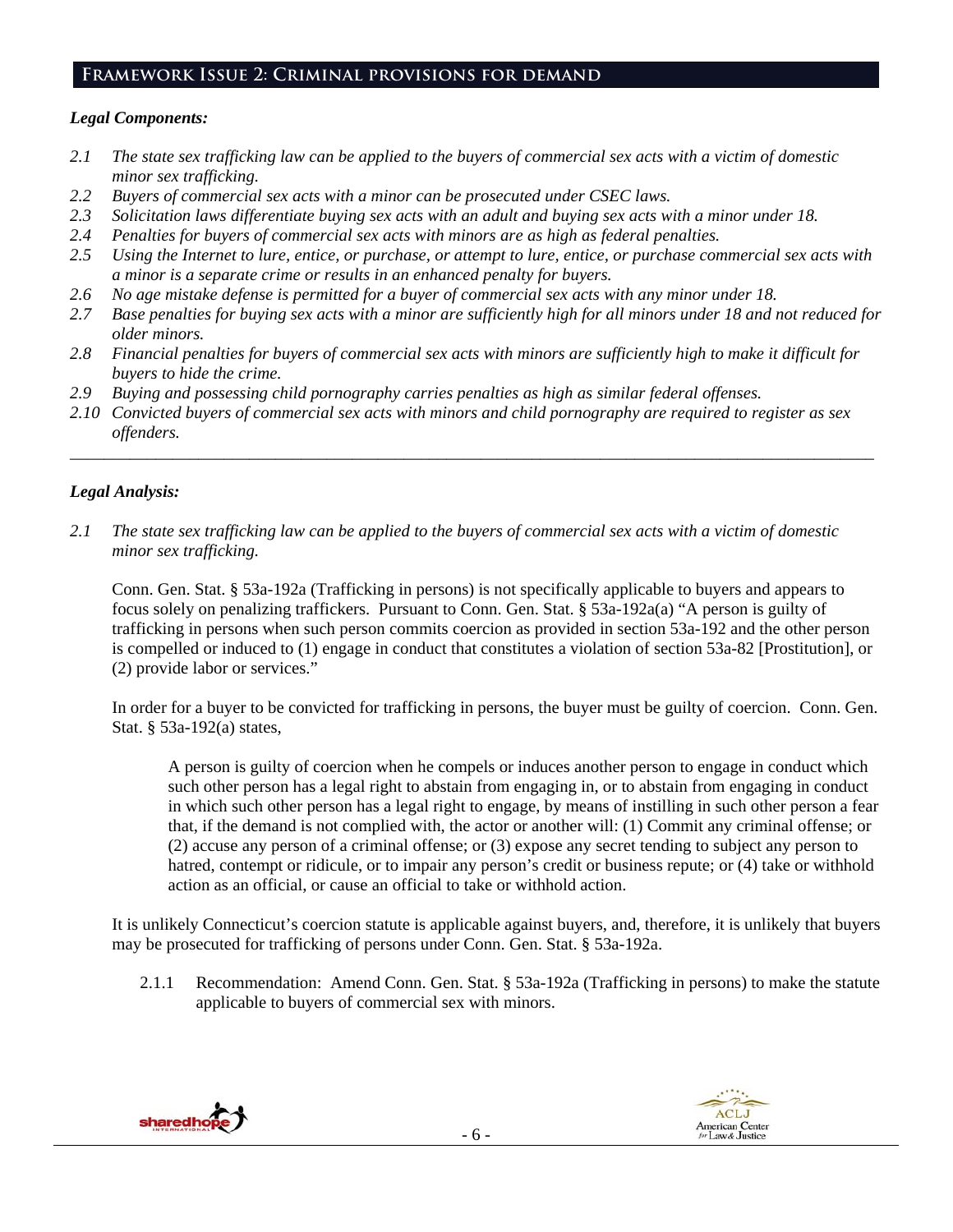#### *2.2 Buyers of commercial sex acts with a minor can be prosecuted under CSEC laws.*

Although Connecticut does have a CSEC law prohibiting the use of the Internet to buy sex with a minor.<sup>17</sup> it does not specifically criminalize the buying of sex with minors and punishes it the same as buying sex with an adult. Pursuant to Conn. Gen. Stat. § 53a-83(a) (Patronizing a prostitute),

(a) A person is guilty of patronizing a prostitute when: (1) Pursuant to a prior understanding, he pays a fee to another person as compensation for such person or a third person having engaged in sexual conduct with him; or (2) he pays or agrees to pay a fee to another person pursuant to an understanding that in return therefor such person or a third person will engage in sexual conduct with him; or (3) he solicits or requests another person to engage in sexual conduct with him in return for a fee.

- 2.2.1 Recommendation: Enact a law that expressly prohibits buying sex with minors under the age of 18 and that also refers to Conn. Gen. Stat. § 53a-192a (Trafficking in persons) in order to identify these minors as human trafficking victims.
- *2.3 Solicitation laws differentiate buying sex acts with an adult and buying sex acts with a minor under 18.*

Connecticut's primary solicitation law, Conn. Gen. Stat. § 53a-83(a) (Patronizing a prostitute), does not differentiate between buying sex acts with an adult from buying sex acts with a minor.<sup>18</sup>

Conn. Gen. Stat § 53a-90a(a) (Enticing a minor. Penalties), does, however, specifically make it a crime if a person "uses an interactive computer service<sup>19</sup> to knowingly persuade, induce, entice or coerce any person under sixteen years of age to engage in prostitution or sexual activity for which the actor may be charged with a criminal offense."

- 2.3.1 Recommendation: Amend Conn. Gen. Stat. § 53a-83 (Patronizing a prostitute) to distinguish between buying sex acts with an adult versus buying sex acts with a minor.
- *2.4 Penalties for buyers of commercial sex acts with minors are as high as federal penalties.*

A buyer's first conviction under Conn. Gen. Stat. § 53a-90a (Enticing a minor. Penalties) is punishable as a Class D felony by imprisonment for 1–5 years, a fine not to exceed \$5,000, or both, a second conviction is punishable as a Class C felony by imprisonment for 1–10 years, a fine not to exceed \$10,000, or both, while third and subsequent convictions are punishable as Class B felonies by imprisonment for 1–20 years, a fine not to exceed \$15,000, or both. Conn. Gen. Stat. §§ 53a-90a(b)(1), 53a-41(2)–(4), 53a-35a(6)–(8), 53a-28(b)(4), (6). If the victim is under the age of 13, however, a first conviction is punishable as a Class B felony by imprisonment for 5–20 years, of which all but 5 years may be suspended, and a possible fine not to exceed \$15,000, while subsequent convictions are punishable as a Class B felony by imprisonment for 10–20 years, of which all but 10 years may be suspended, and a possible fine not to exceed \$15,000. Conn. Gen. Stat. §§ 53a-90a(b)(2), 53a-41(2), 53a-35a(6), 53a-28(b)(4).

Because Connecticut does not have a law that specifically prohibits the purchase of sex with a minor, a buyer is likely to be prosecuted under general prostitution statutes. Convictions under Conn. Gen. Stat. § 53a-83 (Patronizing a prostitute) or Conn. Gen. Stat. § 53a-83a (Patronizing a prostitute from a motor vehicle) are

<sup>19</sup> *See supra* note 12.





 $\overline{a}$ 

<sup>&</sup>lt;sup>17</sup> *See infra* Section 2.5 for a discussion of Internet solicitation provisions.<br><sup>18</sup> Similar to Connecticut's primary solicitation law, Conn. Gen. Stat. § 53a-83a (Patronizing a prostitute), Conn. Gen. Stat. § 53a-83a(a (Patronizing a prostitute from a motor vehicle) does not differentiate between buying sex acts with an adult from buying sex acts with a minor.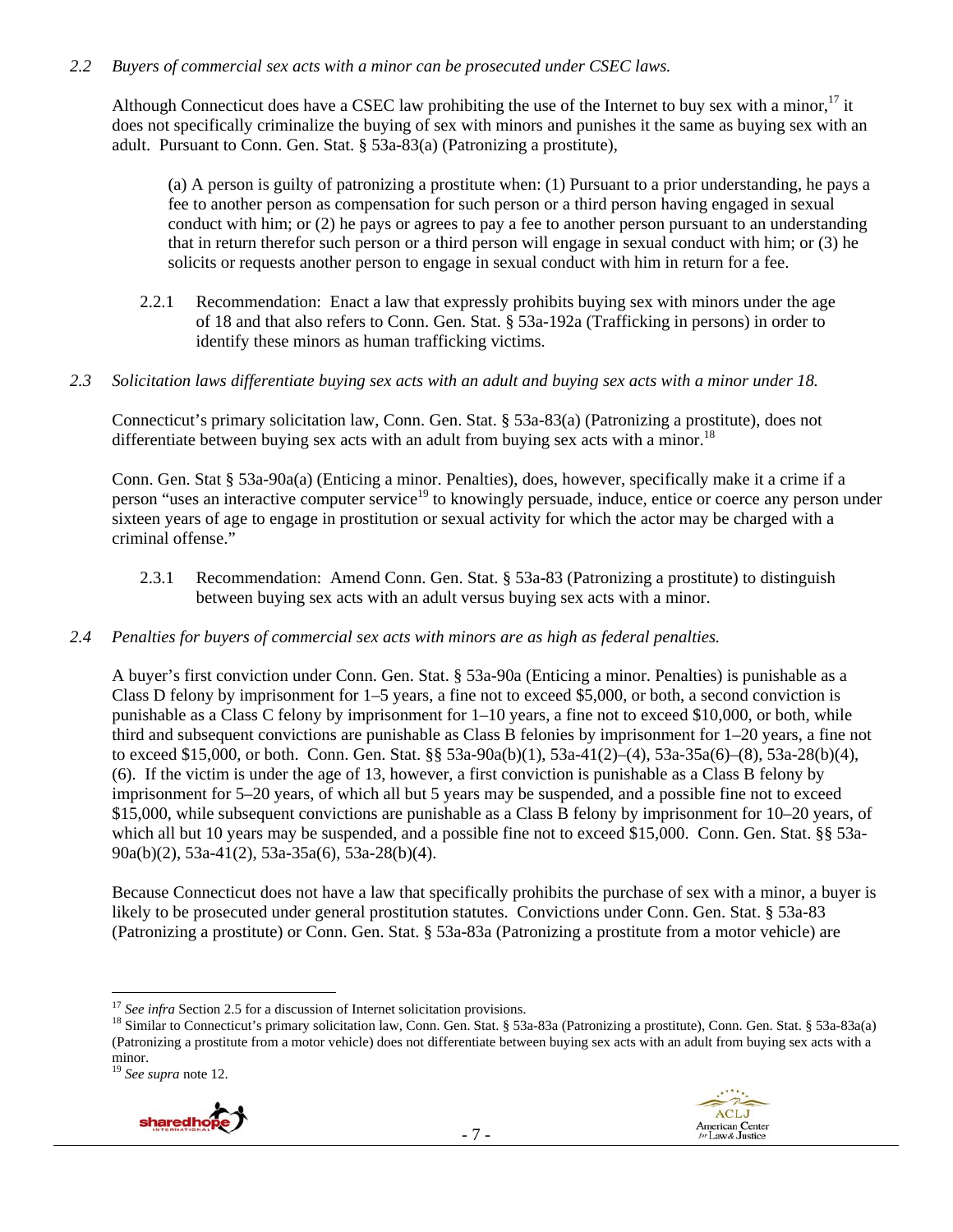punishable as Class A misdemeanors by imprisonment up to 1 year, a fine not to exceed \$2,000, or both. Conn. Gen. Stat. §§ 53a-83(b), 53a-83a(b), 53a-42(1), 53a-36(1), 53a-28(b)(4).

In comparison, if the victim is under the age of 14, a conviction under the Trafficking Victims Protection Act  $(TVPA)^{20}$  for child sex trafficking is punishable by 15 years to life imprisonment and a fine not to exceed \$250,000. 18 U.S.C. §§ 1591(b)(1), 3559(a)(1), 3571(b)(3). If the victim is between the ages of 14–17, a conviction is punishable by 10 years to life imprisonment and a fine not to exceed \$250,000. 18 U.S.C. §§ 1591(b)(2),  $3559(a)(1)$ ,  $3571(b)(3)$ . A conviction is punishable by mandatory life imprisonment, however, if the buyer has a prior conviction for a federal sex offense<sup>21</sup> against a minor. 18 U.S.C. § 3559(e)(1). To the extent buyers can be prosecuted under other federal CSEC laws,<sup>22</sup> a conviction is punishable by penalties ranging from a fine not to exceed \$250,000 to life imprisonment and a fine not to exceed \$250,000.23

- 2.4.1 Recommendation: Upon enacting a law establishing the crime of buying sex with a minor, establish penalties comparable with federal penalties.
- *2.5 Using the Internet to lure, entice, or purchase, or attempt to lure, entice, or purchase commercial sex acts with a minor is a separate crime or results in an enhanced penalty for buyers.*

Using the Internet to entice a minor to commit unlawful sexual activity is prohibited under Conn. Gen. Stat. § 53a-90a(a) (Enticing a minor), which prohibits a person from using "an interactive computer service<sup>24</sup> to knowingly persuade, induce, entice or coerce any person under sixteen years of age to engage in prostitution or sexual activity for which the actor may be charged with a criminal offense."

A buyer's first conviction under Conn. Gen. Stat. § 53a-90a (Enticing a minor. Penalties) is punishable as a Class D felony by imprisonment for 1–5 years, a fine not to exceed \$5,000, or both, a second conviction is punishable as a Class C felony by imprisonment for 1–10 years, a fine not to exceed \$10,000, or both, while third and subsequent convictions are punishable as Class B felonies by imprisonment for 1–20 years, a fine not to exceed \$15,000, or both. Conn. Gen. Stat. §§ 53a-90a(b)(1), 53a-41(2)–(4), 53a-35a(6)–(8), 53a-28(b)(4), (6). If the victim is under the age of 13, however, a first conviction is punishable as a Class B felony by imprisonment for 5–20 years, of which all but 5 years may be suspended, and a possible fine not to exceed \$15,000, while subsequent convictions are punishable as a Class B felony by imprisonment for 10–20 years, of which all but 10 years may be suspended, and a possible fine not to exceed \$15,000. Conn. Gen. Stat. §§ 53a-90a(b)(2), 53a-41(2), 53a-35a(6), 53a-28(b)(4).





 $\overline{a}$  $^{20}$  Trafficking Victims Protection Act (TVPA) of 2000, Pub. L. No. 106-386, 114 Stat. 1464, 1466 (codified in scattered sections of 18 and 22 U.S.C.).

<sup>&</sup>lt;sup>21</sup> Pursuant to 18 U.S.C. § 3559(e)(2), "federal sex offense" is defined as

an offense under section 1591 [18 USCS § 1591] (relating to sex trafficking of children), 2241 [18 USCS § 2241] (relating to aggravated sexual abuse), 2242 [18 USCS § 2242] (relating to sexual abuse), 2244(a)(1) [18 USCS § 2244(a)(1)] (relating to abusive sexual contact), 2245 [18 USCS § 2245] (relating to sexual abuse resulting in death), 2251 [18 USCS § 2251] (relating to sexual exploitation of children), 2251A [18 USCS § 2251A] (relating to selling or buying of children), 2422(b) [18 USCS § 2422(b)] (relating to coercion and enticement of a minor into prostitution), or

<sup>2423(</sup>a) [18 USCS § 2423(a)] (relating to transportation of minors).<br><sup>22</sup> 18 U.S.C. §§ 2251A(b) (Selling or buying of children), 2251(a) (Sexual exploitation of children), 2423(a) (Transportation of a minor with intent for minor to engage in criminal sexual activity), 2422(a) (Coercion and enticement), 2252(a)(2), (a)(4) (Certain activities relating to material involving the sexual exploitation of minors).

<sup>&</sup>lt;sup>23</sup> 18 U.S.C. §§ 2251A(b) (conviction punishable by imprisonment for 30 years to life and a fine), 2251(e) (conviction punishable by imprisonment for 15–30 years and a fine), 2423(a) (conviction punishable by imprisonment for 10 years to life and a fine),  $2422(a)$  (conviction punishable by a fine, imprisonment up to 20 years, or both),  $2252(a)(2)$ , (4) (stating that a conviction under subsection (a)(2) is punishable by imprisonment for  $5-20$  years and a fine, while a conviction under subsection (a)(4) is punishable by imprisonment up to 10 years, a fine, or both); *see also* 18 U.S.C. §§ 3559(a)(1) (classifying all of the above listed offenses as felonies), 3571(b)(3) (providing a fine up to \$250,000 for any felony conviction). 24 *See supra* note 12.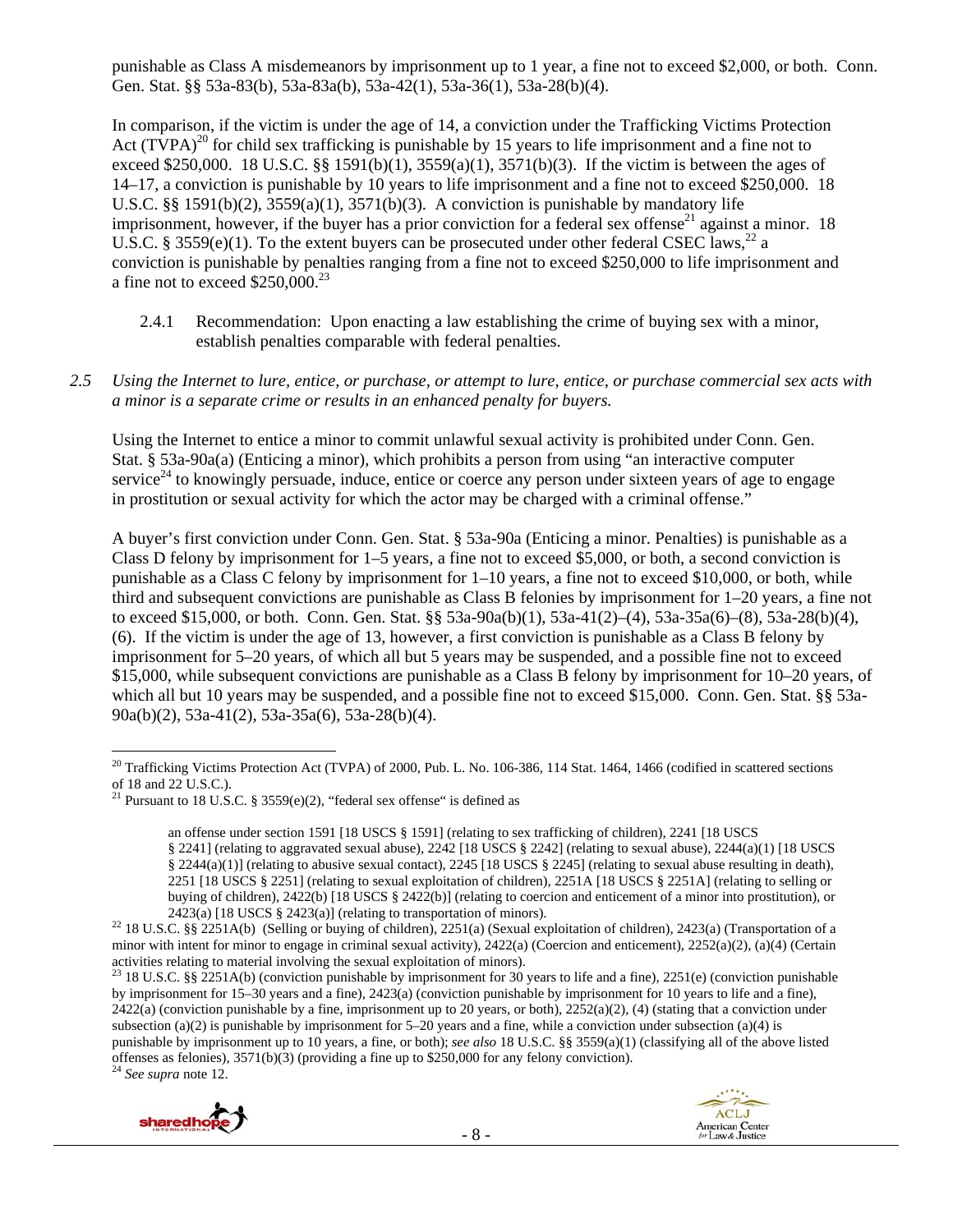*2.6 No age mistake defense is permitted for a buyer of commercial sex acts with any minor under 18.* 

Because Conn. Gen. Stat. § 53a-82 (Prostitution) and Conn. Gen. Stat. § 53a-83 (Patronizing a prostitute from a motor vehicle) are age neutral, a mistake of age defense is irrelevant. Conn. Gen. Stat § 53a-90a (Enticing a minor. Penalties) is minor specific, but it does not expressly prohibit a mistake of age defense.

- 2.6.1 Recommendation: Amend Conn. Gen. Stat. § 53a-90a (Enticing a minor. Penalties) to expressly prohibit a mistake of age defense.
- *2.7 Base penalties for buying sex acts with a minor are sufficiently high for all minors under 18 and not reduced for older minors.*

Buying sex with a minor is punishable as a Class A misdemeanor, regardless of the age of the victim, but if the minor is under the age of 16 and an "interactive computer service"<sup>25</sup> is used, a higher penalty is authorized, and these penalties are even higher if the victim is under the age of 13. A buyer's first conviction under Conn. Gen. Stat. § 53a-90a (Enticing a minor. Penalties) is punishable as a Class D felony by imprisonment for 1–5 years, a fine not to exceed \$5,000, or both, a second conviction is punishable as a Class C felony by imprisonment for 1–10 years, a fine not to exceed \$10,000, or both, while third and subsequent convictions are punishable as Class B felonies by imprisonment for 1–20 years, a fine not to exceed \$15,000, or both. Conn. Gen. Stat. §§ 53a-90a(b)(1), 53a-41(2)–(4), 53a-35a(6)–(8), 53a-28(b)(4), (6). If the victim is under the age of 13, however, a first conviction is punishable as a Class B felony by imprisonment for 5–20 years, of which all but 5 years may be suspended, and a possible fine not to exceed \$15,000, while subsequent convictions are punishable as a Class B felony by imprisonment for 10–20 years, of which all but 10 years may be suspended, and a possible fine not to exceed \$15,000. Conn. Gen. Stat. §§ 53a-90a(b)(2), 53a-41(2), 53a-35a(6), 53a- $28(b)(4)$ .

- 2.7.1 Recommendation: Amend Conn. Gen. Stat. § 53a-90a (Enticing a minor. Penalties) to protect all minors under the age of 18.
- *2.8 Financial penalties for buyers of commercial sex acts with minors are sufficiently high to make it difficult for buyers to hide the crime.*

Buyers are subject to possible fines up to \$15,000. Buyers convicted under Conn. Gen. Stat. § 53a-83 (Patronizing a prostitute) or Conn. Gen. Stat. § 53a-83a (Patronizing a prostitute from a motor vehicle) are subject to a possible fine not to exceed \$2,000. Conn. Gen. Stat. §§ 53a-83(b), 53a-83a(b), 53a-42(1), 53a-28(b)(3). If the victim is under the age of 16, a buyer convicted under Conn. Gen. Stat. § 53a-90a (Enticing a minor: Penalties) is subject to a possible fine not to exceed \$5,000 for a first violation, \$10,000 for a second violation, and \$15,000 for subsequent violations; if the victim is under the age of 13, however, a buyer is subject to a possible fine not to exceed \$15,000. Conn. Gen. Stat. §§ 53a-90a(b)(1), (2), 53a-41(2), (3), (4), 53a-35a(6).

Additionally, a court may order a buyer to pay restitution. Conn. Gen. Stat. § 53a-28(c) states,

In addition to any sentence imposed pursuant to subsection (b) of this section, if (1) a person is convicted of an offense that resulted in injury to another person or damage to or loss of property, (2) the victim requests financial restitution, and (3) the court finds that the victim has suffered injury or damage to or loss of property as a result of such offense, the court shall order the offender to make financial restitution under terms that it determines are appropriate. . . . Restitution ordered by the court pursuant to this subsection shall be based on easily ascertainable damages for injury or loss of property, actual expenses incurred for treatment for injury to persons and lost wages resulting from injury. Restitution

 $\overline{a}$ <sup>25</sup> *See supra* note 12.



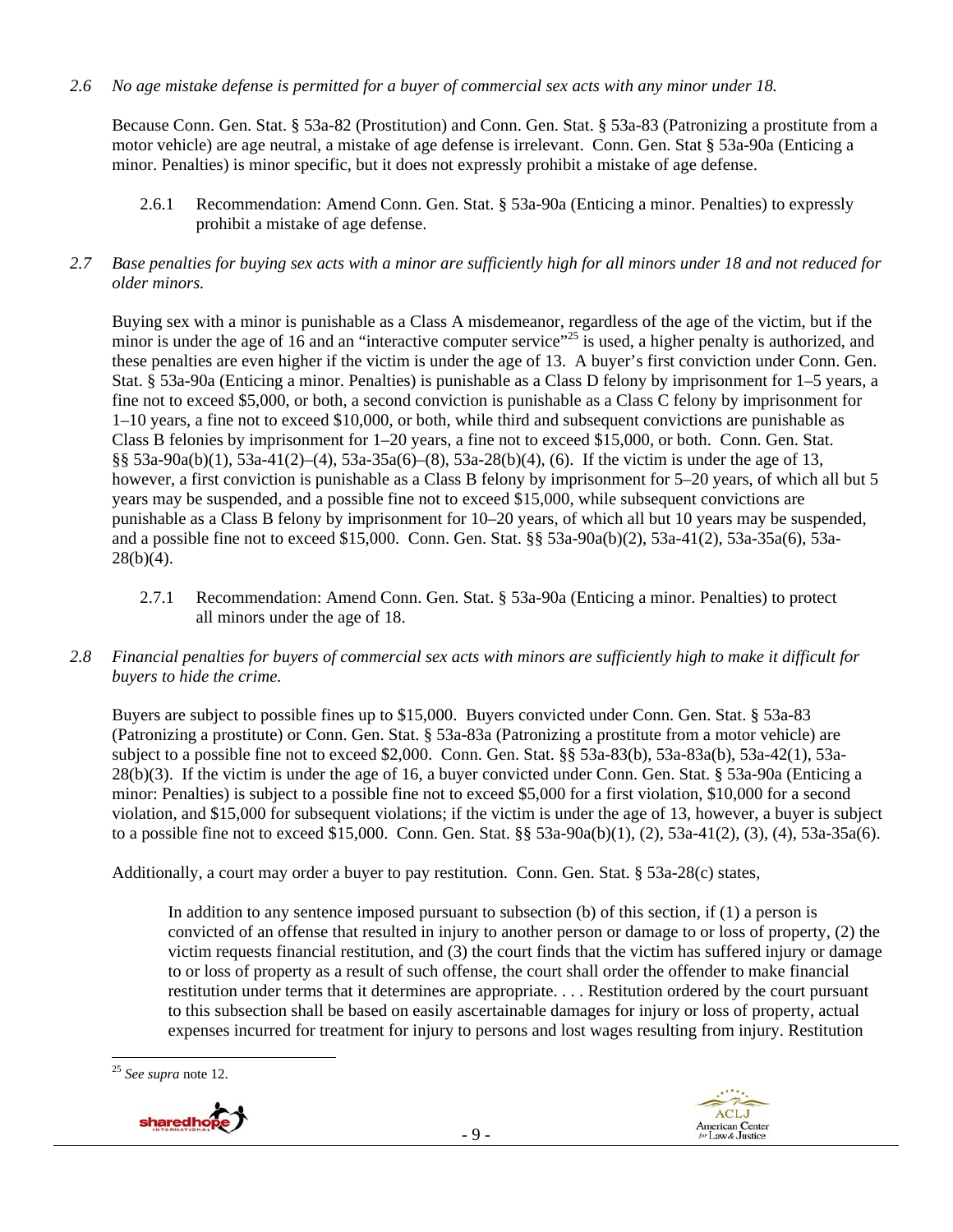shall not include reimbursement for damages for mental anguish, pain and suffering or other intangible losses, but may include the costs of counseling reasonably related to the offense... $^{26}$ 

Pursuant to Conn. Gen. Stat. § 54-36p(a) (Forfeiture of moneys and property related to sexual exploitation and human trafficking), a violation of Conn. Gen. Stat. § 53a-90a (Enticing a minor) subjects a buyer to asset forfeiture as follows:

(a) The following property shall be subject to forfeiture to the state . . . (1) All moneys used, or intended for use, in a violation of . . . 53a-90a [Enticing a minor. Penalties]... . . .

(4) All property used or intended for use, in any manner or part, to commit or facilitate the commission of a violation for pecuniary gain of . . . 53a-90a . . . .

2.8.1 Recommendation: Amend Conn. Gen. Stat. § 54-36p(a)(1) (Forfeiture of moneys and property related to sexual exploitation and human trafficking) to include the crime of buying sex with a minor and allow for asset forfeiture against the buyer.

#### *2.9 Buying and possessing child pornography carries penalties as high as similar federal offenses.*

Connecticut punishes the possession of child pornography in three degrees. Conn. Gen. Stat. § 53a-196d(a) (Possessing child pornography in the first degree) makes it a crime if a person "knowingly possesses (1) fifty or more visual depictions of child pornography, $^{27}$  or (2) one or more visual depictions<sup>28</sup> of child pornography that depict the infliction or threatened infliction of serious physical injury." A conviction under this statue is punishable as a Class B felony by imprisonment for 5–20 years, of which all but 5 years may be suspended, and a possible fine not to exceed \$15,000. Conn. Gen. Stat. §§ 53a-196d(c), 53a-35a (6), 53a-41(2), 53a-28(b)(4).

Conn. Gen. Stat. § 53a-196e(a) (Possessing child pornography in the second degree) makes it a crime if a person "knowingly possesses twenty or more but fewer than fifty visual depictions of child pornography." A conviction under this statute is punishable as a Class C felony by imprisonment for 2–10 years, of which all but 2 years may be suspended, and a possible fine not to exceed \$10,000. Conn. Gen. Stat. §§ 53a-196e(c), 53a-35a(7), 53a-41(3), 53a-28(b)(4).

Lastly, Conn. Gen. Stat. § 53a-196f(a) (Possessing child pornography in the third degree) makes it a crime if a person "knowingly possesses fewer than twenty visual depictions of child pornography." A conviction under this statute is punishable as a Class D felony by imprisonment for 1–5 years, of which all but 1 year may be suspended, and a possible fine not to exceed \$5,000. Conn. Gen. Stat. §§ 53a-196f(c), 53a-35a(8), 53a-41(4), 53a-28(b)(4).

ACLJ

American Center<br>for Law & Justice

<sup>&</sup>lt;sup>28</sup> "Visual depiction' includes undeveloped film and videotape and data, as defined in subdivision (8) of section 53a-250, that is capable of conversion into a visual image and includes encrypted data." Conn. Gen. Stat. § 53a-193(15).



 $\overline{a}$ <sup>26</sup> *See infra Section 5.10* for a more detailed discussion of this restitution provision. <sup>27</sup> Pursuant to Conn. Gen. Stat. § 53a-193(13),

<sup>&</sup>quot;Child pornography" means any visual depiction including any photograph, film, videotape, picture or computergenerated image or picture, whether made or produced by electronic, mechanical or other means, of sexually explicit conduct, where the production of such visual depiction involves the use of a person under sixteen years of age engaging in sexually explicit conduct, provided whether the subject of a visual depiction was a person under sixteen years of age at the time the visual depiction was created is a question to be decided by the trier of fact.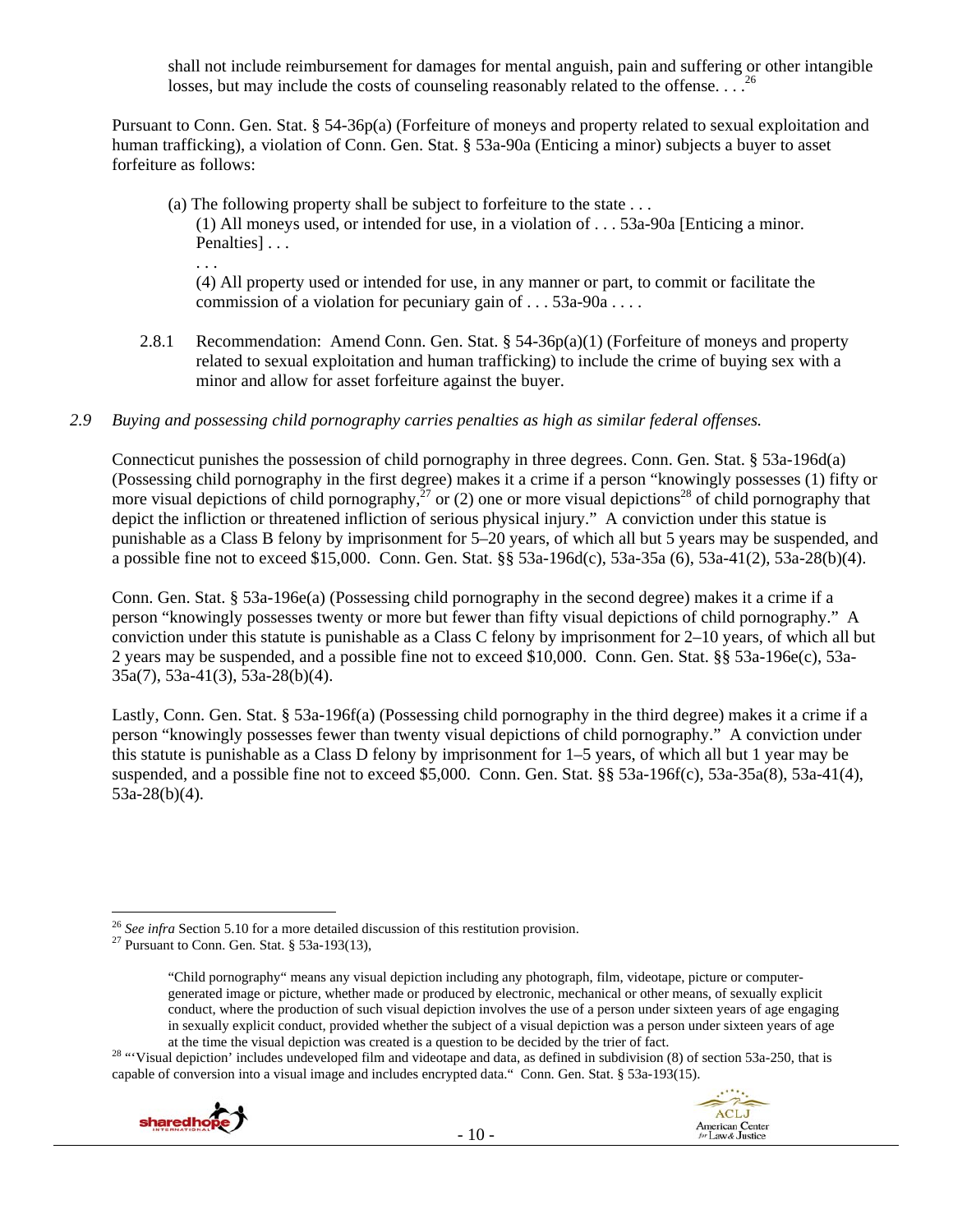In comparison, a federal conviction for possession of child pornography<sup>29</sup> is generally punishable by imprisonment for 5–20 years and a fine not to exceed  $$250,000.<sup>30</sup>$  Subsequent convictions, however, are punishable by imprisonment up to 40 years and a fine not to exceed  $$250,000$ .<sup>31</sup>

*2.10 Convicted buyers of commercial sex acts with minors and child pornography are required to register as sex offenders.* 

Conn. Gen. Stat. § 54-251(a) (Registration of person who has committed a criminal offense against a victim who is a minor or a nonviolent sexual offense) $^{32}$  states in part,

Any person who has been convicted or found not guilty by reason of mental disease or defect of a criminal offense against a victim who is a minor or a nonviolent sexual offense, and is released into the community on or after October 1, 1998, shall, within three days following such release or, if such person is in the custody of the Commissioner of Correction, at such time prior to release as the commissioner shall direct, and whether or not such person's place of residence is in this state, register such person's name, identifying factors, criminal history record, residence address and electronic mail address, instant message address or other similar Internet communication identifier, if any, with the Commissioner of Emergency Services and Public Protection . . . .

Conn. Gen. Stat. § 54-250(2)(A) (Definitions)<sup>33</sup> defines "criminal offense against a victim who is a minor" to include violations of Conn. Gen. Stat. § 53a-90a (Enticing a minor. Penalties), § 53a-196d (Possessing child pornography in the first degree), § 53a-196e (Possessing child pornography in the second degree) or § 53a-196f (Possessing child pornography in the third degree).

2.10.1 Recommendation: Amend Conn. Gen. Stat. § 54-250(2)(A) (Definitions) to include Conn. Gen. Stat. § 53a-83 (Patronizing a prostitute) and Conn. Gen. Stat. § 53a-83a (Patronizing a prostitute from a motor vehicle), if the person patronized is under the age of 18, as offenses that qualify as a "criminal offense against a victim who is a minor" and requires registration.

House Bill 6650 during Connecticut's 2011 General Assembly. 2011 Conn. Acts 51 (Reg. Sess.) (effective July 1, 2011).<br><sup>33</sup> The text of Conn. Gen. Stat. § 54-250 included here and elsewhere in this report includes amendment House Bill 6650 during Connecticut's 2011 General Assembly. 2011 Conn. Acts 51 (Reg. Sess.) (effective July 1, 2011).





 $\overline{a}$ <sup>29</sup> 18 U.S.C. §§ 2252(a)(2), (a)(4) (Certain activities relating to material involving the sexual exploitation of minors),  $2252A(a)(2)$ –(3) (Certain activities relating to material constituting or containing child pornography), 1466A(a), (b) (Obscene visual representations of the sexual abuse of children).

 $30\,18$  U.S.C. §§ 2252(b) (stating that a conviction under subsection (a)(2) is punishable by imprisonment for 5–20 years and a fine, while a conviction under subsection (a)(4) is punishable by imprisonment up to 10 years, a fine, or both),  $2252A(b)(1)$  (a conviction is punishable by imprisonment for  $5-20$  years and a fine), 1466A(a), (b) (stating that a conviction under subsection (a) is "subject to the penalties provided in section 2252A(b)(1)," imprisonment for 5–20 years and a fine, while a conviction under subsection (b) is "subject to the penalties provided in section 2252A(b)(2)," imprisonment up to 10 years, a fine, or both); *see also* 18 U.S.C. §§ 3559(a)(1) (classifying all of the above listed offenses as felonies), 3571(b)(3) (providing a fine up to \$250,000 for any felony conviction).

<sup>&</sup>lt;sup>31</sup> 18 U.S.C. §§ 2252(b) (stating if a person has a prior conviction under subsection (a)(2), or a list of other statutes, a conviction is punishable by a fine and imprisonment for 15–40 years, but if a person has a prior conviction under subsection (a)(4), or a list of other statutes, a conviction is punishable by a fine and imprisonment for 10–20 years), 2252A(b)(1) (stating if a person has a prior conviction under subsection (a)(2), (a)(3), or a list of other statutes, a conviction is punishable by a fine and imprisonment for 15–40 years), 1466A(a), (b) (stating that the penalty scheme for section 2252A(b) applies); *see also* 18 U.S.C. §§ 3559(a)(1) (classifying all of the above listed offenses as felonies),  $3571(b)(3)$  (providing a fine up to \$250,000 for any felony conviction).<br><sup>32</sup> The text of Conn. Gen. Stat. § 54-251 included here and elsewhere in this report inc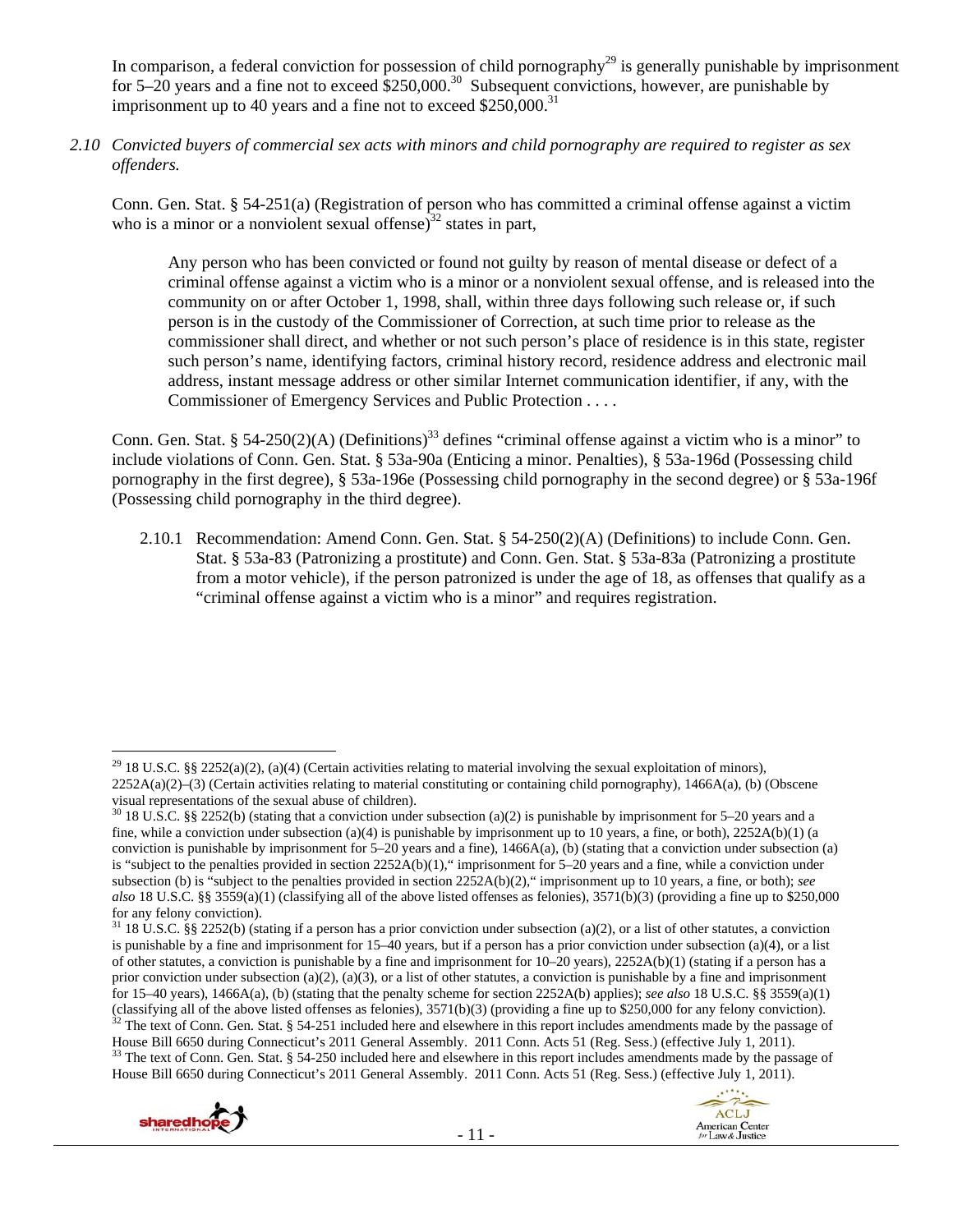# **Framework Issue 3: Criminal provisions for traffickers**

#### *Legal Components:*

- *3.1 Penalties for trafficking a child for sexual exploitation are as high as federal penalties.*
- *3.2 Creating and distributing child pornography carries penalties as high as similar federal offenses.*
- *3.3 Using the Internet to lure, entice, recruit or sell commercial sex acts with a minor is a separate crime or results in an enhanced penalty for traffickers.*
- *3.4 Financial penalties for traffickers, including asset forfeiture, are sufficiently high.*
- *3.5 Convicted traffickers are required to register as sex offenders.*
- *3.6 Laws relating to termination of parental rights for certain offenses include sex trafficking or CSEC offenses in order to remove the children of traffickers from their control and potential exploitation.*

*\_\_\_\_\_\_\_\_\_\_\_\_\_\_\_\_\_\_\_\_\_\_\_\_\_\_\_\_\_\_\_\_\_\_\_\_\_\_\_\_\_\_\_\_\_\_\_\_\_\_\_\_\_\_\_\_\_\_\_\_\_\_\_\_\_\_\_\_\_\_\_\_\_\_\_\_\_\_\_\_\_\_\_\_\_\_\_\_\_\_\_\_*

#### *Legal Analysis:*

*3.1 Penalties for trafficking a child for sexual exploitation are as high as federal penalties.* 

A conviction under Conn. Gen. Stat. § 53a-192a (Trafficking in persons)<sup>34</sup> is punishable as a Class B felony by imprisonment for 1–20 years, a fine not to exceed \$15,000, or both. Conn. Gen. Stat. §§ 53a-192a(b), 53a-35a(6), 53a-41(2), 53a-28(b)(4), (6). Conn. Gen. Stat. § 53a-86(a)(2) (Promoting prostitution in the first degree)<sup>35</sup> is punishable as a Class B felony by imprisonment for  $1-20$  years, of which all but 9 months may be suspended, and a possible fine not to exceed \$15,000. Conn. Gen. Stat. §§ 53a-86(b), 53a-35a(6), 53a-41(2), 53a-28(b)(4).

A conviction under Conn. Gen. Stat. § 53a-196a (Employing a minor in an obscene performance)<sup>36</sup> is punishable as a Class A felony by imprisonment for 10–25 years, of which all but 10 years may be suspended, and a possible fine not to exceed \$20,000. Conn. Gen. Stat. §§ 53a-196a(b), 53a-35a(4), 53a-41(1), 53a- $28(b)(4)$ .

A first conviction under Conn. Gen. Stat. § 53a-90a (Enticing a minor. Penalties) is punishable as a Class D felony by imprisonment for 1–5 years, a fine not to exceed \$5,000, or both; a second conviction is punishable as a Class C felony by imprisonment for 1–10 years, a fine not to exceed \$10,000, or both, while third and subsequent convictions are punishable as Class B felonies by imprisonment for  $1-20$ years, a fine not to exceed \$15,000, or both. Conn. Gen. Stat. §§ 53a-90a(b)(1), 53a-41(2)–(4), 53a- $35a(6)$ – $(8)$ ,  $53a-28(b)(4)$ ,  $(6)$ . If the victim is under the age of 13, however, a first conviction is punishable as a Class B felony by imprisonment for 5–20 years, of which all but 5 years may be suspended, and a possible fine not to exceed \$15,000, while subsequent convictions are punishable as Class B felonies by imprisonment for 10–20 years, of which all but 10 years may be suspended, and a possible fine not to exceed \$15,000. Conn. Gen. Stat. §§ 53a-90a(b)(2), 53a-41(2), 53a-35a(6), 53a- $28(b)(4)$ .

Additionally, a trafficker's first conviction under Conn. Gen. Stat. § 53a-70c (Aggravated sexual assault of a minor)<sup>37</sup> is punishable as a Class A felony by imprisonment for 25–50 years, of which all but 25 years may be suspended, and a possible fine not to exceed \$20,000. Conn. Gen. Stat. §§ 53a-70c(b), 53a-35a(3), 53a-41(1), 53a-28(b)(4). Subsequent convictions, however, are punishable by imprisonment for





<sup>&</sup>lt;sup>34</sup> See supra Section 1.1 for the substantive provisions of Conn. Gen. Stat. § 53a-192a.

<sup>&</sup>lt;sup>35</sup> See supra Section 1.2 for the substantive provisions of Conn. Gen. Stat. § 53a-86(a)(2).<br><sup>36</sup> See supra Section 1.2 for the substantive provisions of Conn. Gen. Stat. § 53a-196a.<br><sup>37</sup> See supra Section 1.2 for the su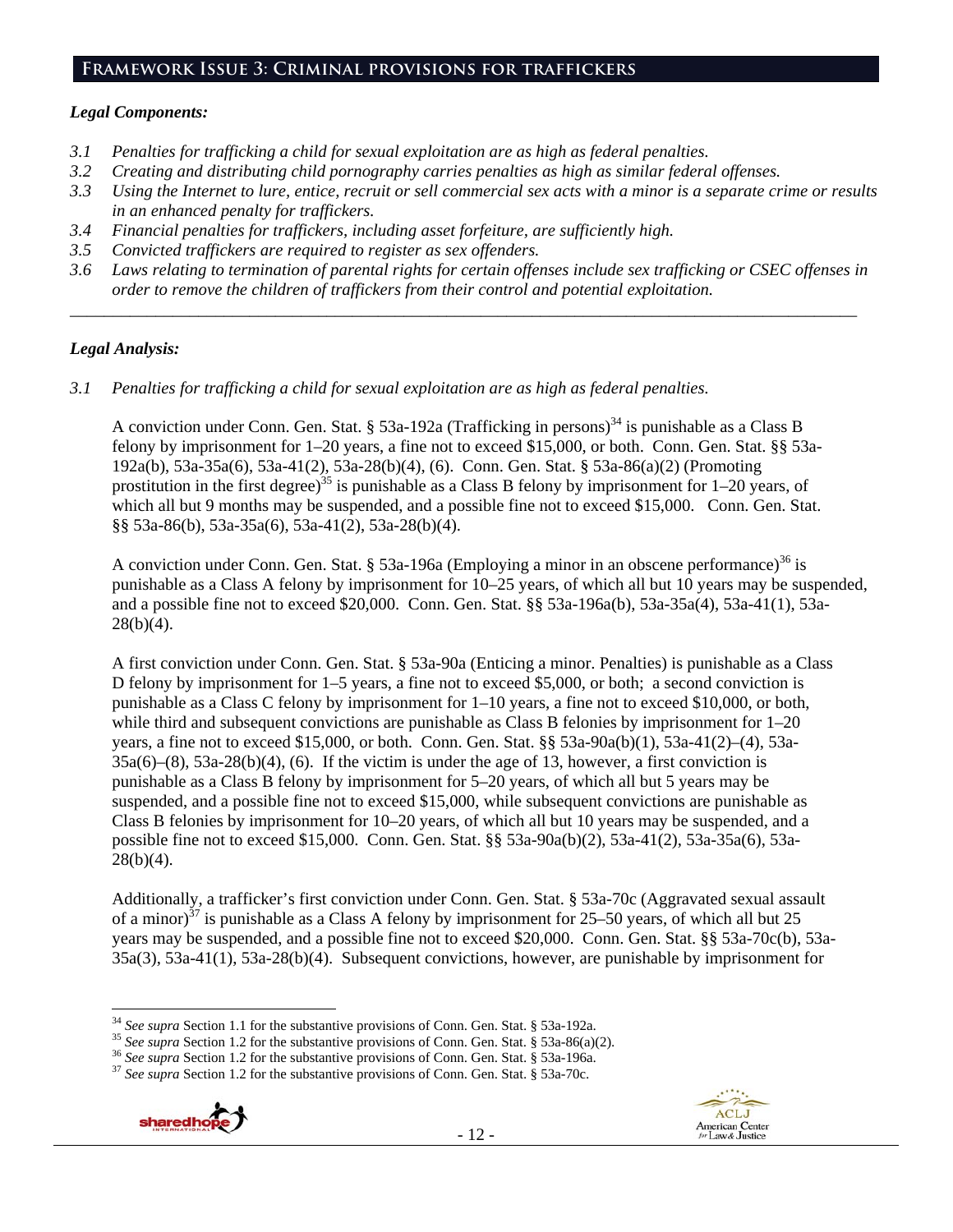50 years, none of which may be suspended, and a possible fine not to exceed \$20,000. Conn. Gen. Stat. §§ 53a-70c(b), 53a-35a(3), 53a-41(1), 53a-28(b)(4).

A trafficker may also be convicted of racketeering. Pursuant to Conn. Gen. Stat. § 53-395(a)–(c) (Prohibited activities),

(a) It is unlawful for any person who has knowingly received any proceeds derived, directly or indirectly, from a pattern of racketeering activity or through the collection of an unlawful debt to use or invest, whether directly or indirectly, any part of such proceeds, or the proceeds derived from the investment or use thereof, in the acquisition of any title to, or any right, interest or equity in, real property or in the establishment or operation of any enterprise.<sup>38</sup>

(b) It is unlawful for any person, through a pattern of racketeering activity or through the collection of an unlawful debt, to receive anything of value or to acquire or maintain, directly or indirectly, any interest in or control of any enterprise or real property.

(c) It is unlawful for any person employed by, or associated with, any enterprise to knowingly conduct or participate in, directly or indirectly, such enterprise through a pattern of racketeering activity or through the collection of an unlawful debt.

Under Conn. Gen. Stat. § 53-394(e) (Definitions), "pattern of racketeering activity" is defined as

engaging in at least two incidents of racketeering activity that have the same or similar purposes, results, participants, victims or methods of commission or otherwise are interrelated by distinguishing characteristics, including a nexus to the same enterprise, and are not isolated incidents, provided the latter or last of such incidents occurred after October 1, 1982, and within five years after a prior incident of racketeering activity.

Additionally, pursuant to Conn. Gen. Stat. § 53-394(a),

"Racketeering activity" means to commit, attempt to commit, to conspire to commit, or to intentionally aid, solicit, coerce or intimidate another person to commit any crime which, at the time of its commission, was a felony chargeable by indictment or information under the following provisions of the general statutes then applicable: . . . (5) sections 53a-85 to 53a-88, inclusive, relating to prostitution; . . . (11) chapter 952, part XX, relating to obscenity and related offenses; (12) chapter 952, part XIX, relating to coercion; . . . or (19) section 53a-192a, relating to trafficking in persons.

A conviction under Conn. Gen. Stat. § 53-395 is punishable by imprisonment for 1–20 years, a fine not to exceed \$25,000 or both. Conn. Gen. Stat. § 53-397(a).

In comparison, if the victim is under the age of 14, a conviction under the Trafficking Victims Protection Act  $(TVPA)^{39}$  for child sex trafficking is punishable by 15 years to life imprisonment and a fine not to exceed \$250,000. 18 U.S.C. §§ 1591(b)(1), 3559(a)(1), 3571(b)(3). If the victim is between the ages of 14–17, a conviction is punishable by 10 years to life imprisonment and a fine not to exceed \$250,000. 18 U.S.C.





<sup>&</sup>lt;sup>38</sup> "Enterprise" is defined in Conn. Gen. Stat. § 53-394(c) as

any individual, sole proprietorship, corporation, business trust, union chartered under the laws of this state or other legal entity, or any unchartered union, association or group of individuals associated in fact although not a legal entity, and includes illicit as well as licit enterprises and governmental, as well as other entities. In determining whether any unchartered union, association or group of individuals exists, factors which may be considered as evidence of association include, but are not limited to: (1) A common name or identifying sign, symbols or colors and (2) rules of behavior for individual members. 39 *See supra* note 20.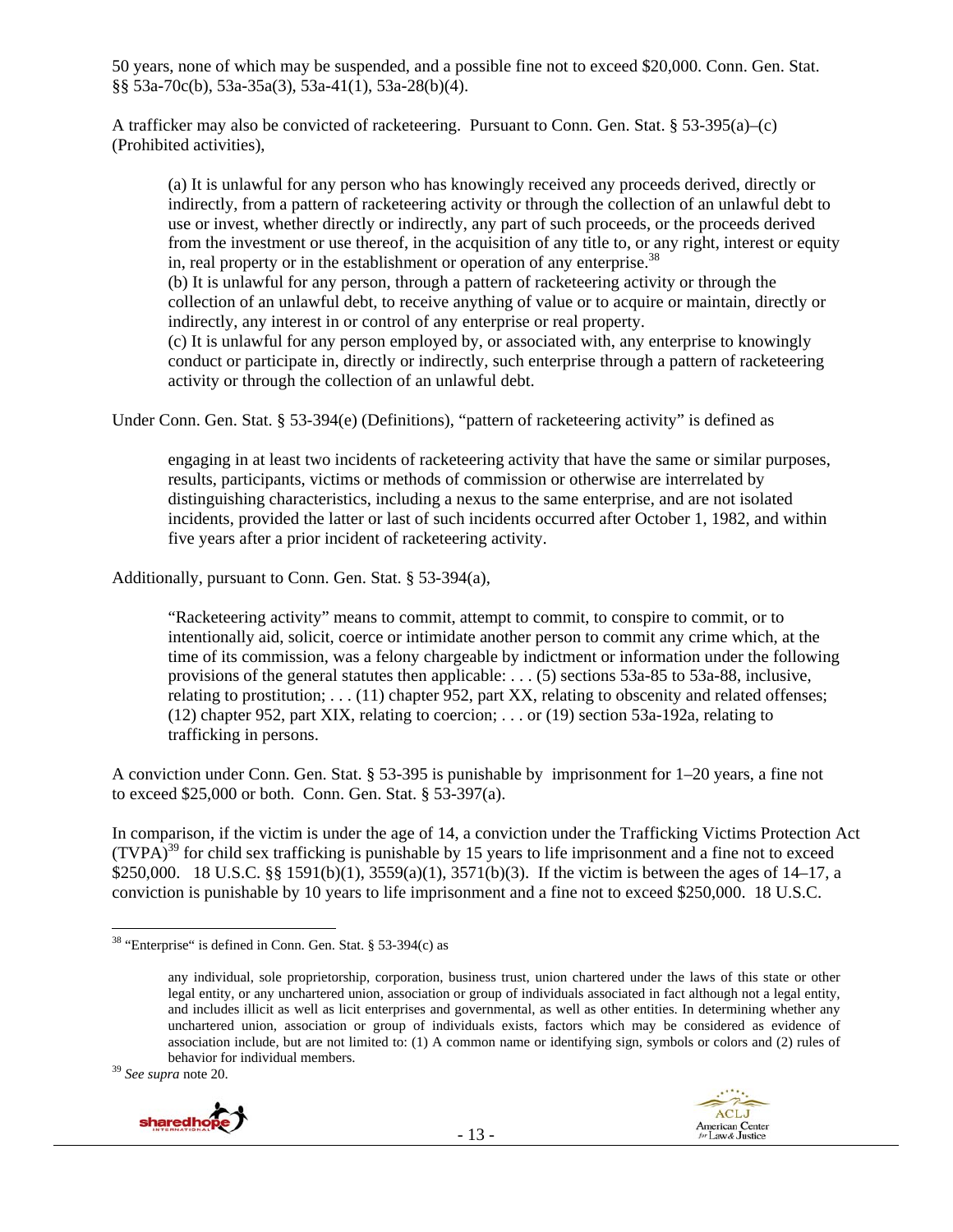§§ 1591(b)(2), 3559(a)(1), 3571(b)(3). A conviction is punishable by mandatory life imprisonment, however, if the trafficker has a prior conviction for a federal sex offense<sup>40</sup> against a minor.

#### *3.2 Creating and distributing child pornography carries penalties as high as similar federal offenses.*

Conn. Gen. Stat. § 53a-196a (Employing a minor in an obscene performance)<sup>41</sup> is a Class A felony punishable by imprisonment for 10–25 years, of which all but 10 years may be suspended, and a possible fine not to exceed \$20,000. Conn. Gen. Stat. §§ 53a-196a(b), 53a-35a(4), 53a-41(1), 53a-28(b)(4).

Conn. Gen. Stat. § 53a-196b(a), (c) (Promoting a minor in an obscene performance) makes it a crime if a person "knowingly<sup>42</sup> promotes<sup>43</sup> any material<sup>44</sup> or performance in which a minor is employed, whether or not such minor receives any consideration, and such material or performance is obscene as to minors notwithstanding that such material or performance is intended for an adult audience." A conviction under this statute is punishable as a Class B felony by imprisonment for 1–20 years, a fine not to exceed \$15,000, or both. Conn. Gen. Stat. §§ 53a-35a(6), 53a-41(2), 53a-28(b)(4), (6).

In comparison, if the victim is under the age of 14, a conviction under the TVPA for child sex trafficking is punishable by 15 years to life imprisonment and a fine not to exceed \$250,000. 18 U.S.C. §§ 1591(b)(1),  $3559(a)(1)$ ,  $3571(b)(3)$ . If the victim is between the ages of  $14-17$ , a conviction is punishable by 10 years to life imprisonment and a fine not to exceed \$250,000. 18 U.S.C. §§ 1591(b)(2), 3559(a)(1), 3571(b)(3). A conviction is punishable by mandatory life imprisonment, however, if the trafficker has a prior conviction for a federal sex offense<sup>45</sup> against a minor. Additionally, a federal conviction for distribution of child pornography<sup>46</sup> is generally punishable by imprisonment for  $5-20$  years and a fine not to exceed \$250,000.<sup>47</sup> Subsequent convictions, however, are punishable by imprisonment up to 40 years and a fine not to exceed \$250.000.<sup>48</sup> is generally punishable by imprisonment for  $5-20$  years and a fine not to exceed \$250,000.<sup>49</sup> Subsequent convictions, however, are punishable by imprisonment up to 40 years and a fine not to exceed \$250,000.<sup>50</sup>

having general knowledge of or reason to know or any belief or ground for belief which warrants further inspection or inquiry as to (1) the character and content of any material or performance which is reasonably susceptible of

- 
- 
- 

<sup>&</sup>lt;sup>48</sup> 18 U.S.C. §§ 2252(b) (stating if a person has a prior conviction under subsection (a)(1), (a)(2), or (a)(3) or a list of other statutes, a conviction is punishable by a fine and imprisonment for 15–40 years), 2252A(b)(1) (stating if a person has a prior conviction under subsection (a)(2), (a)(3), or a list of other statutes, a conviction is punishable by a fine and imprisonment for  $15-$ 40 years), 1466A(a), (b) (stating that the penalty scheme for section 2252A(b) applies); *see also* 18 U.S.C. §§ 3559(a)(1) (classifying all of the above listed offenses as felonies), 3571(b)(3) (providing a fine up to \$250,000 for any felony conviction).<br><sup>49</sup> 18 U.S.C. §§ 2252(b) (stating that a conviction under subsection (a)(1), (a)(2), or 20 years and a fine), 2252A(b)(1) (a conviction is punishable by imprisonment for 5–20 years and a fine), 1466A(a), (b) (stating that a conviction under subsection (a) is "subject to the penalties provided in section 2252A(b)(1)," imprisonment for 5–20 years and a fine, while a conviction under subsection (b) is "subject to the penalties provided in section  $2252A(b)(2)$ ," imprisonment up to 10 years, a fine, or both); *see also* 18 U.S.C





<sup>&</sup>lt;sup>40</sup> See supra note 21.

<sup>&</sup>lt;sup>41</sup> *See supra* Section 1.2 for a full discussion of Conn. Gen. Stat. § 53a-196a.<br><sup>42</sup> "[K]nowingly" is defined in Conn. Gen. Stat. § 53a-196b(b) as

examination by such person and (2) the age of the minor employed.<br><sup>43</sup> See supra note 8.<br><sup>44</sup> See supra note 9.<br><sup>45</sup> See supra note 21.<br><sup>45</sup> 18 U.S.C. §§ 2252(a)(1), (a)(2), (a)(3) (Certain activities relating to material  $2252A(a)(2)$ , (a)(3) (Certain activities relating to material constituting or containing child pornography), 1466A(a) (Obscene visual representations of the sexual abuse of children).

<sup>&</sup>lt;sup>47</sup> 18 U.S.C. §§ 2252(b) (stating that a conviction under subsection (a)(1), (a)(2), or (a)(3) is punishable by imprisonment for 5– 20 years and a fine), 2252A(b)(1) (a conviction is punishable by imprisonment for 5–20 years and a fine), 1466A(a), (b) (stating that a conviction under subsection (a) is "subject to the penalties provided in section 2252A(b)(1)," imprisonment for 5–20 years and a fine, while a conviction under subsection (b) is "subject to the penalties provided in section  $2252A(b)(2)$ ," imprisonment up to 10 years, a fine, or both); *see also* 18 U.S.C.

<sup>§§ 3559(</sup>a)(1) (classifying all of the above listed offenses as felonies), 3571(b)(3) (providing a fine up to \$250,000 for any felony conviction).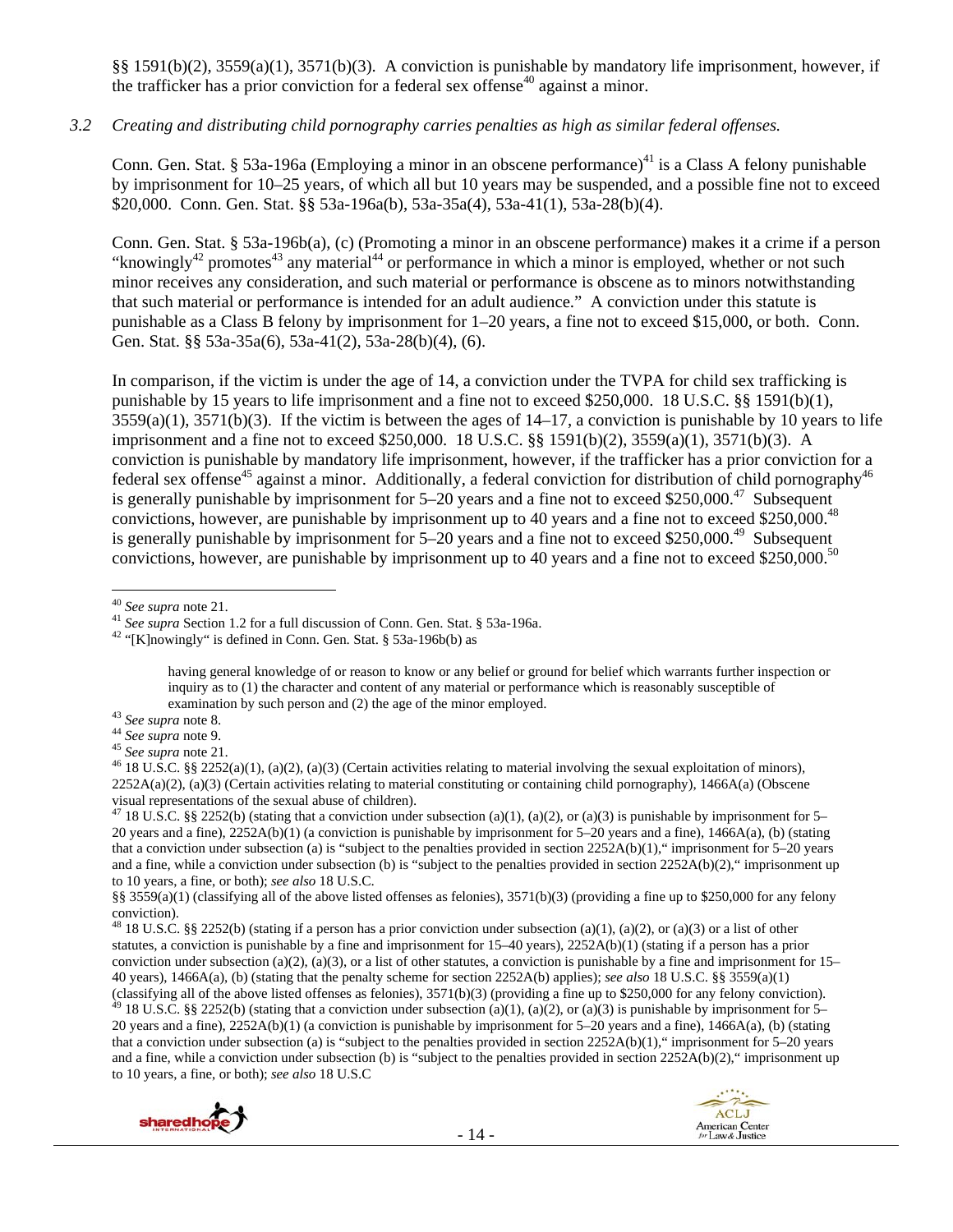*3.3 Using the Internet to lure, entice, recruit or sell commercial sex acts with a minor is a separate crime or results in an enhanced penalty for traffickers.* 

Using the Internet to entice a minor to commit unlawful sexual activity is prohibited under Conn. Gen. Stat. § 53a-90a(a) (Enticing a minor), which states, "A person is guilty of enticing a minor when such person uses an interactive computer service<sup>51</sup> to knowingly persuade, induce, entice or coerce any person under sixteen years of age to engage in prostitution or sexual activity for which the actor may be charged with a criminal offense."

A first conviction under this statute is punishable as a Class D felony by imprisonment for 1–5 years, a fine not to exceed \$5,000, or both; a second conviction is punishable as a Class C felony by imprisonment for 1–10 years, a fine not to exceed \$10,000, or both, while third and subsequent convictions are punishable as Class B felonies by imprisonment for 1–20 years, a fine not to exceed \$15,000, or both. Conn. Gen. Stat. §§ 53a-90a(b)(1), 53a-41(2)–(4), 53a-35a(6)–(8), 53a-28(b)(4), (6). If the victim is under the age of 13, however, a first conviction is punishable as a Class B felony by imprisonment for 5–20 years, of which all but 5 years may be suspended, and a possible fine not to exceed \$15,000, while subsequent convictions are punishable as a Class B felony by imprisonment for 10–20 years, of which all but 10 years may be suspended, and a possible fine not to exceed \$15,000. Conn. Gen. Stat. §§ 53a-90a(b)(2), 53a-41(2), 53a-35a(6), 53a-28(b)(4).

## *3.4 Financial penalties for traffickers, including asset forfeiture, are sufficiently high.*

Traffickers are subject to possible fines up to \$20,000. A trafficker convicted under Conn. Gen. Stat. § 53a-192a (Trafficking in Persons) or § 53a-86(a)(2) (Promoting prostitution in the first degree) is subject to a possible fine not to exceed \$15,000. Conn. Gen. Stat. §§ 53a-192a(b), 53a-86(b), 53a-41(2), 53a-28(3). Traffickers convicted under Conn. Gen. Stat. § 53a-196a (Employing a minor in an obscene performance) are subject to a possible fine not to exceed \$20,000. Conn. Gen. Stat. §§ 53a-196a(b), 53a-41a(4), 53a-28(3).

If the victim is under the age of 16, a trafficker convicted under Conn. Gen. Stat. § 53a-90a (Enticing a minor: Penalties) is subject to a possible fine not to exceed \$5,000 for a first violation, \$10,000 for a second violation, and \$15,000 for third and subsequent violations; if the victim is under the age of 13, however, a trafficker is subject to a possible fine not to exceed \$15,000. Conn. Gen. Stat. §§ 53a-90a(b)(1), (2), 53a-41(2), (3), (4), 53a-28(3).

A trafficker is also subject to asset forfeiture. Pursuant to Conn. Gen. Stat. § 54-36p(a) (Forfeiture of moneys and property related to sexual exploitation and human trafficking),

(a) The following property shall be subject to forfeiture to the state pursuant to subsection (b) of this section:

(1) All moneys used, or intended for use, in a violation of . . . section 53a-86 [Promoting prostitution in the first degree], 53a-87 [Promoting prostitution in the second degree], 53a-90a [Enticing a minor. Penalties] . . . 53a-192a [Trafficking in persons], 53a-196a [Obscenity as to

 $50$  18 U.S.C. §§ 2252(b) (stating if a person has a prior conviction under subsection (a)(1), (a)(2), or (a)(3) or a list of other statutes, a conviction is punishable by a fine and imprisonment for 15–40 years), 2252A(b)(1) (stating if a person has a prior conviction under subsection (a)(2), (a)(3), or a list of other statutes, a conviction is punishable by a fine and imprisonment for  $15-$ 40 years), 1466A(a), (b) (stating that the penalty scheme for section 2252A(b) applies); *see also* 18 U.S.C §§ 3559(a)(1) (classifying all of the above listed offenses as felonies), 3571(b)(3) (providing a fine up to \$250,000 for any felony conviction). 51 *See supra* note 12.





 $\overline{a}$ §§ 3559(a)(1) (classifying all of the above listed offenses as felonies), 3571(b)(3) (providing a fine up to \$250,000 for any felony conviction).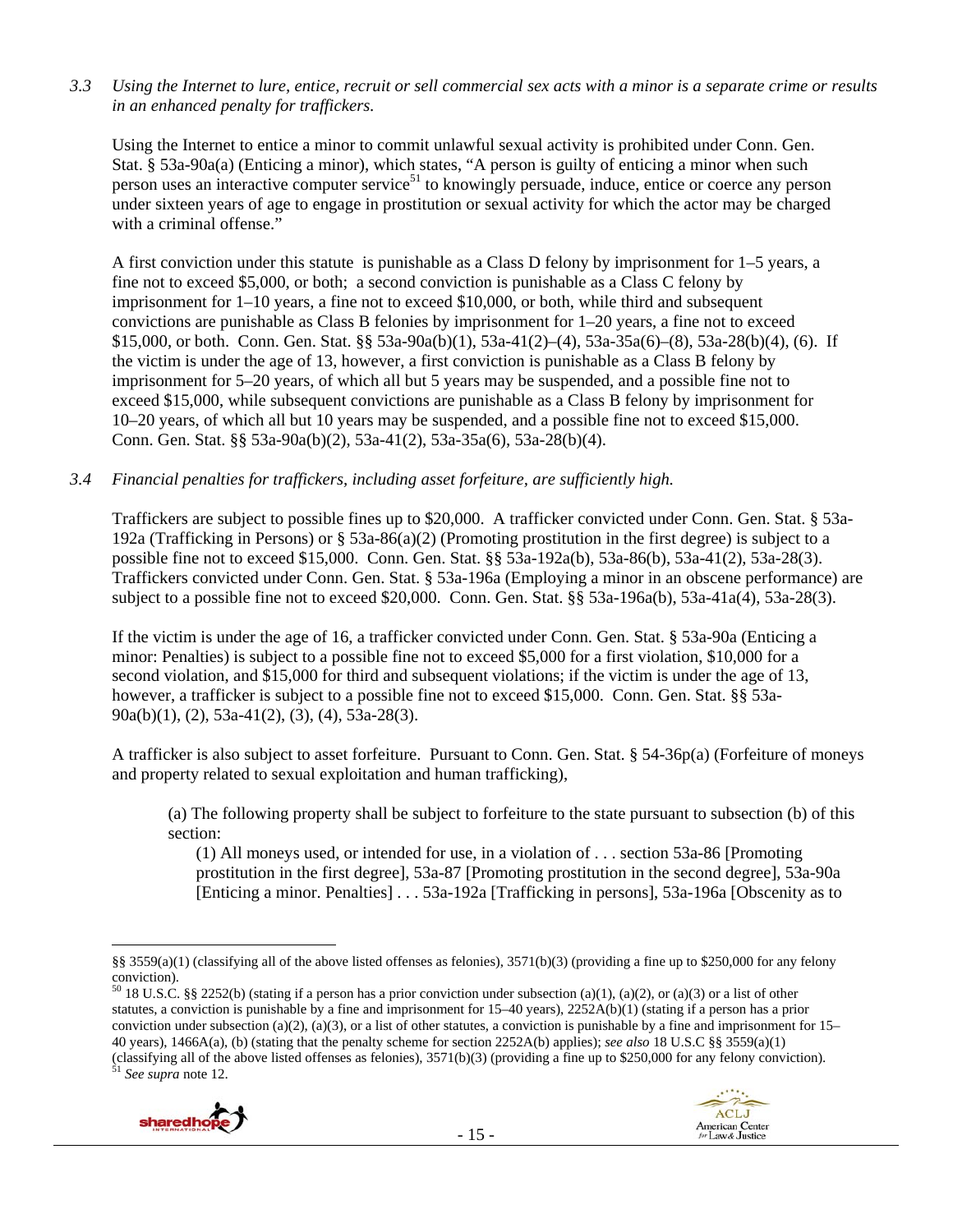minors], 53a-196b [Promoting a minor in an obscene performance] or 53a-196c [Importing child pornography];

(2) All property constituting the proceeds obtained, directly or indirectly, from a violation of  $\dots$ section 53a-86, 53a-87, 53a-90a . . . 53a-192a, 53a-196a, 53a-196b or 53a-196c; (3) All property derived from the proceeds obtained, directly or indirectly, from any sale or exchange for pecuniary gain from a violation of  $\ldots$  53a-86, 53a-87, 53a-90a  $\ldots$ , 53a-192a, 53a-196a, 53a-196b or 53a-196c;

(4) All property used or intended for use, in any manner or part, to commit or facilitate the commission of a violation for pecuniary gain of . . . section 53a-86, 53a-87, 53a-90a . . . 53a-192a, 53a-196a, 53a-196b or 53a-196c.

Additionally, a court may order a trafficker to pay restitution. Pursuant to Conn. Gen. Stat. § 53a-28(c) (Authorized sentences),

In addition to any sentence imposed pursuant to subsection (b) of this section, if (1) a person is convicted of an offense that resulted in injury to another person or damage to or loss of property, (2) the victim requests financial restitution, and (3) the court finds that the victim has suffered injury or damage to or loss of property as a result of such offense, the court shall order the offender to make financial restitution under terms that it determines are appropriate. . . . Restitution ordered by the court pursuant to this subsection shall be based on easily ascertainable damages for injury or loss of property, actual expenses incurred for treatment for injury to persons and lost wages resulting from injury. Restitution shall not include reimbursement for damages for mental anguish, pain and suffering or other intangible losses, but may include the costs of counseling reasonably related to the offense. . . .

Forfeiture may also be available for a racketeering violation under Conn. Gen. Stat. § 53-395 (Prohibited activities),<sup>52</sup> pursuant to Conn. Gen. Stat. § 53-397(a), (Penalty. Forfeiture of property. Disposition of seized property. Appointment of receiver), which states,

(a) A person who violates any provision of [the Corrupt Organizations and Racketeering Activity  $Act^{53}]$ ... and shall forfeit to the state: (1) Any property he has acquired, maintained or used in violation of [the Corrupt Organizations and Racketeering Activity Act], including profits derived therefrom and the appreciated value thereof, or, where applicable, the proceeds from the sale thereof; and (2) any interest in, security of, claim against, or property or contractual right of any kind affording a source of influence over any enterprise which he has established, operated, controlled, conducted or participated in the conduct of, in violation of [the Corrupt Organizations and Racketeering Activity Act].

Lastly, pursuant to Conn. Gen. Stat. § 52-571i (Action for damages resulting from trafficking in persons) a trafficker will also be liable for civil damages. Conn. Gen. Stat. § 52-571i states,

Any person aggrieved by a violation of section 53a-192a [Trafficking in persons] may bring a civil action in the superior court for the judicial district where such person resides or the judicial district of Hartford against the person or persons who committed such violation to recover actual damages, statutory damages of not more than one thousand dollars for each day such person was coerced by another person in violation of section 53a-192a and a reasonable attorney's fee.



 $\overline{a}$ <sup>52</sup> *See supra* Section 3.1 for a full description of racketeering offenses and activities. 53 Conn. Gen. Stat. §§ 53-393 to -419.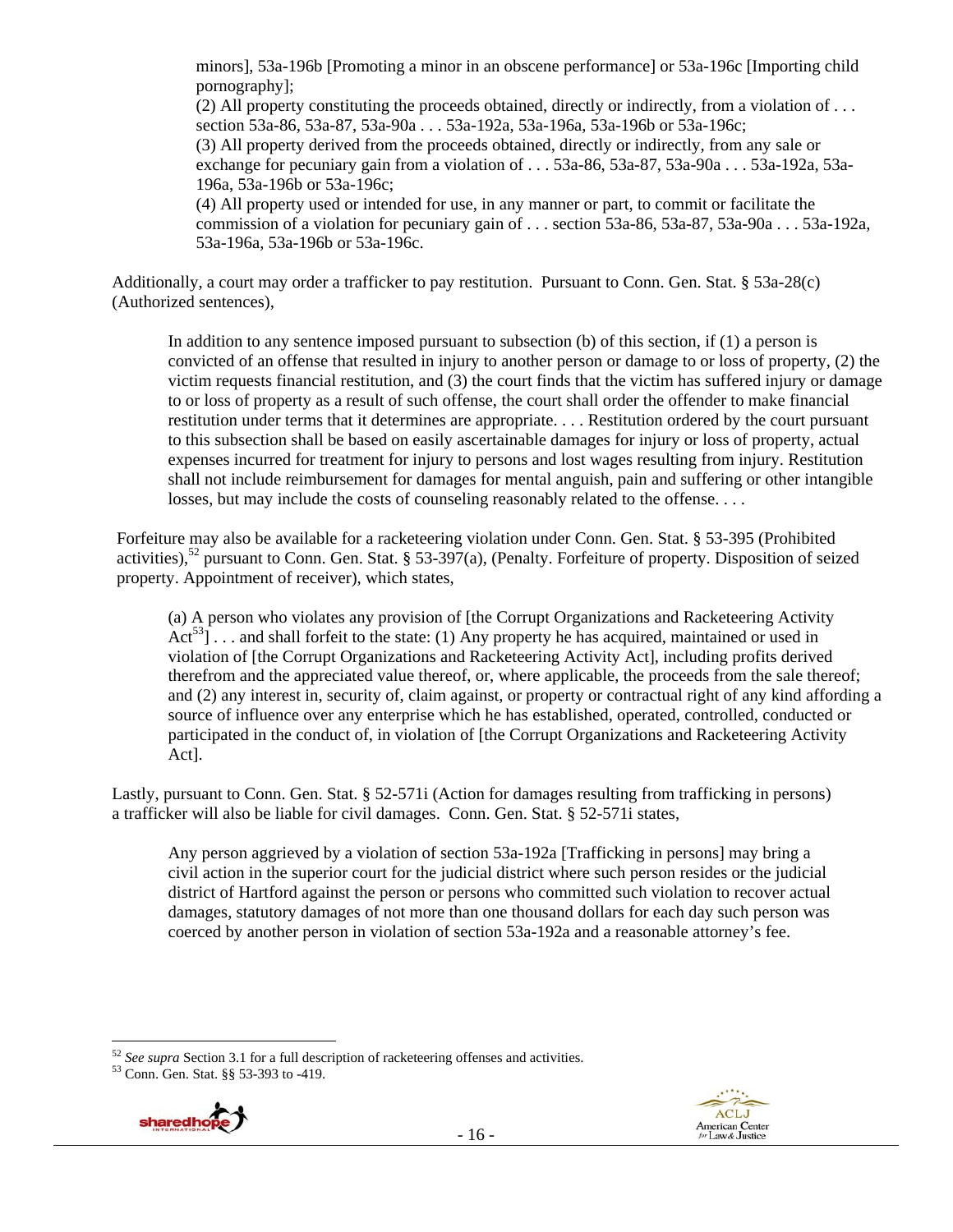#### *3.5 Convicted traffickers are required to register as sex offenders.*

Conn. Gen. Stat. § 54-251(a) (Registration of person who has committed a criminal offense against a victim who is a minor or a nonviolent sexual offense)<sup>54</sup> states in part,

Any person who has been convicted or found not guilty by reason of mental disease or defect of a criminal offense against a victim who is a minor or a nonviolent sexual offense, and is released into the community on or after October 1, 1998, shall, within three days following such release or, if such person is in the custody of the Commissioner of Correction, at such time prior to release as the commissioner shall direct, and whether or not such person's place of residence is in this state, register such person's name, identifying factors, criminal history record, residence address and electronic mail address, instant message address or other similar Internet communication identifier, if any, with the Commissioner of Emergency Services and Public Protection . . . .

Conn. Gen. Stat. § 54-250(2)(A) (Definitions) defines "criminal offense against a victim who is a minor" to include violations of Conn. Gen. Stat. § 53a-86 (Promoting prostitution in the first degree), § 53a-90a (Enticing a minor. Penalties), § 53a-196a (Employing a minor in an obscene performance), § 53a-196b (Promoting a minor in an obscene performance), and § 53a-196c (Importing child pornography).

- 3.5.1 Recommendation: Amend Conn. Gen. Stat. § 54-250(2)(A) (Definitions) to include Conn. Gen. Stat. § 53-192a (Trafficking in persons), if the person trafficked is under the age of 18, as an offense that qualifies as a "criminal offense against a victim who is a minor."
- *3.6 Laws relating to termination of parental rights for certain offenses include sex trafficking or CSEC offenses in order to remove the children of traffickers from their control and potential exploitation.*

Conn. Gen. Stat. § 45a-717(g) (Termination of parental rights. Conduct of hearing. Investigation and report. Grounds for termination) states that parental rights can be terminated if a court determines by clear and convincing evidence that the termination is in the best interest of the child and the child has, among other things, been sexually molested or exploited. Pursuant to Conn. Gen. Stat.  $\S$  45a-717(g),

At the adjourned hearing or at the initial hearing where no investigation and report has been requested, the court may approve a petition terminating the parental rights and may appoint a guardian of the person of the child, or, if the petitioner requests, the court may appoint a statutory parent, if it finds, upon clear and convincing evidence that (1) the termination is in the best interest of the child, and (2) (A) the child has been abandoned by the parent in the sense that the parent has failed to maintain a reasonable degree of interest, concern or responsibility as to the welfare of the child; (B) the child has been denied, by reason of an act or acts of parental commission or omission, including, but not limited to sexual molestation and exploitation, severe physical abuse or a pattern of abuse, the care, guidance or control necessary for the child's physical, educational, moral or emotional well-being. Nonaccidental or inadequately explained serious physical injury to a child shall constitute prima facie evidence of acts of parental commission or omission sufficient for the termination of parental rights; . . . or (G) the parent was convicted as an adult or a delinquent by a court of competent jurisdiction of sexual assault resulting in the conception of a child except for a violation of section 53a-71 or 53a-73a provided the court may terminate such parent's parental rights to such child at any time after such conviction.

3.6.1 Recommendation: Amend Conn. Gen. Stat. §  $45a-717(g)(2)$  (Termination of parental rights. Conduct of hearing. Investigation and report. Grounds for termination) to clearly specify that a violation of Conn. Gen. Stat. § 53-192a (Trafficking in persons) or other CSEC offenses is satisfactory grounds for termination of parental rights.

 $\overline{a}$ <sup>54</sup> *See supra* note 32.



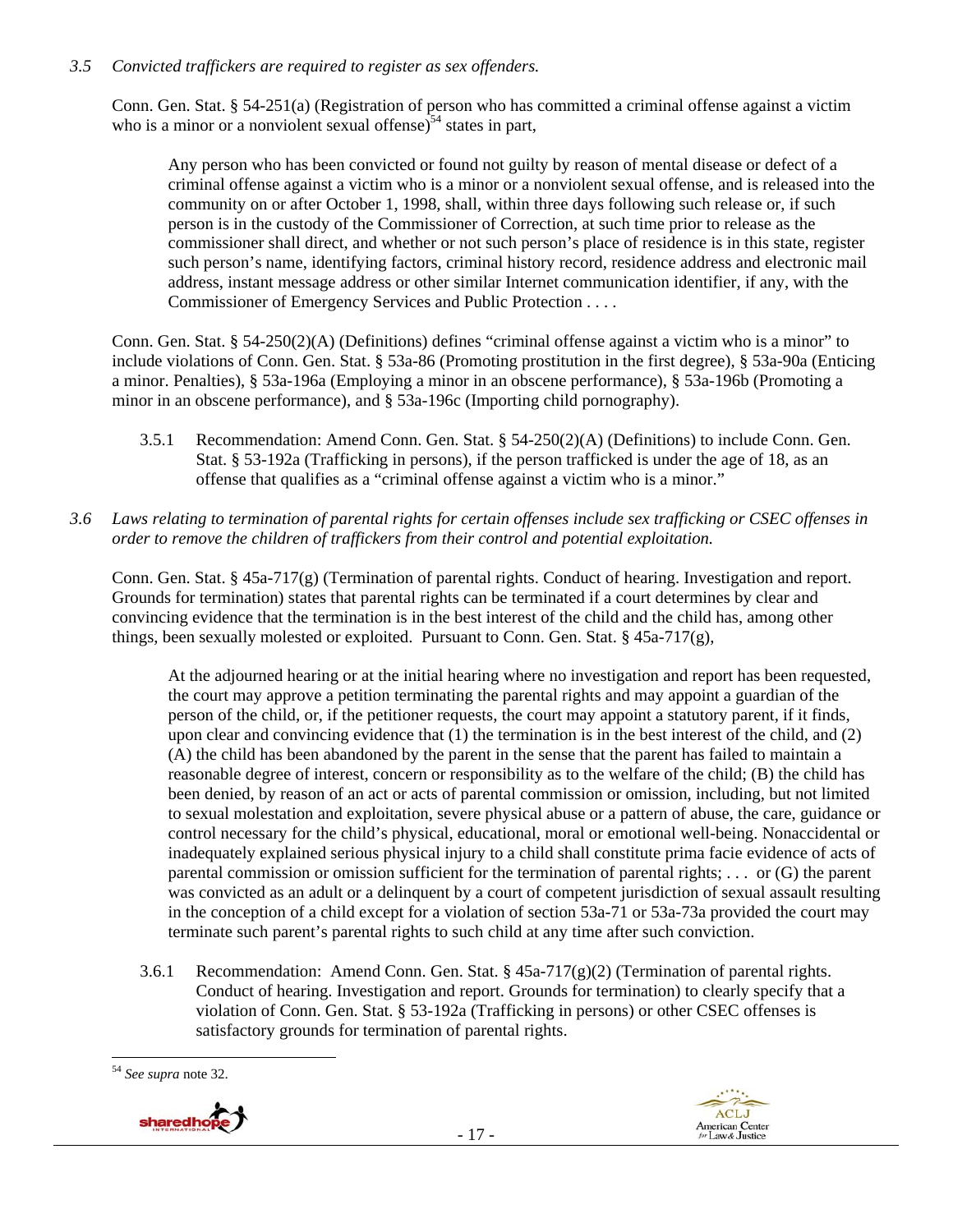#### **Framework Issue 4: Criminal provisions for facilitators**

#### *Legal Components:*

- *4.1 The acts of assisting, enabling, or financially benefitting from child sex trafficking are included as criminal offenses in the state sex trafficking statute.*
- *4.2 Financial penalties, including asset forfeiture laws, are in place for those who benefit financially from or aid and assist in committing domestic minor sex trafficking.*

*\_\_\_\_\_\_\_\_\_\_\_\_\_\_\_\_\_\_\_\_\_\_\_\_\_\_\_\_\_\_\_\_\_\_\_\_\_\_\_\_\_\_\_\_\_\_\_\_\_\_\_\_\_\_\_\_\_\_\_\_\_\_\_\_\_\_\_\_\_\_\_\_\_\_\_\_\_\_\_\_\_\_\_\_\_\_\_\_\_\_\_\_\_\_* 

- *4.3 Promoting and selling child sex tourism is illegal.*
- *4.4 Promoting and selling child pornography is illegal.*

#### *Legal Analysis:*

*4.1 The acts of assisting, enabling, or financially benefitting from child sex trafficking are included as criminal offenses in the state sex trafficking statute.* 

Conn. Gen. Stat. § 53a-192a (Trafficking in persons)<sup>55</sup> does not expressly make it a crime for a person to assist, enable, or financially benefit from domestic minor sex trafficking.

A facilitator may be convicted under Conn. Gen. Stat § 53a-86(a)(2) (Promoting prostitution in the first degree) if the facilitator knowingly "advances<sup>56</sup> or profits from prostitution<sup>57</sup> of a person less than eighteen years old." A conviction under this statute is punishable as a Class B felony by imprisonment for 1–20 years, of which all but 9 months may be suspended, and a possible fine not to exceed \$15,000. Conn. Gen. Stat. §§ 53a-86(b), 53a-35a(6), 53a-41(2), 53a-28(b)(4).

Additionally, a facilitator may be convicted under Conn. Gen. Stat. § 53a-70c(a) (Aggravated sexual assault of a minor).<sup>58</sup> A first conviction under this statute is punishable as a Class A felony by imprisonment for 25–50 years, of which all but 25 years may be suspended, and a possible fine not to exceed \$20,000. Conn. Gen. Stat. §§ 53a-70c(b), 53a-35a(3), 53a-41(1), 53a-28(b)(4). Subsequent convictions, however, are punishable by imprisonment for 50 years, none of which may be suspended, and a possible fine not to exceed \$20,000. Conn. Gen. Stat. §§ 53a-70c(b), 53a-35a(3), 53a-41(1), 53a-28(b)(4).

- 4.1.1. Recommendation: Amend Conn. Gen. Stat. § 53a-192a (Trafficking in persons) to include those who have knowingly assisted, enabled, or financially benefited from domestic minor sex trafficking.
- *4.2 Financial penalties, including asset forfeiture laws, are in place for those who benefit financially from or aid and assist in committing domestic minor sex trafficking.*

A person who facilitates the commercial sexual exploitation of a minor is subject to possible fines not to exceed \$20,000. A facilitator convicted under Conn. Gen. Stat. § 53a-86 (Promoting prostitution in the first degree) is subject to a possible fine not to exceed \$15,000. Conn. Gen. Stat. §§ 53a-86(b), 53a-41(2), 53a-28(b)(3). A facilitator convicted under Conn. Gen. Stat. § 53a-70c (Aggravated sexual assault of a minor), however, is subject to a possible fine not to exceed \$20,000. Conn. Gen. Stat. §§ 53a-70c(b), 53a-41(b), 53a-28(b)(3).

<sup>&</sup>lt;sup>55</sup> See supra Section 1.1 for the substantive provisions of Conn. Gen. Stat. § 53a-192a.<br><sup>56</sup> See supra note 6.<br><sup>57</sup> See supra note 7.<br><sup>58</sup> See supra Section 1.2 for the substantive provisions of Conn. Gen. Stat. § 53a-7





 $\overline{a}$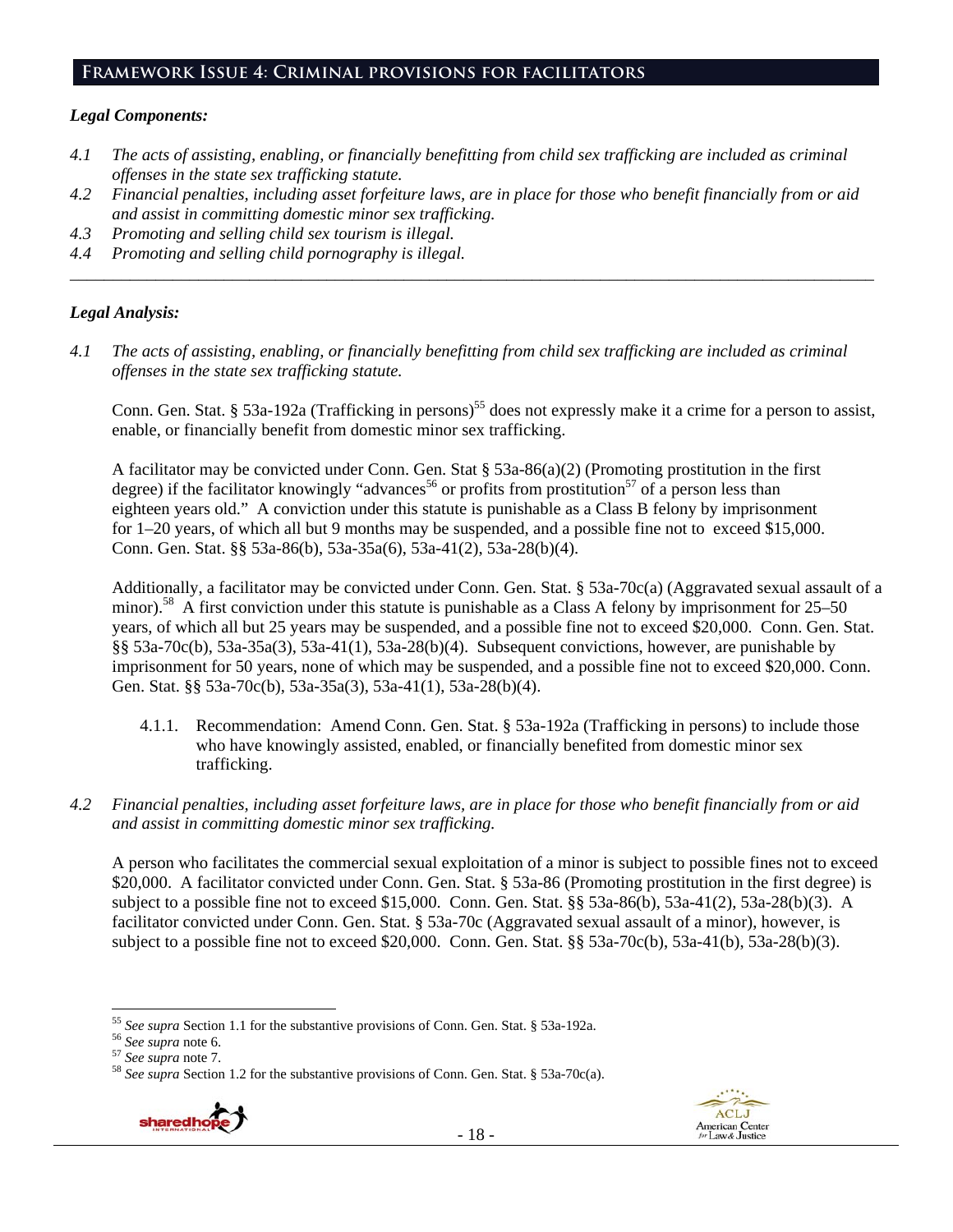Additionally, a facilitator may be subject to asset forfeiture under Conn. Gen. Stat. § 54-36p(a) (Forfeiture of moneys and property related to sexual exploitation and human trafficking) and § 53-397 (Penalty. Forfeiture of property. Disposition of seized property. Appointment of receiver), and may be required to pay restitution pursuant Conn. Gen. Stat. § 53a-28(c) (Authorized sentences).<sup>59</sup>

#### *4.3 Promoting and selling child sex tourism is illegal.*

There is no provision in the Connecticut code prohibiting child sex tourism.

- 4.3.1 Recommendation: Enact a law that prohibits selling or offering to sell travel services in Connecticut that include or facilitate travel for the purpose of engaging in commercial sexual exploitation of a minor or prostitution of a minor.
- *4.4 Promoting and selling child pornography is illegal.*

Connecticut expressly prohibits the promotion of child pornography. Conn. Gen. Stat. § 53a-196b(a) (Promoting a minor in an obscene performance) states,

(a) A person is guilty of promoting a minor in an obscene performance when he knowingly<sup>60</sup> promotes<sup>61</sup> any material<sup>62</sup> or performance<sup>63</sup> in which a minor is employed, whether or not such minor receives any consideration, and such material or performance is obscene as to minors<sup>64</sup> notwithstanding that such material or performance is intended for an adult audience.

A conviction under Conn. Gen. Stat. § 53a-196b(a) is punishable as a Class B felony by imprisonment for 1–20 years, a fine not to exceed \$15,000, or both. Conn. Gen. Stat. §§ 53a-35a(6), 53a-41(2), 53a-28(b)(4), (6).

Pursuant to Conn. Gen. Stat. § 53a-196c(a) (Importing child pornography), "A person is guilty of importing child pornography when, with intent to promote child pornography, such person knowingly imports or causes to be imported into the state three or more visual depictions of child pornography of known content and character." A conviction under this statute is punishable as a Class B felony by 5–20 years, of which all but 5 years may be suspended, and a possible fine not to exceed \$15,000. Conn. Gen. Stat. §§ 53a-196c(b), 53a-35a(6), 53a-41(2), 53a-28(b)(4).





 $\overline{a}$ <sup>59</sup> See supra Section 3.4 for a full discussion of statutory provisions regarding asset forfeiture and restitution.<br><sup>60</sup> See supra note 42.<br><sup>61</sup> See supra note 8.<br><sup>62</sup> See supra note 44.<br><sup>63</sup> See supra note 10.<br><sup>64</sup> See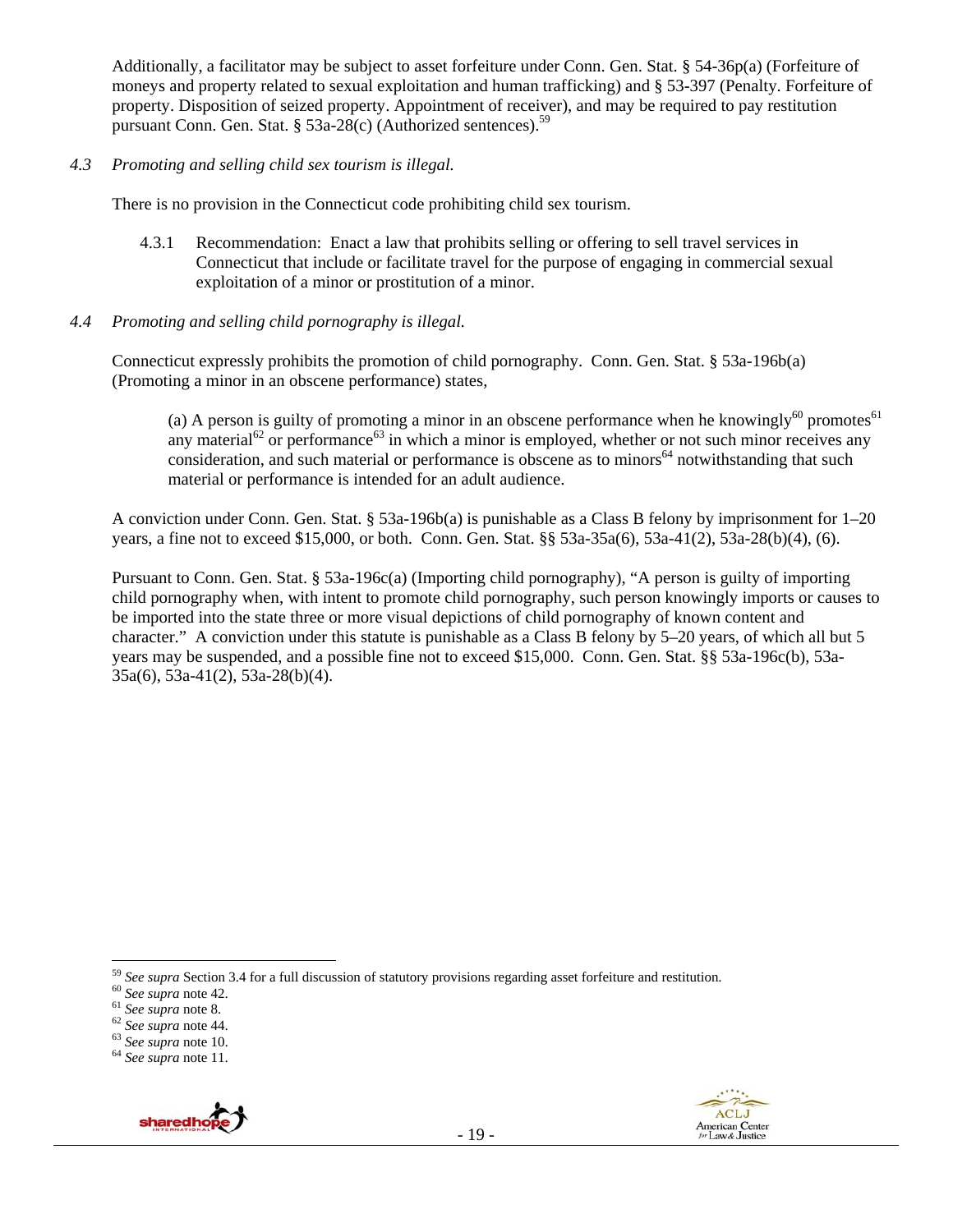# **Framework Issue 5: Protective provisions for the child victims**

#### *Legal Components:*

- *5.1 A victim of domestic minor sex trafficking or CSEC is defined as a victim for purposes of qualifying for crime victims' compensation and other victim benefits.*
- *5.2 The state sex trafficking statute expressly prohibits a defendant from raising consent of the minor to the commercial sex acts as a defense.*
- *5.3 Prostitution laws apply only to adults, making minors under 18 specifically immune from this offense.*
- *5.4 Commercially sexually exploited children are provided with a child protection response, including specialized shelter and services, and are not detained in juvenile detention facilities.*
- *5.5 Commercial sexual exploitation is identified as a type of abuse and neglect within child protection statutes.*
- *5.6 The definition of "caregiver" (or similar term) in the child welfare statutes is broad enough to include a trafficker who has custody or control of a child in order to bring a trafficked child into protection of child protective services.*
- *5.7 Crime victims' compensation is specifically available to a child victim of sex trafficking or CSEC without regard to ineligibility factors.*
- *5.8 Victim-friendly procedures and protections are provided in the trial process for minors under 18.*
- *5.9 Expungement or sealing of juvenile arrest or criminal records resulting from arrests or adjudications for prostitution-related offenses committed as a result of, or in the course of, the commercial sexual exploitation of a minor is available within a reasonable time after turning 18.*
- *5.10 Victim restitution and civil remedies are authorized by law for minor victims of sex trafficking or CSEC.*
- *5.11 Statutes of limitations for civil and criminal actions for child sex trafficking or CSEC offenses are eliminated or lengthened sufficiently to allow prosecutors and victims a realistic opportunity to pursue criminal actions and legal remedies.*

*\_\_\_\_\_\_\_\_\_\_\_\_\_\_\_\_\_\_\_\_\_\_\_\_\_\_\_\_\_\_\_\_\_\_\_\_\_\_\_\_\_\_\_\_\_\_\_\_\_\_\_\_\_\_\_\_\_\_\_\_\_\_\_\_\_\_\_\_\_\_\_\_\_\_\_\_\_\_\_\_\_\_\_\_\_\_\_\_\_\_\_\_\_\_* 

## *Legal Analysis:*

*5.1 A victim of domestic minor sex trafficking or CSEC is defined as a victim for purposes of qualifying for crime victims' compensation and other victim benefits.* 

Under Conn. Gen. Stat. § 1-1k ("Victim of crime", "crime victim", defined),

Except as otherwise provided by the general statutes, "victim of crime" or "crime victim" means an individual who suffers direct or threatened physical, emotional or financial harm as a result of a crime and includes immediate family members of a minor, incompetent individual or homicide victim and a person designated by a homicide victim in accordance with section 1-56r [Designation of person for decision-making and certain rights and obligations].

For the purposes of victim services, Conn. Gen. Stat. § 54-201(1) (Definitions) defines "victim" as "a person who is injured or killed as provided in section 54-209 [Compensation ordered, when]." Conn. Gen. Stat. § 54- $209(a)$  states,

The Office of Victim Services or, on review, a victim compensation commissioner may order the payment of compensation in accordance with the provisions of sections 54-201 to 54-233 [Chapter 968 Victim Services], inclusive, for personal injury or death which resulted from: . . . (2) the commission or attempt to commit by another of any crime as provided in section 53a-24 [Offense defined. Application of sentencing provisions to motor vehicle and drug selling violators] . . . .



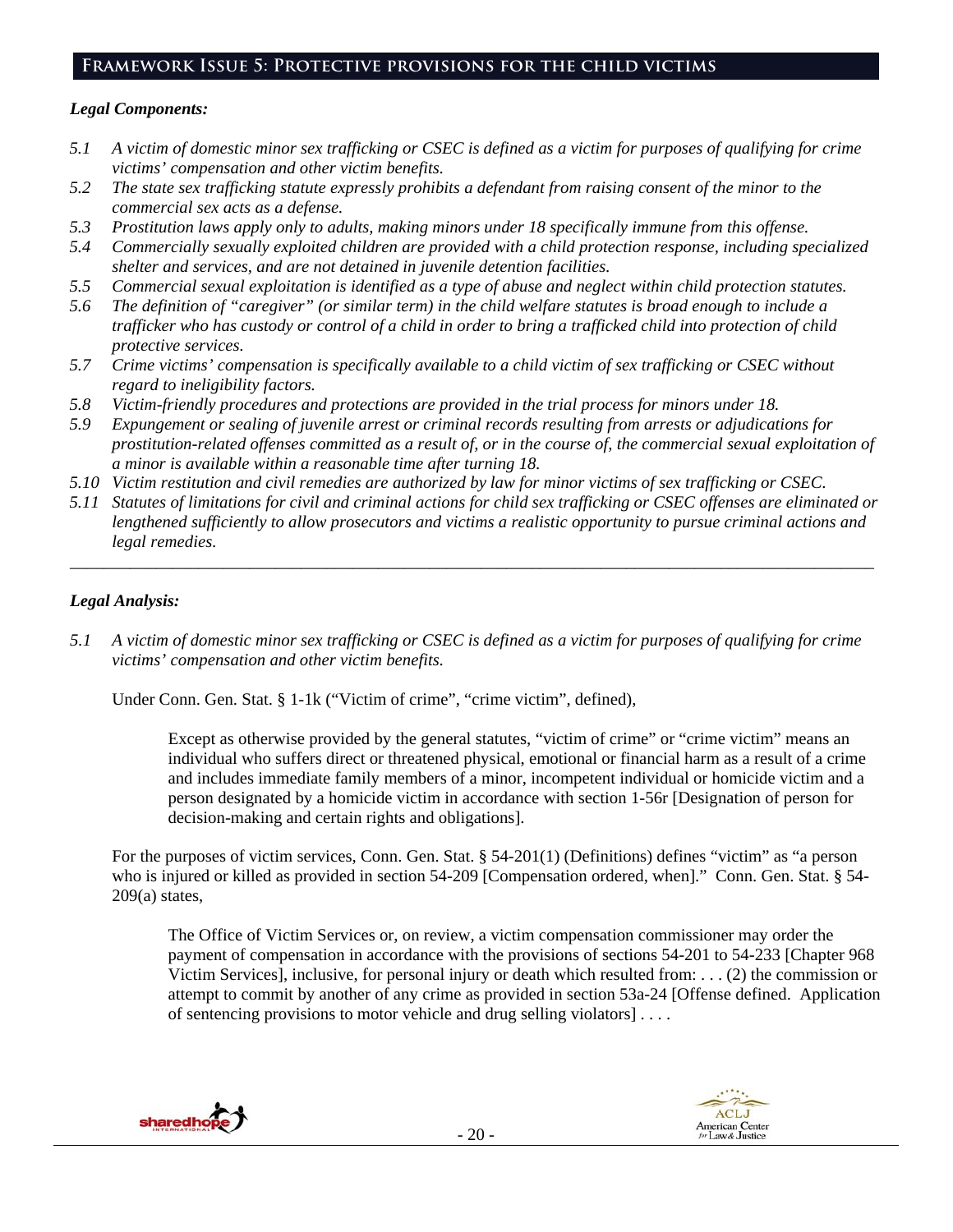Pursuant to Conn. Gen. Stat. § 53a-24(a), "The term 'crime' comprises felonies and misdemeanors." Therefore, commercially sexually exploited children are included as victims.

Although Conn. Gen. Stat. § 19a-112b (Services to victims of sexual acts) provides certain benefits<sup>65</sup> for victims of Conn. Gen. Stats. § 53-21 (Injury or risk of injury to, or impairing morals of, children. Sale of children), § 53a-70 (Sexual assault in the first degree), § 53a-70a (Aggravated sexual assault in the first degree), § 53a-70b (Sexual assault in spousal or cohabiting relationship), § 53a-71 (Sexual assault in the second degree), § 53a-72a (Sexual assault in the third degree), § 53a-72b (Sexual assault in the third degree with a firearm), and § 53a-73a (Sexual assault in the fourth degree), "regardless of whether any person is convicted or adjudicated delinquent for such violation," it does not provide those benefits to victims of Conn. Gen. Stat. § 53a-192a (Trafficking in persons) or other CSEC crimes.

- 5.1.1 Recommendation: Amend Conn. Gen. Stat. § 19a-112b (Services to victims of sexual acts) to include Conn. Gen. Stat. § 53a-192a (Trafficking in persons) and other CSEC offenses.
- *5.2 The state sex trafficking statute expressly prohibits a defendant from raising consent of the minor to the commercial sex acts as a defense.*

Conn. Gen. Stat. § 53a-192a (Trafficking in persons), Conn. Gen. Stat. § 53a-86 (Promoting prostitution in the first degree), Conn. Gen. Stat. § 53a-196a (Employing a minor in an obscene performance), Conn. Gen. Stat. § 53a-90a (Enticing a minor. Penalties), and Conn. Gen. Stat. § 53a-70c (Aggravated sexual assault of a minor) do not expressly prohibit or allow a defense based on a minor's consent to the commercial sex act.

- 5.2.1 Recommendation: Enact a statute that expressly prohibits a consent defense to any commercial sex act against a minor under the age of 18.
- *5.3 Prostitution laws apply only to adults, making minors under 18 specifically immune from this offense.*

Under Connecticut law, minors under the age of 16 are immune from prosecution for prostitution and older minors receive a presumption of coercion for violations of Conn. Gen. Stat. § 53a-82 (Prostitution). Pursuant to Conn. Gen. Stat. § 53a-82(a)–(c),

(a) A person sixteen years of age or older is guilty of prostitution when such person engages or agrees or offers to engage in sexual conduct with another person in return for a fee.

(b) In any prosecution for an offense under this section, it shall be an affirmative defense that the actor was coerced into committing such offense by another person in violation of section 53a-192a [Trafficking in persons].

(c) In any prosecution of a person sixteen or seventeen years of age for an offense under this section, there shall be a presumption that the actor was coerced into committing such offense by another person in violation of section 53a-192a.

5.3.1 Recommendation: Amend Conn. Gen. Stat. § 53a-82(a) (Prostitution) to make prostitution an offense that is inapplicable to all minors under the age of 18.

 $<sup>65</sup>$  Pursuant to Conn. Gen. Stat. § 19a-112b, these benefits are "(1) Counseling regarding human immunodeficiency virus and</sup> acquired immune deficiency syndrome; (2) HIV-related testing; and (3) referral service for appropriate health care and support services. Such services shall be provided through counseling and testing sites funded by the Department of Public Health."



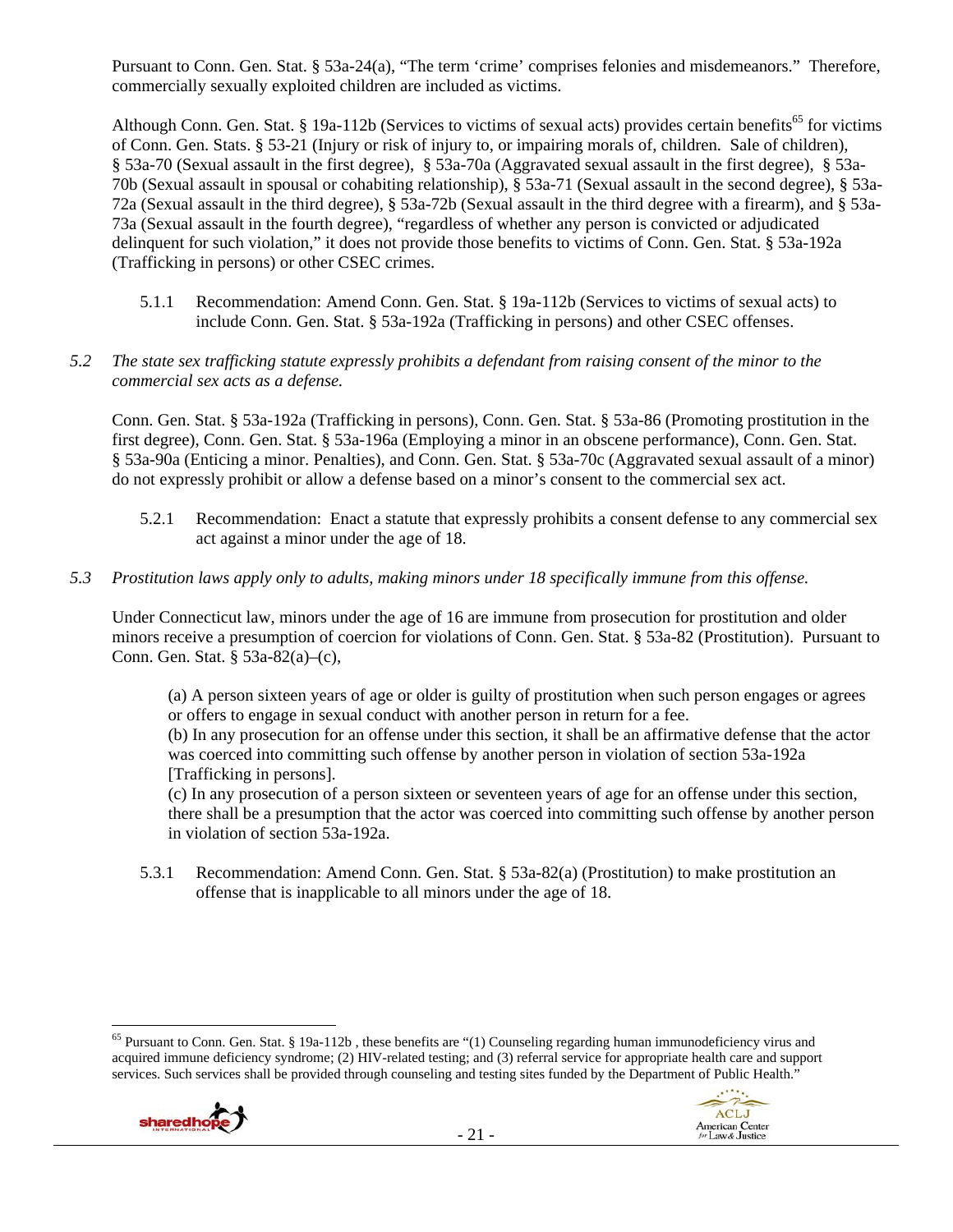*5.4 Commercially sexually exploited children are provided with a child protection response, including specialized shelter and services, and are not detained in juvenile detention facilities.* 

Connecticut law provides for the development of response and service programs for victims of human trafficking. Conn. Gen. Stat. § 54-234 (Development of response system for victims of offense of trafficking in persons) states,

(a) The Office of Victim Services within the Judicial Department shall, within available appropriations, contract with nongovernmental organizations to develop a coordinated response system to assist victims of the offense of trafficking in persons.

(b) Such contracts shall be entered into for the following purposes, including, but not limited to:

(1) Developing a uniform curriculum to address rights and services for such victims;

(2) Developing information and materials on available resources and services for such victims;

(3) Actively seeking out quality training and other educational opportunities regarding the identification and assistance of such victims that take into consideration such victims' cultural context and needs; and

(4) Promoting and disseminating information on training and other educational opportunities concerning the assistance of such victims to emergency medical services, faith-based communities, sexual assault service providers, domestic violence service providers and state and local governmental agencies.

A domestic minor sex trafficking victim may be classified as an "abused" or "neglected" child, enter the juvenile justice system, or be routed to an "alternative program." Conn. Gen. Stat. § 46b-120(6), (7) (Definitions) (effective July 1, 2012)<sup>66</sup> defines an "abused" or "neglected" child as follows:

(6) A child<sup>67</sup> or youth may be found "neglected" who, for reasons other than being impoverished, (A) has been abandoned, (B) is being denied proper care and attention, physically, educationally, emotionally or morally, or (C) is being permitted to live under conditions, circumstances or associations injurious to the well-being of the child or youth;

(7) A child or youth may be found "abused" who (A) has been inflicted with physical injury or injuries other than by accidental means, (B) has injuries that are at variance with the history given of them, or (C) is in a condition that is the result of maltreatment, including, but not limited to, malnutrition, sexual molestation or exploitation, deprivation of necessities, emotional maltreatment or cruel punishment.

Effective July 1, 2012, the definition of "child" is amended by changing all of the references to "seventeen years of age" to "eighteen years of age."





<sup>&</sup>lt;sup>66</sup> The text of Conn. Gen. Stat. § 46b-120 included here and elsewhere in this report includes amendments made by the passage of Substitute Senate Bill 1199, Substitute House Bill 6638, and Senate Bill 1014 during Connecticut's 2011 General Assembly. 2011 Conn. Acts 240 (Reg. Sess) (varying effective dates ); 2011 Conn. Acts 157 (Reg. Sess.) (varying effective dates); 2011 Conn. Acts 71 (Reg. Sess.) (varying effective dates).

 $67$  Conn. Gen. Stat. § 46b-120(1) defines "child" as

any person under eighteen years of age who has not been legally emancipated, except that (A) for purposes of delinquency matters and proceedings, "child" means any person (i) under seventeen years of age who has not been legally emancipated, or (ii) seventeen years of age or older who, prior to attaining seventeen years of age, has committed a delinquent act or, subsequent to attaining seventeen years of age, (I) violates any order of the Superior Court or any condition of probation ordered by the Superior Court with respect to a delinquency proceeding, or (II) wilfully fails to appear in response to a summons under section 46b-133or at any other court hearing in a delinquency proceeding of which the child had notice, and (B) for purposes of family with service needs matters and proceedings, child means a person under seventeen years of age.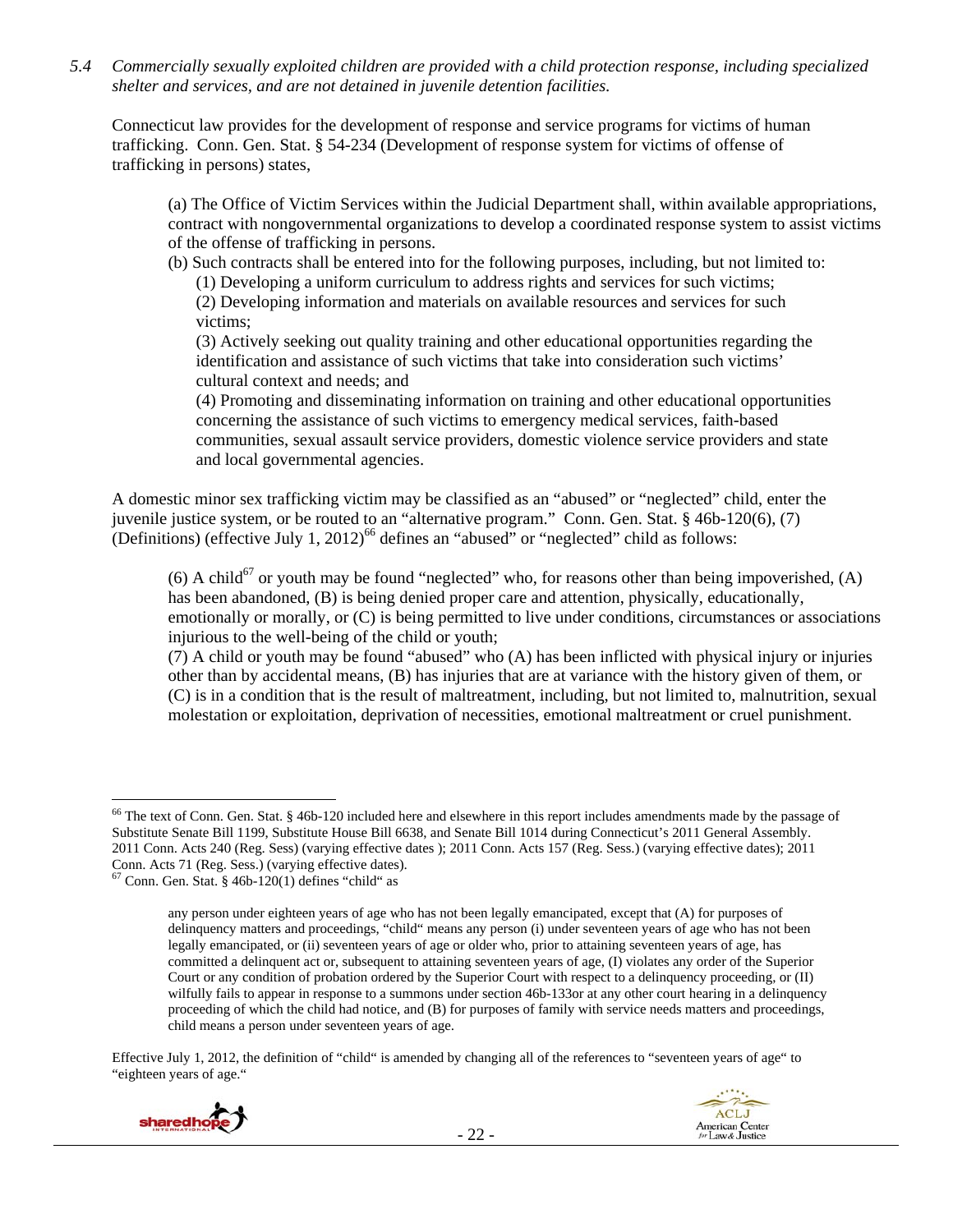Pursuant to Conn. Gen. Stat. § 46b-129(a) (Commitment of child or youth), $^{68}$ 

Any selectman, town manager, or town, city or borough welfare department, any probation officer, or the Commissioner of Social Services, the Commissioner of Children and Families or any child-caring institution or agency approved by the Commissioner of Children and Families, a child or such child's representative or attorney or a foster parent of a child, having information that a child or youth is neglected, uncared-for or abused may file with the Superior Court that has venue over such matter a verified petition plainly stating such facts as bring the child or youth within the jurisdiction of the court as neglected, uncared-for or abused . . . .

If the allegations in the petition create reasonable cause to believe that the child is seriously physically ill or injured or "is in immediate physical danger" from the child's surroundings and, as a result of those conditions, the child's "safety is endangered and immediate removal from such surroundings is necessary to ensure the child's . . . safety," the court is directed to either order a hearing on temporary care and custody of the child "pending disposition of the petition" or issue an ex parte order granting temporary care and custody to a person related to the child. Conn. Gen. Stat. § 46b-129(b). Pursuant to Conn. Gen. Stat. § 46b-129(j),

(j) Upon finding and adjudging that any child or youth is uncared-for, neglected or abused the court may commit such child or youth to the Commissioner of Children and Families. Such commitment shall remain in effect until further order of the court, except that such commitment may be revoked or parental rights terminated at any time by the court, or the court may vest such child's or youth's legal guardianship in any private or public agency that is permitted by law to care for neglected, uncared-for or abused children or youths or with any other person or persons found to be suitable and worthy of such responsibility by the court, including, but not limited to, any relative of such child or youth by blood or marriage. . . .

Identification and intervention of a domestic minor sex trafficking victim could occur through Conn. Gen. Stat. § 17a-185 (Police transportation of certain minors to facility for care), which states,

Any officer of the state police or of an organized municipal police department may transport, with the sole written consent of the person transported, any person over sixteen years of age and less than eighteen years of age who appears to be away from home without permission of such person's parents or guardian or who appears to be suffering from lack of food, shelter or medical care to any public or private facility, provided institutions of the Department of Correction, the Connecticut Juvenile Training School and local police detention facilities shall not be used for such purpose. The person or organization to whom such person is transported shall, if practicable, inform such person's parent or guardian of such person's whereabouts within twelve hours. Such procedure shall be civil in nature, shall not constitute an arrest and shall be made solely for the purpose of safeguarding the interests and welfare of such person.

Notably, Conn. Gen. Stat. § 17a-201a (Commitment under sixteen restricted) states, "No court shall commit any child under sixteen years of age to any community correctional center or almshouse."

Domestic minor sex trafficking victims who are 16 or 17 years old, however, may be considered delinquents if they are not able to successfully assert an affirmative defense to a prostitution charge.<sup>69</sup> Conn. Gen. Stat. § 46b- $133(c)(2)$  (Arrest of child. Release or detention of arrested child)<sup>70</sup> states, "Upon the arrest of any youth by an

Substitute Senate Bill 1044 and Substitute House Bill 6634 during Connecticut's 2011 General Assembly. 2011 Conn. Acts 180 (Reg. Sess.) (effective Oct. 1, 2011); 2011 Conn. Acts 154 (Reg. Sess.) (effective Oct. 1, 2011).





 $68$  The text of Conn. Gen. Stat. § 46b-129 included here and elsewhere in this report includes amendments made by the passage of House Bill 1199 during Connecticut's 2011 General Assembly. 2011 Conn. Acts 51 (Reg. Sess.) (effective July 1, 2011).<br><sup>69</sup> See supra Section 5.3 discussing the applicability of Conn. Gen. Stat. § 53a-82 to minors.<br><sup>70</sup> Th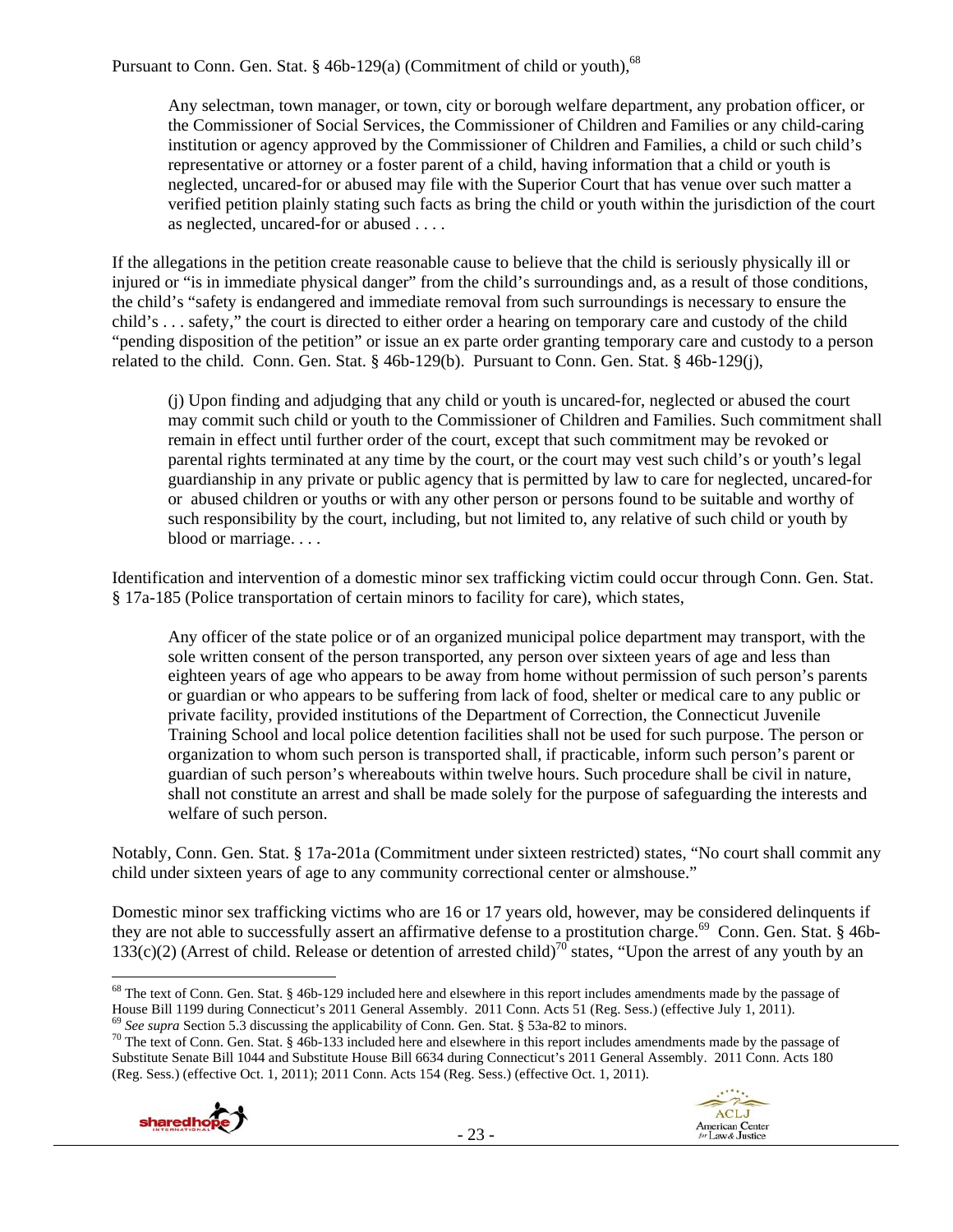officer for a violation of section 53a-82 [Prostitution], such officer shall report suspected abuse or neglect to the Department of Children and Families . . . ." This report, however, does not prevent these minors from being adjudicated as delinquents.

#### Conn. Gen. Stat. § 46b-133(c)(1), (e) states,

(c) (1) Upon the arrest of any child by an officer, such officer may (A) release the child to the custody of the child's parent or parents, guardian or some other suitable person or agency, (B) at the discretion of the officer, release the child to the child's own custody, or (C) immediately turn the child over to a juvenile detention center. No child shall be placed in detention unless it appears from the available facts that there is probable cause to believe that the child has committed the acts alleged, there is no less restrictive alternative available and there is (A) a strong probability that the child will run away prior to the court hearing or disposition, (B) a strong probability that the child will commit or attempt to commit other offenses injurious to the child or to the community prior to the court disposition, . . . (E) a need to hold the child to assure the child's appearance before the court, in view of the child's previous failure to respond to the court process, or (F) a finding by the court that the child has violated one or more of the conditions of a suspended detention order. No child shall be held in any detention center unless an order to detain is issued by a judge of the Superior Court.

. . . . . . . .

(e) The court or detention supervisor may turn such child over to a youth service program created for such purpose, if such course is practicable, or such child may be detained pending a hearing which shall be held on the business day next following the child's arrest. No child shall be detained after such hearing or held in detention pursuant to a court order unless it appears from the available facts there is probable cause to believe that the child has committed the acts alleged, there is no less restrictive alternative available and that there is (1) a strong probability that the child will run away prior to the court hearing or disposition, (2) a strong probability that the child will commit or attempt to commit other offenses injurious to the child or to the community prior to the court disposition, (3) probable cause to believe that the child's continued residence in the child's home pending disposition poses a risk to the child or the community because of the serious and dangerous nature of the act or acts the child is alleged to have committed, (4) a need to hold the child for another jurisdiction, (5) a need to hold the child to assure the child's appearance before the court, in view of the child's previous failure to respond to the court process, or (6) a finding by the court that the child has violated one or more of the conditions of a suspended detention order. Such probable cause may be shown by sworn affidavit in lieu of testimony. . . .

After conviction a child may be routed into an alternative program pursuant to Conn. Gen. Stat. § 46b-141a(a) (Placement of delinquent child in alternative incarceration program), which states in part, that when "a child is convicted as delinquent, the court, in lieu of committing such child to the Department of Children and Families or to a juvenile detention center, may, in its discretion, order an assessment for placement in an alternative incarceration program" and, should the court decide "that the child shall participate in such program, the court shall suspend any commitment to the Department of Children and Families or to a juvenile detention center and shall make participation in the alternative incarceration program a condition of probation." These alternative programs include "fines, restitution, community service, halfway houses, alternative incarceration centers, day incarceration centers, drug, alcohol and mental health programs, electronic monitoring, intensive probation, vocational probation, boot camps, structured wilderness programs, pretrial diversion options aimed at creating alternatives to unnecessary detention, and school and job training programs." Conn. Gen. Stat. § 46b-141a(b). The statutory language relating to these programs is not specifically geared toward treatment or counseling for victims of domestic minor sex trafficking.

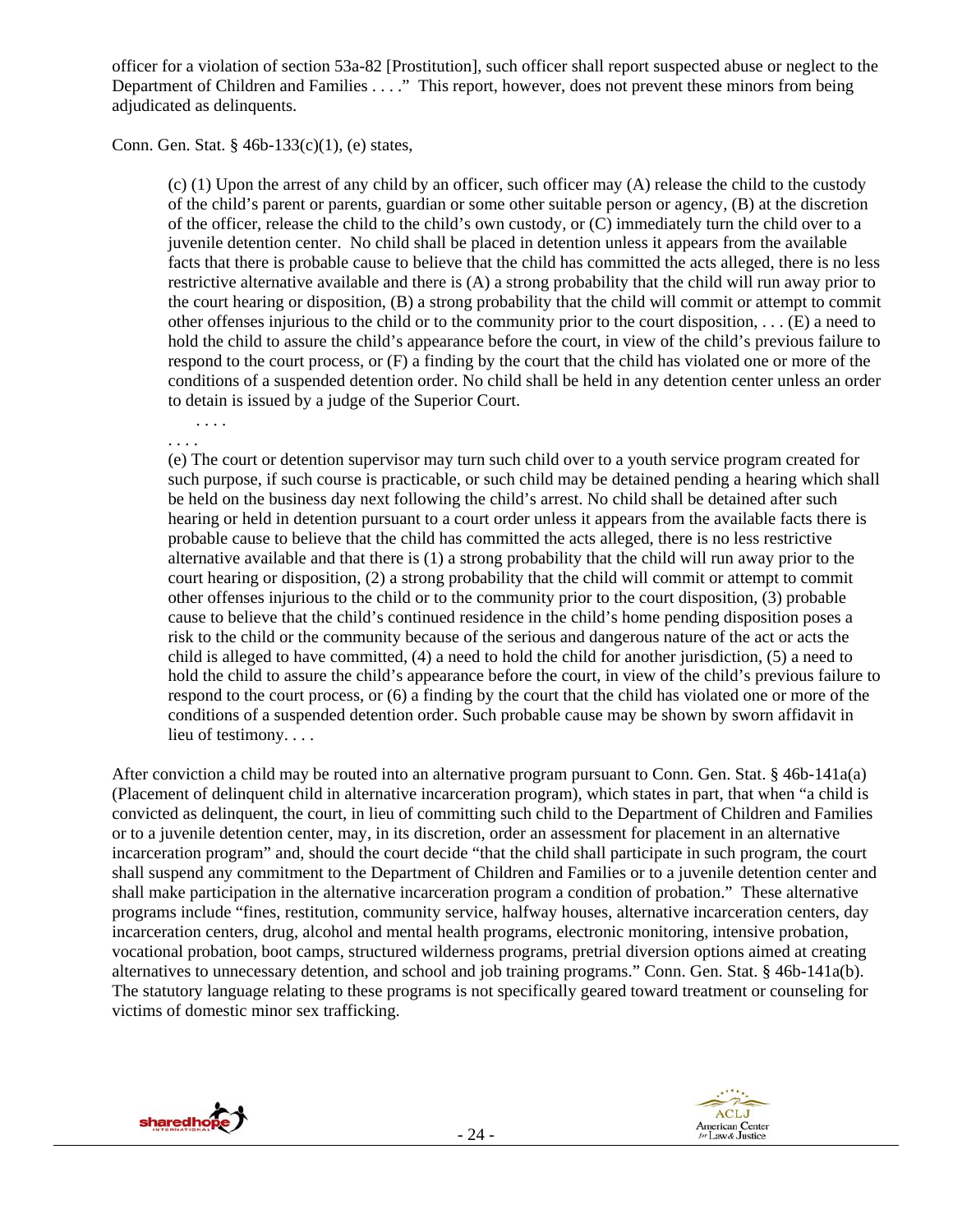- 5.4.1 Recommendation: Establish a mandatory response law directing any minor under the age of 18 involved in prostitution or who is identified through a sex trafficking prosecution away from the juvenile justice system and into a protective system.
- *5.5 Commercial sexual exploitation is identified as a type of abuse and neglect within child protection statutes.*

Pursuant to Conn. Gen. Stat. § 46b-120(6), (7) (Definitions) (effective July 1, 2012)<sup>71</sup>

(6) A child<sup>72</sup> or youth may be found "neglected" who, for reasons other than being impoverished, (A) has been abandoned, (B) is being denied proper care and attention, physically, educationally, emotionally or morally, or (C) is being permitted to live under conditions, circumstances or associations injurious to the well-being of the child or youth; (7) A child or youth may be found "abused" who (A) has been inflicted with physical injury or injuries

other than by accidental means, (B) has injuries that are at variance with the history given of them, or (C) is in a condition that is the result of maltreatment, including, but not limited to, malnutrition, sexual molestation or exploitation, deprivation of necessities, emotional maltreatment or cruel punishment.

*5.6 The definition of "caregiver" (or similar term) in the child welfare statutes is broad enough to include a trafficker who has custody or control of a child in order to bring a trafficked child into protection of child protective services.* 

Chapter 815t (Juvenile Matters), which addresses abused and neglected children, does not define terms related to caregiver. Throughout the chapter "person having responsibility for the care of the child or youth is utilized, but undefined.

- 5.6.1 Recommendation: Amend Conn. Gen. Stat. § 46b-120 (Definitions) to add the term "person having responsibility for the care of the child or youth," which should include persons in control or custody of a minor such as those who provide food, shelter, or necessities for an extended period of time.
- *5.7 Crime victims' compensation is specifically available to a child victim of sex trafficking or CSEC without regard to ineligibility factors.*

For the purposes of victim services, Conn. Gen. Stat. § 54-201(1) (Definitions) defines "victim" as "a person who is injured or killed as provided in section 54-209." Conn. Gen. Stat. § 54-209(a) (Compensation ordered, when) states,

The Office of Victim Services or, on review, a victim compensation commissioner may order the payment of compensation in accordance with the provisions of sections 54-201 to 54-233 [Chapter 968 Victim Services], inclusive, for personal injury or death which resulted from: . . . (2) the commission or attempt to commit by another of any crime as provided in section 53a-24 [Offense defined] . . . .

Pursuant to Conn. Gen. Stat. § 53a-24(a), "The term 'crime' comprises felonies and misdemeanors." Therefore, commercially sexually exploited children are included as victims.

Due to several victim compensation eligibility factors, however, commercially sexually exploited children may not be eligible for victim compensation. Conn. Gen. Stat. § 54-211(a) (Time limitation on filing application for compensation. Restrictions on award of compensation. Amount of compensation) states,

 $71$  See supra note 66.

<sup>71</sup> *See supra* note 66. 72 *See supra* note 67.

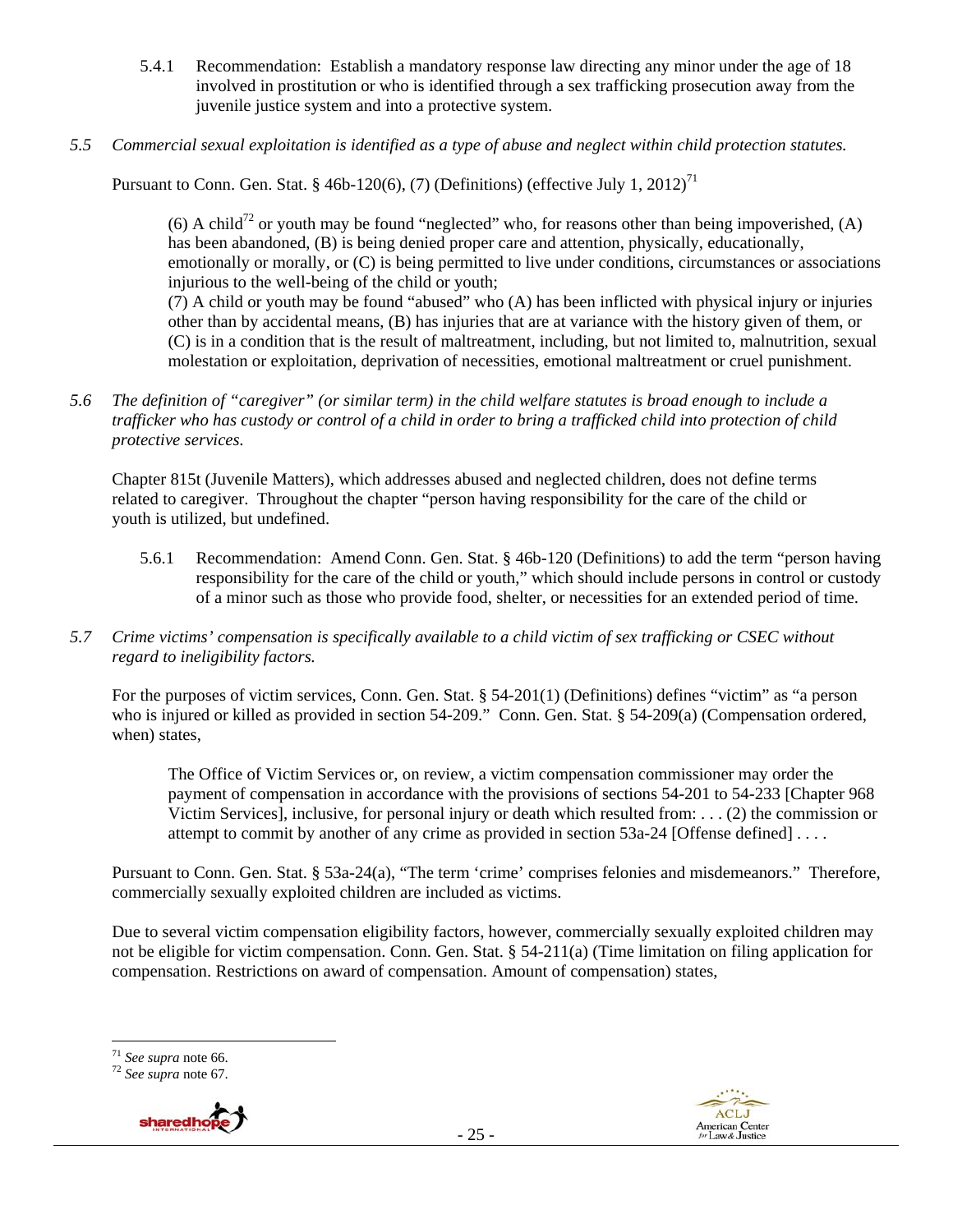(1) No order for the payment of compensation shall be made under section 54-210 [Compensation ordered for expenses, loss of earnings, pecuniary loss and other losses] unless (A) the application has been made within two years after the date of the personal injury or death, (B) the personal injury or death was the result of an incident or offense listed in section 54-209, and (C) such incident or offense has been reported to the police within five days of its occurrence or, if the incident or offense could not reasonably have been reported within such period, within five days of the time when a report could reasonably have been made, except that a victim of a sexual assault shall not be ineligible for the payment of compensation by reason of failing to make a report pursuant to this subparagraph if such victim presented himself or herself to a health care facility within seventy-two hours of such sexual assault for examination and collection of evidence of such sexual assault in accordance with the provisions of section 19a-112a. (2) Notwithstanding the provisions of subdivision (1) of this subsection, any person who, before, on or after October 1, 2005, fails to make application for compensation within two years after the date of the personal injury or death as a result of physical, emotional or psychological injuries caused by such personal injury or death may apply for a waiver of such time limitation. The Office of Victim Services, upon a finding of such physical, emotional or psychological injury, may grant such waiver. (3) Notwithstanding the provisions of subdivision (1) of this subsection, any minor who, before, on or after October 1, 2005, fails to make application for compensation within two years after the date of the personal injury or death through no fault of the minor, may apply for a waiver of such time limitation. The Office of Victim Services, upon a finding that such minor is not at fault, may grant such waiver. . . . (6) Notwithstanding the provisions of subdivision (1), (2) or (3) of this subsection, the Office of Victim Services may, for good cause shown and upon a finding of compelling equitable circumstances, waive the time limitations of subdivision (1) of this subsection.

Furthermore, Conn. Gen. Stat.  $\S 54-211(b)(2)$  states that no compensation will be given if "the victim" violated a penal law of this state, which violation caused or contributed to his injuries or death."

An additional possible limitation for domestic minor sex trafficking victims can be found in Conn. Gen. Stat. § 54-208(c) (Order of payment of compensation), which states,

In determining whether to make an order under this section, the Office of Victim Services or, on review, a victim compensation commissioner shall consider all circumstances determined to be relevant, including but not limited to provocation, consent or any other behavior of the victim which directly or indirectly contributed to such victim's injury or death, the extent of the victim's cooperation in investigating the application and the extent of the victim's cooperation with law enforcement agencies in their efforts to apprehend and prosecute the offender, and any other relevant matters.

Pursuant to Conn. Gen. Stat. § 54-210(a) (Compensation ordered for expenses, loss of earnings, pecuniary loss and other losses), compensation may be paid for, among other things, medical costs beyond Medicaid or health insurance coverage and loss of earning ability due to incapacity of the victim. However, compensation for pain and suffering is not permitted. Conn. Gen. Stat. § 54-211(c).

- 5.7.1 Recommendation: Amend Conn. Gen. Stat. § 54-211 (Time limitation on filing application for compensation. Restrictions on award of compensation. Amount of compensation) and Conn. Gen. Stat. § 54-208(c) (Order of payment compensation) to make an exception from the listed ineligibility factors for commercially sexually exploited minors under the age of 18.
- *5.8 Victim-friendly procedures and protections are provided in the trial process for minors under 18.*

Most of Connecticut's victim-friendly criminal justice procedures and protections do not extend to or do not explicitly cover victims of domestic minor sex trafficking. Conn. Gen. Stat. § 54-86f (Admissibility of evidence of sexual conduct), which limits the introduction of a victim's prior sexual conduct, subject to several



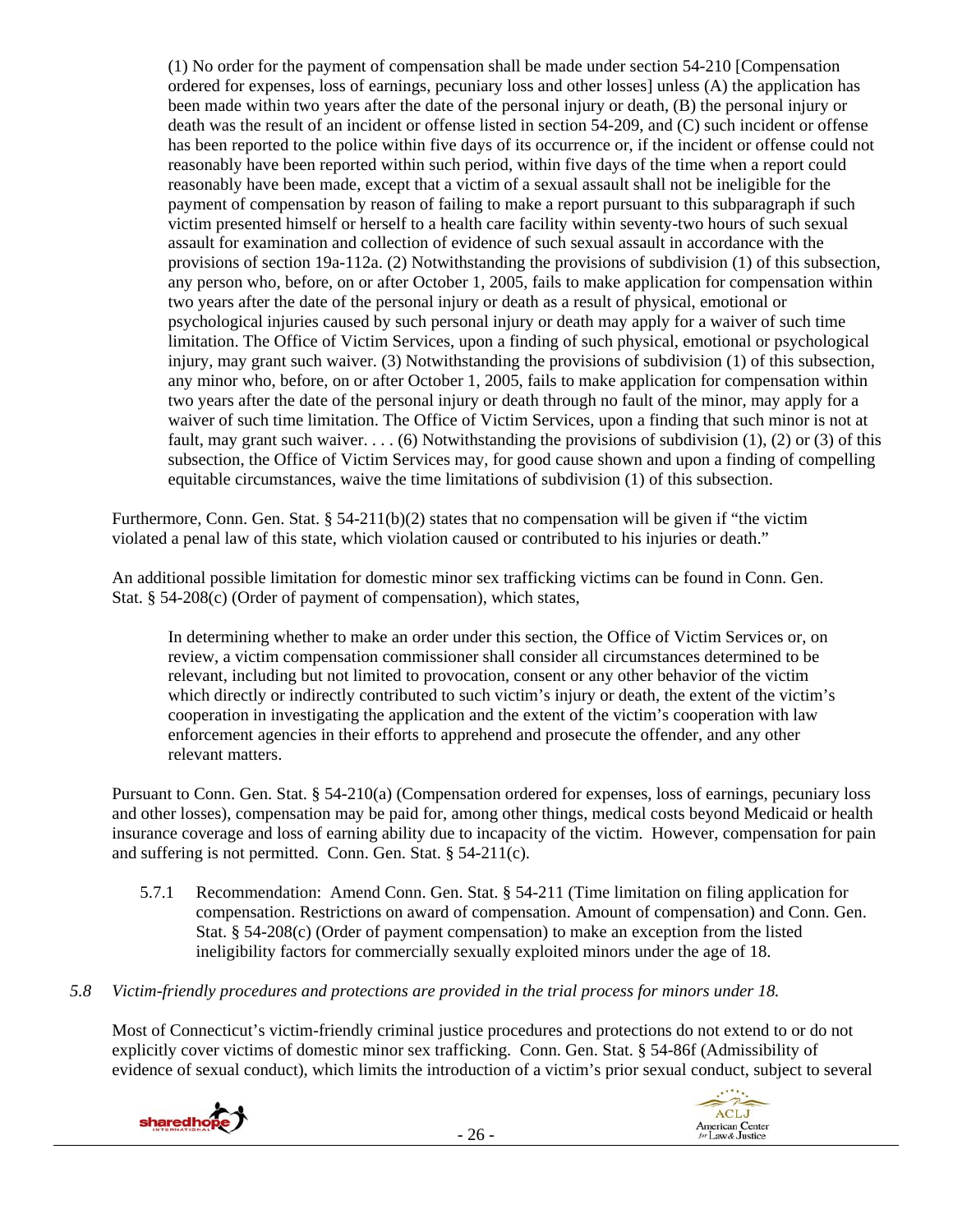exceptions, does not apply to domestic minor sex trafficking victims. Conn. Gen. Stat. § 54-86f only applies "[i]n any prosecution for sexual assault under sections 53a-70 [Sexual assault in the first degree:], 53a-70a [Sexual assault in the first degree], and 53a-71 to 53a-73a, inclusive [Sexual assault in the second degree; Sexual assault in the third degree; Sexual assault in the third degree with a firearm; Sexual assault in the fourth degree]."

Children 12 years of age or younger who are victims of assault, sexual assault, or abuse are provided certain additional protections. Conn. Gen. Stat. § 54-86g(b) (Testimony of victim of child abuse. Court may order testimony taken outside courtroom. Procedure) states,

In any criminal prosecution of an offense involving assault, sexual assault or abuse of a child twelve years of age or younger, the court may, upon motion of the attorney for any party, order that the following procedures be used when the testimony of the child is taken: (1) Persons shall be prohibited from entering and leaving the courtroom during the child's testimony; (2) an adult who is known to the child and with whom the child feels comfortable shall be permitted to sit in close proximity to the child during the child's testimony, provided such person shall not obscure the child from the view of the defendant or the trier of fact; (3) the use of anatomically correct dolls by the child shall be permitted; and (4) the attorneys for the defendant and for the state shall question the child while seated at a table positioned in front of the child, shall remain seated while posing objections and shall ask questions and pose objections in a manner which is not intimidating to the child.

Additionally, for such victims, under Conn. Gen. Stat. § 54-86g(a), the court may order the child's testimony taken outside the courtroom and "televised by closed circuit equipment in the courtroom or recorded for later showing before the court." The defendant may be excluded from the room or screened from the child's sight when the testimony is taken, "only if the state proves, by clear and convincing evidence, that the child would be so intimidated, or otherwise inhibited, by the physical presence of the defendant that a compelling need exists to take the testimony of the child outside the physical presence of the defendant in order to insure the reliability of such testimony." If the defendant is excluded or screened, however, "the court shall ensure that the defendant is able to observe and hear the testimony of the child, but that the child cannot see or hear the defendant. The defendant shall be able to consult privately with his attorney at all times during the taking of the testimony."

Pursuant to the 2011 Connecticut Practice Book, "All oral testimony shall be given under oath."<sup>73</sup> If the person testifying in Superior Court is under the age of  $18<sup>74</sup>$  however, the court may administer a simplified ageappropriate oath or "admit the testimony of a child or youth without the imposition of a formal oath if the judicial authority finds that the oath would be meaningless to the particular child or youth, or would otherwise inhibit the child or youth from testifying freely and fully."<sup>75</sup> Additional victim-friendly procedures include allowing a trusted adult to sit with the child or youth during testimony and requiring the attorneys to remain seated and proceed in a non-threatening manner.<sup>76</sup> If the minor who is testifying is the child of the respondent,





 $\overline{a}$ 73 THE COMMISSION ON OFFICIAL LEGAL PUBLICATIONS, CONNECTICUT PRACTICE BOOK (2011) § 32a-4(a), *available at*  http://www.jud.ct.gov/Publications/PracticeBook/PB\_2011.pdf.<br><sup>74</sup> Pursuant to THE COMMISSION ON OFFICIAL LEGAL PUBLICATIONS, CONNECTICUT PRACTICE BOOK (2011) § 26-1(a)(1), (2),

<sup>&</sup>quot;Child" means any person under sixteen years of age, except that (A) for purposes of delinquency matters and proceedings, "child" means any person (i) under seventeen years of age who has not been legally emancipated or, (ii) seventeen years of age or older who, prior to attaining seventeen years of age, has committed a delinquent act and, subsequent to attaining seventeen years of age, (i) violates any order of a judicial authority or any condition of probation ordered by a judicial authority with respect to such delinquency proceeding; or (ii) willfully fails to appear in response to a summons under General Statutes

<sup>§ 46</sup>b-133, with respect to such delinquency proceeding, and (B) for purposes of family with service needs matters and proceedings, child means a person under seventeen years of age; (2) "Youth" means any person sixteen or seventeen years of age who has not been legally emancipated.<br><sup>75</sup> *See supra* note 73.<br><sup>76</sup> *See supra* note 73, § 32a-4(c).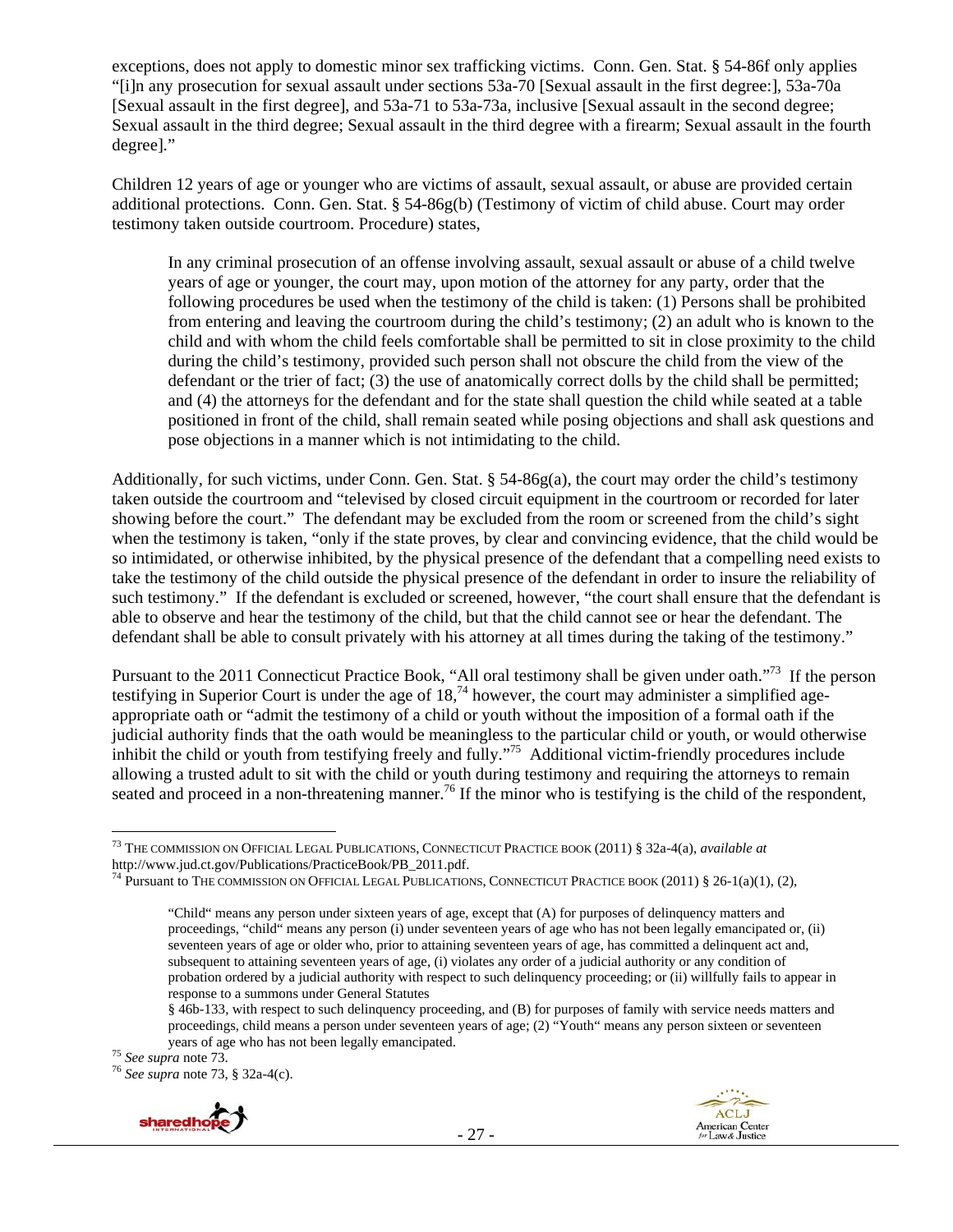the respondent may be excluded from the hearing "upon a showing by clear and convincing evidence that the child or youth witness would be so intimidated or inhibited that trustworthiness of the child or youth witness is seriously called into question."<sup>77</sup>

- 5.8.1 Recommendation: Amend Conn. Gen. Stat. § 54-86f (Admissibility of evidence of sexual conduct) and Conn. Gen. Stat. § 54-86g (Testimony of victim of child abuse. Court may order testimony taken outside courtroom. Procedure) to specify that minor victims of Conn. Gen. Stat. § 53a-192a (Trafficking in persons), Conn. Gen. Stat § 53a-86(a) (Promoting prostitution in the first degree), Conn. Gen. Stat. § 53a-70c (Aggravated sexual assault of a minor), Conn. Gen. Stat. § 53a-90a(a) (Enticing a minor. Penalties), or Conn. Gen. Stat. § 53a-196a (Employing a minor in an obscene performance) are entitled to victim friendly criminal justice procedures.
- *5.9 Expungement or sealing of juvenile arrest or criminal records resulting from arrests or adjudications for prostitution-related offenses committed as a result of, or in the course of, the commercial sexual exploitation of a minor is available within a reasonable time after turning 18.*

Conn. Gen. Stat. § 46b-146 (Erasure of police and court records) states,

Whenever any child has been convicted as delinquent, has been adjudicated a member of a family with service needs or has signed a statement of responsibility admitting to having committed a delinquent act, and has subsequently been discharged from the supervision of the Superior Court or from the custody of the Department of Children and Families or from the care of any other institution or agency to whom the child has been committed by the court, such child, or the child's parent or guardian, may file a petition with the Superior Court. If such court finds (1) that at least two years or, in the case of a child convicted as delinquent for the commission of a serious juvenile offense,four years have elapsed from the date of such discharge, (2) that no subsequent juvenile proceeding or adult criminal proceeding is pending against such child, (3) that such child has not been convicted of a delinquent act that would constitute a felony or misdemeanor if committed by an adult during such two-year or four-year period, (4) that such child has not been convicted as an adult of a felony or misdemeanor during such two-year or four-year period, and (5) that such child has reached seventeen years of age,<sup>78</sup> the court shall order all police and court records pertaining to such child to be erased. . . . .

- 5.9.1 Recommendation: Amend Conn. Gen. Stat. § 46b-146 (Erasure of police and court records) to permit a minor who has incurred a criminal record as a result of being trafficked to expunge the records immediately or, at latest, upon turning 18 years of age.
- *5.10 Victim restitution and civil remedies are authorized by law for minor victims of sex trafficking or CSEC.*

Civil remedies are specifically available in cases of trafficking in persons through Conn. Gen. Stat § 52-571i (Action for damages resulting from trafficking in persons), which states.

Any person aggrieved by a violation of section 53a-192a [Trafficking in persons] may bring a civil action in the superior court for the judicial district where such person resides or the judicial district of Hartford against the person or persons who committed such violation to recover actual damages, statutory damages of not more than one thousand dollars for each day such person was coerced by another person in violation of section 53a-192a and a reasonable attorney's fee.

<sup>&</sup>lt;sup>78</sup> On or after July 1, 2012, Conn. Gen. Stat. § 46b-146(5) will state the following: "that such child has reached eighteen years of age, the court shall order all police and court records pertaining to such child to be erased. . . ." 2009 Conn. Acts 7, § 88 (Spec. Sess.).





<sup>&</sup>lt;sup>77</sup> See supra note 73, § 32a-4(e).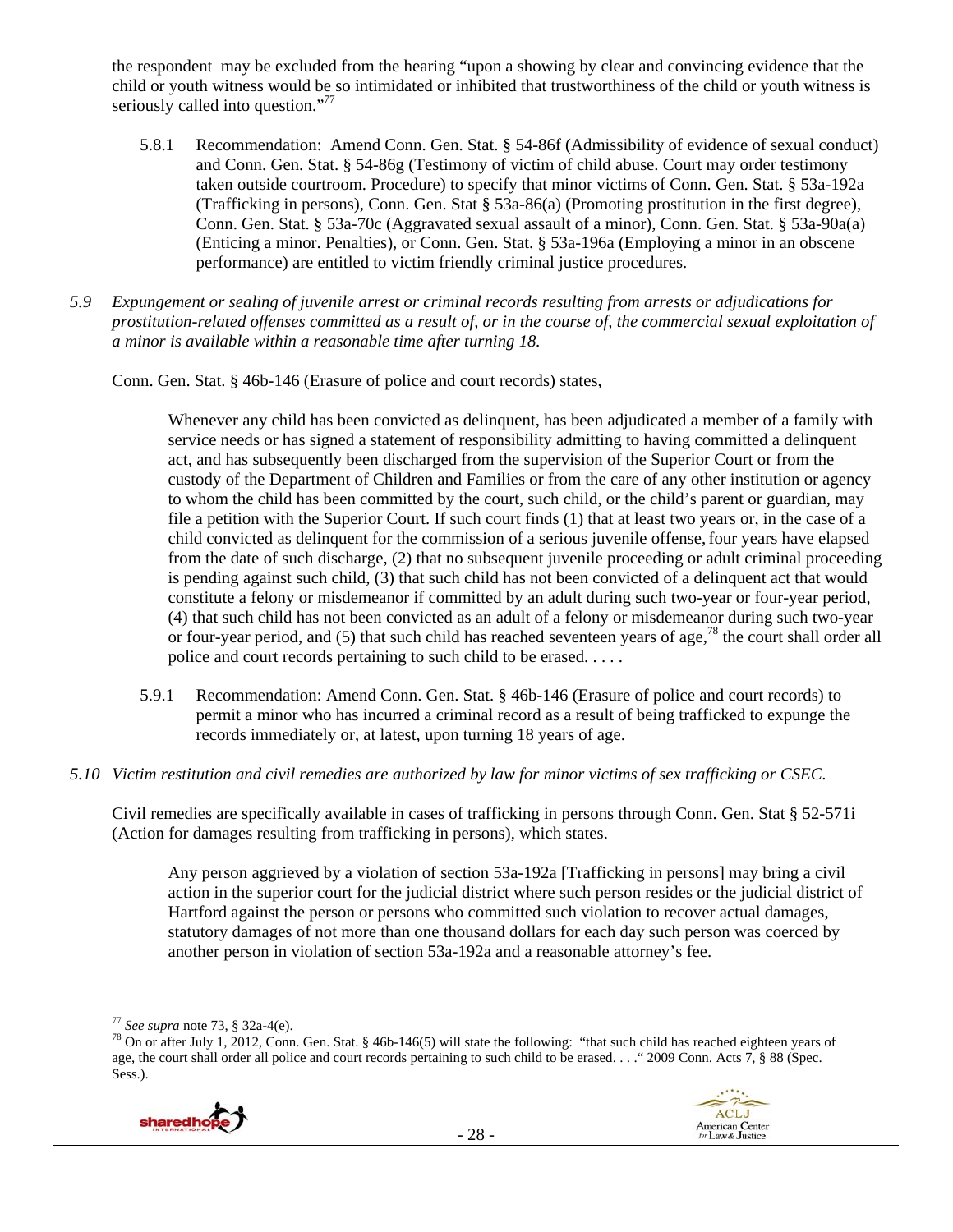A domestic minor sex trafficking victim may also receive restitution under Conn. Gen. Stat. § 53a-28(c) which states,

In addition to any sentence imposed pursuant to subsection (b) of this section, if (1) a person is convicted of an offense that resulted in injury to another person or damage to or loss of property, (2) the victim requests financial restitution, and (3) the court finds that the victim has suffered injury or damage to or loss of property as a result of such offense, the court shall order the offender to make financial restitution under terms that it determines are appropriate. . . . Restitution ordered by the court pursuant to this subsection shall be based on easily ascertainable damages for injury or loss of property, actual expenses incurred for treatment for injury to persons and lost wages resulting from injury. Restitution shall not include reimbursement for damages for mental anguish, pain and suffering or other intangible losses, but may include the costs of counseling reasonably related to the offense. . . .

In deciding the amount of restitution under Conn. Gen. Stat. § 53a-28(c),

the court shall consider: (A) The financial resources of the offender and the burden restitution will place on other obligations of the offender; (B) the offender's ability to pay based on installments or other conditions; (C) the rehabilitative effect on the offender of the payment of restitution and the method of payment; and (D) other circumstances, including the financial burden and impact on the victim, that the court determines make the terms of restitution appropriate. If the court determines that the current financial resources of the offender or the offender's current ability to pay based on installments or other conditions are such that no appropriate terms of restitution can be determined, the court may forego setting such terms. The court shall articulate its findings on the record with respect to each of the factors set forth in subparagraphs (A) to (D), inclusive, of this subsection.

Pursuant to Conn. Gen. Stat § 53-397(b)(1), (4) (Penalty. Forfeiture of property. Disposition of seized property. Appointment of receiver), if the trafficker or facilitator was convicted under the Corrupt Organizations and Racketeering Activity Act,<sup>79</sup> he

shall forfeit to the state: (1) Any property he has acquired, maintained or used in violation of this chapter, including profits derived therefrom and the appreciated value thereof, or, where applicable, the proceeds from the sale thereof; and (2) any interest in, security of, claim against, or property or contractual right of any kind affording a source of influence over any enterprise which he has established, operated, controlled, conducted or participated in the conduct of, in violation of this chapter.

. . . .

(4) The court shall order the Chief State's Attorney to convert into cash all such property seized under this chapter that is not yet cash as soon as commercially feasible, and shall make provision for the rights of any innocent person or entity, governmental, business or other, that are superior to that of the state and that are then known to the court or the state's attorney or state's attorneys involved in the case. In lieu of ordering the sale of any such property, the court may (A) if it finds that the property can be used by a state governmental agency, order the property to be delivered to such agency for such use, (B) order the property to be sold or transferred to any innocent person or entity or (C) order any equitable relief with respect to the disposition of such property as it deems appropriate.





<sup>79</sup> *See supra* note 53.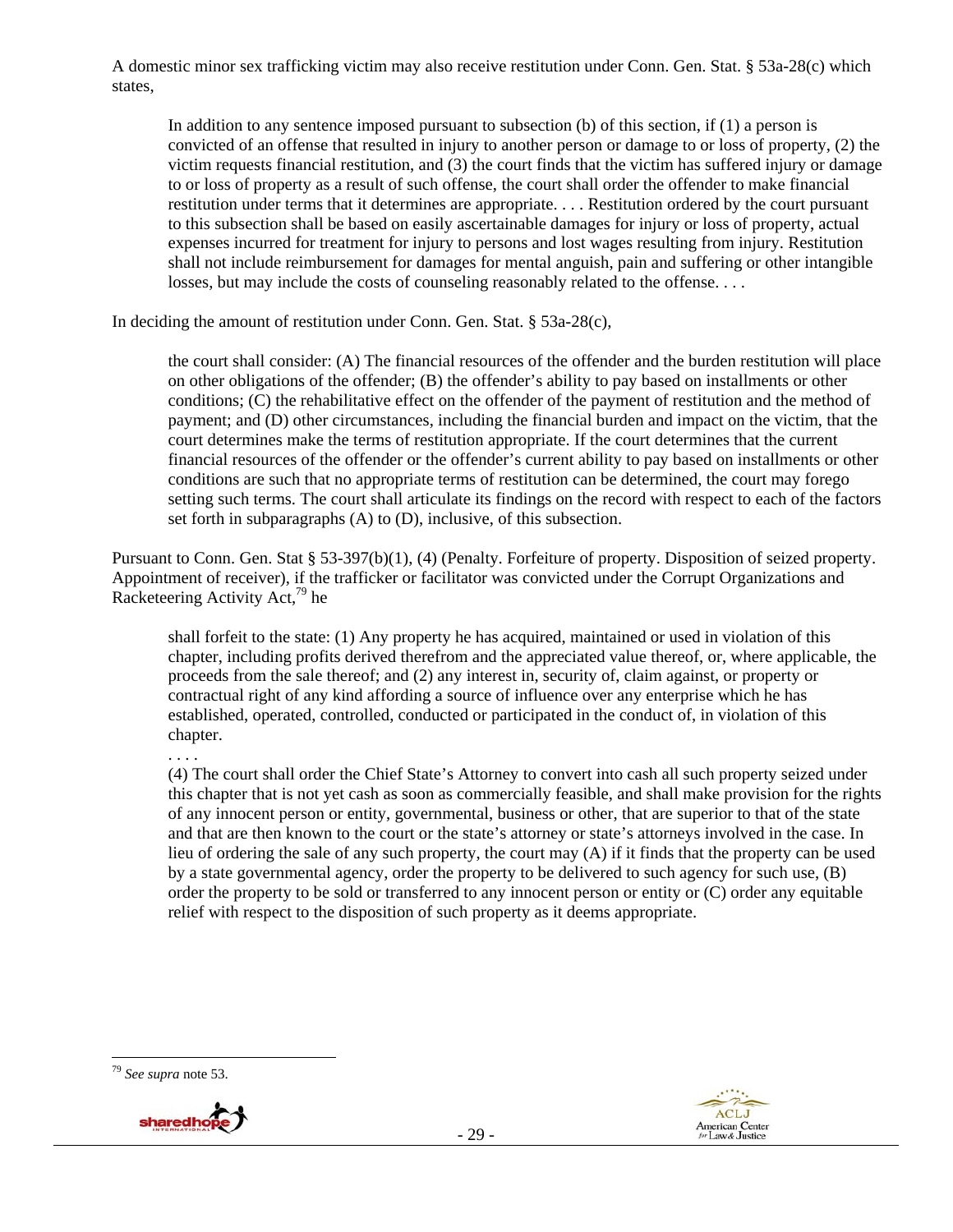*5.11 Statutes of limitations for civil and criminal actions for child sex trafficking or CSEC offenses are eliminated or lengthened sufficiently to allow prosecutors and victims a realistic opportunity to pursue criminal actions and legal remedies.* 

Pursuant to Conn. Gen. Stat. § 54-193(a) (Limitation of prosecution for certain offenses), "There shall be no limitation of time within which a person may be prosecuted for . . . a class A felony." Therefore prosecutions for Conn. Gen. Stat. § 53a-196a (Employing a minor in an obscene performance) or § 53a-70c (Aggravated sexual assault of a minor) are not subject to a statute of limitations and may be prosecuted at any time. All offenses punishable by imprisonment for more than 1 year are subject to a 5-year statute of limitations, while all other offenses are subject to a 1-year statute of limitations. Conn. Gen. Stat. § 54-193(b), (c).

Under Conn. Gen. Stat. § 54-193a (Limitation of prosecution for offenses involving sexual abuse of minor), however,

Notwithstanding the provisions of section 54-193, no person may be prosecuted for any offense, except a class A felony, involving sexual abuse, sexual exploitation or sexual assault of a minor except within thirty years from the date the victim attains the age of majority or within five years from the date the victim notifies any police officer or state's attorney acting in such police officer's or state's attorney's official capacity of the commission of the offense, whichever is earlier . . . .

Pursuant to Conn. Gen. Stat. § 52-577d (Limitation of action for damages to minor caused by sexual abuse, exploitation or assault),

Notwithstanding the provisions of section 52-577 [Action founded upon a tort], no action to recover damages for personal injury to a minor, including emotional distress, caused by sexual abuse, sexual exploitation or sexual assault may be brought by such person later than thirty years from the date such person attains the age of majority.

# Framework Issue 6: Criminal justice tools for investigation and prosecutions

## *Legal Components:*

- *6.1 Training on human trafficking and domestic minor sex trafficking for law enforcement is statutorily mandated.*
- *6.2 Single party consent to audiotaping is permitted in law enforcement investigations.*
- *6.3 Domestic minor sex trafficking investigations may use wiretapping to investigate the crime.*
- *6.4 Using a law enforcement decoy posing as a minor to investigate buying or selling of commercial sex acts is not a defense to soliciting, purchasing, or selling sex with a minor.*
- *6.5 Using the Internet to investigate buyers and traffickers is a permissible investigative technique.*
- *6.6 Law enforcement and child welfare agencies are mandated to promptly report missing and recovered children. \_\_\_\_\_\_\_\_\_\_\_\_\_\_\_\_\_\_\_\_\_\_\_\_\_\_\_\_\_\_\_\_\_\_\_\_\_\_\_\_\_\_\_\_\_\_\_\_\_\_\_\_\_\_\_\_\_\_\_\_\_\_\_\_\_\_\_\_\_\_\_\_\_\_\_\_\_\_\_\_\_\_\_\_\_\_\_\_\_\_\_\_\_\_*

## *Legal Analysis:*

 $\overline{a}$ 

*6.1 Training on human trafficking and domestic minor sex trafficking for law enforcement is statutorily mandated.* 

While training is not mandated, Connecticut has developed a training program on trafficking in persons pursuant to Conn. Gen. Stat. § 46a-4b (Training program on trafficking in persons)<sup>80</sup> which states,

<sup>80</sup> The text of Conn. Gen. Stat. § 46a-4b included here and elsewhere in this report includes amendments made by the passage of House Bill 6650 during Connecticut's 2011 General Assembly. 2011 Conn. Acts 51, § 134 (Reg. Sess.) (effective July 1, 2011).



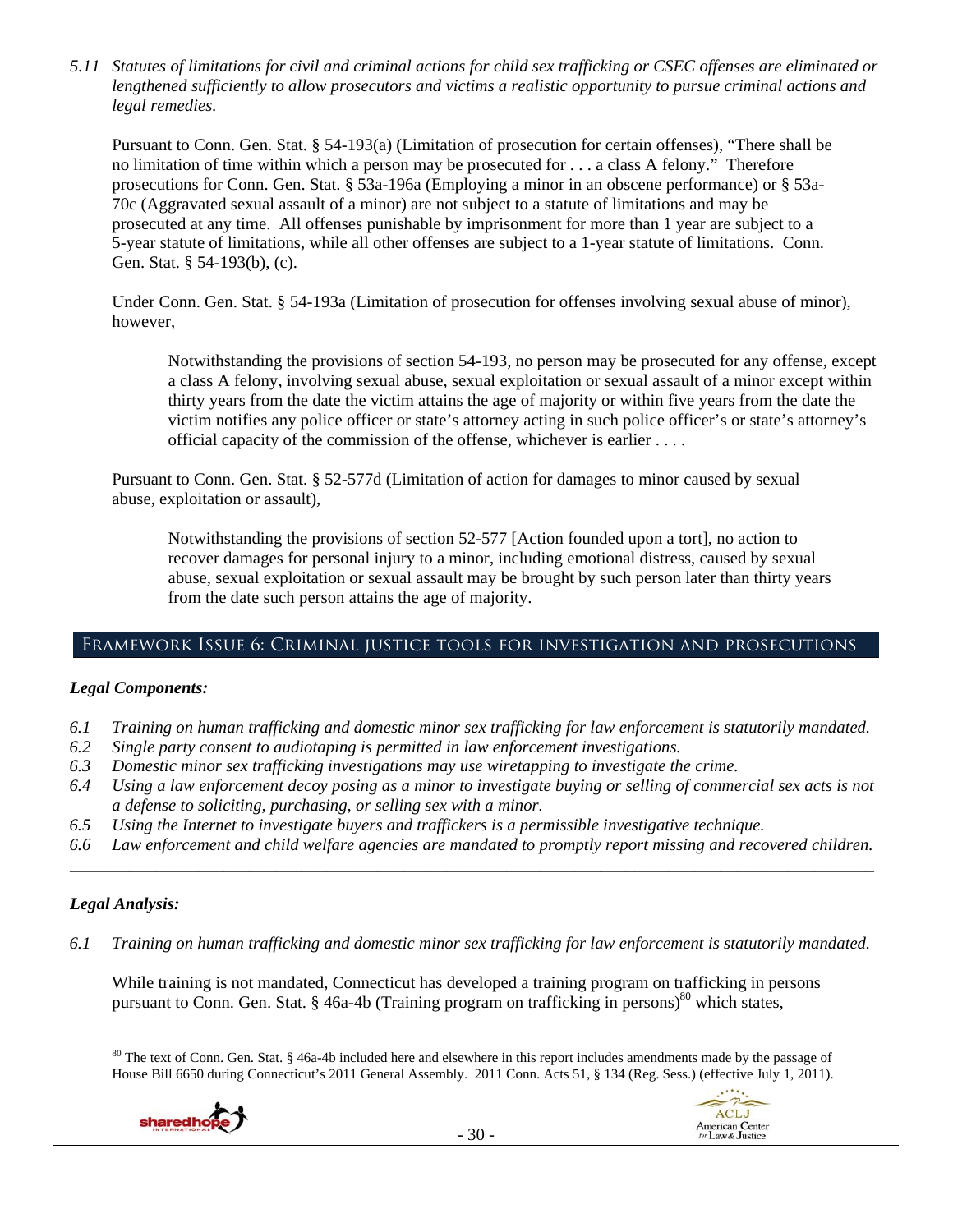The Permanent Commission on the Status of Women, in conjunction with the Police Officer Standards and Training Council, shall develop a training program on trafficking in persons and make such training program available, upon request, to the Division of State Police within the Department of Emergency Services and Public Protection, the office of the Chief State's Attorney, local police departments and community organizations.

6.1.1 Recommendation: Enact a statute that mandates the training developed under Conn. Gen. Stat. § 46a-4b (Training program on trafficking in persons) for law enforcement personnel.

#### *6.2 Single party consent to audiotaping is permitted in law enforcement investigations.*

Connecticut requires two-party consent for the recording of telephonic communications. Pursuant to Conn. Gen. Stat. § 52-570d(a) (Action for illegal recording of private telephonic communications),

No person shall use any instrument, device or equipment to record an oral private telephonic communication unless the use of such instrument, device or equipment (1) is preceded by consent of all parties to the communication and such prior consent either is obtained in writing or is part of, and obtained at the start of, the recording, or (2) is preceded by verbal notification which is recorded at the beginning and is part of the communication by the recording party, or (3) is accompanied by an automatic tone warning device which automatically produces a distinct signal that is repeated at intervals of approximately fifteen seconds during the communication while such instrument, device or equipment is in use.

- 6.2.1. Recommendation: Amend Conn. Gen. Stat. § 52-570d(a) (Action for illegal recording of private telephonic communications) to create an exception that allows for single-party consent to audiotaping if the offense being investigated is a trafficking in persons offense under Conn. Gen. Stat. § 53a-192a or a CSEC offense.
- *6.3 Domestic minor sex trafficking investigations may use wiretapping to investigate the crime.*

Pursuant to Conn. Gen. Stat. § 54-41d(1), (2) (Issuance of order), orders authorizing wiretapping may only be issued for crimes enumerated in Conn. Gen. Stat. § 54-41(b) (Application for order authorizing interception). Assuming the other requirements in Conn. Gen. Stat. § 54-41d and the chapter on wiretapping are met, an authorization to intercept a wire can be granted pursuant to Conn. Gen. Stat. § 54- 41b states,

when such interception may provide evidence of the commission of offenses involving gambling, bribery, violations of section 53-395 [Prohibited activities in Chapter 949c Corrupt Organizations and Racketeering Activity Act], violations of section 21a-277 [Penalty for illegal manufacture, distribution, sale, prescription, dispensing], felonious crimes of violence or felonies involving the unlawful use or threatened use of physical force or violence committed with the intent to intimidate or coerce the civilian population or a unit of government.

Therefore, wiretapping for domestic minor sex trafficking cases is only authorized to the extent that these crimes fall within Conn. Gen. Stat. § 53-395 or are felonious crimes of violence.

6.3.1 Recommendation: Amend Conn. Gen. Stat. § 54-41b (Application for order authorizing interception to include Conn. Gen. Stat 53a-192a (Trafficking in persons), Conn. Gen. Stat § 53a-86(a) (Promoting prostitution in the first degree), Conn. Gen. Stat. § 53a-70c (Aggravated sexual assault of a minor), Conn. Gen. Stat. § 53a-90a(a) (Enticing a minor. Penalties), and Conn. Gen.



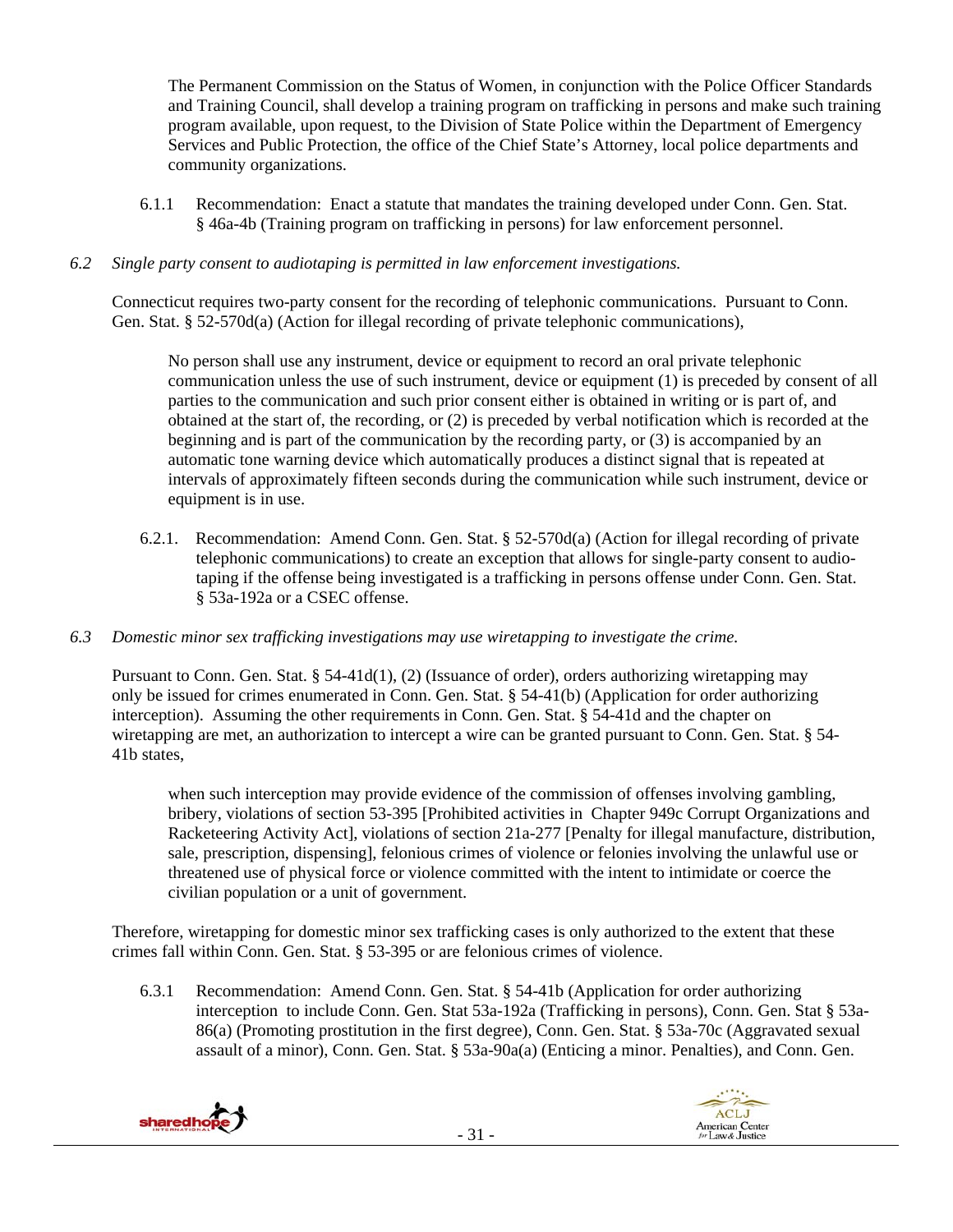Stat. § 53a-196a (Employing a minor in an obscene performance) as crimes for which wiretapping can be authorized.

*6.4 Using a law enforcement decoy posing as a minor to investigate buying or selling of commercial sex acts is not a defense to soliciting, purchasing, or selling sex with a minor.* 

Conn. Gen. Stat. § 53a-83 (Patronizing a prostitute) and Conn. Gen. Stat. § 53a-83a (Patronizing a prostitute from a motor vehicle) are silent with regard to the defense that the person solicited was actually an undercover officer.

Pursuant to Conn. Gen. Stat. § 53a-15 (Entrapment as defense),

In any prosecution for an offense, it shall be a defense that the defendant engaged in the proscribed conduct because he was induced to do so by a public servant, or by a person acting in cooperation with a public servant, for the purpose of institution of criminal prosecution against the defendant, and that the defendant did not contemplate and would not otherwise have engaged in such conduct.

- 6.4.1 Enact a law expressly permitting the use of a law enforcement decoy during the investigation or prohibiting a defense to prosecution based on the "minor" being in fact a person posing as a minor for purposes of the investigation of a violation under Conn. Gen. Stat. § 53a-192a (Trafficking in persons) and CSEC laws.
- *6.5 Using the Internet to investigate buyers and traffickers is a permissible investigative technique.*

Conn. Gen. Stat. § 53a-90a (Enticing a minor) does not explicitly allow for conviction if the person the individual contacted was merely believed to be a minor, but was really an undercover officer.<sup>81</sup>

*6.6 Law enforcement and child welfare agencies are mandated to promptly report missing and recovered children.* 

Conn. Gen. Stat. § 29-1e (Missing Children Information Clearinghouse. Definitions. Duties. Missing child reports) 82 establishes a Missing Children Information Clearinghouse within the Department of Emergency Services and Public Protection. Pursuant to Conn. Gen. Stat. § 29-1e,

(c) The clearinghouse is established as a central repository of information regarding missing children<sup>83</sup> and other missing persons. Such information shall be collected and disseminated to assist in the location of missing children. The clearinghouse shall:

(1) Establish a system of intrastate communication of information relating to children determined to be missing by the parent, guardian or legal custodian of the child, or by a law enforcement agency; (2) Provide a centralized file for the exchange of information on missing children within the state; (3) Interface with the National Crime Information Center for the exchange of information on children suspected of interstate travel;

<sup>&</sup>lt;sup>82</sup> The text of Conn. Gen. Stat. § 29-1e included here and elsewhere in this report includes amendments made by the passage of House Bill 6650 during Connecticut's 2011 General Assembly. 2011 Conn. Acts 51, § 134 (Reg. S  $83$  Pursuant to Conn. Gen. Stat. § 29-1e(b)(1), "Missing child' means any person who is under the age of eighteen years, whose temporary or permanent residence is in Connecticut or is believed to be in Connecticut, whose location has not been determined, and who has been reported as missing to a law enforcement agency."





 $\overline{a}$ <sup>81</sup> *But see* State v. Nero, 1 A.3d 184, 207 (Conn. App. Ct. 2010) (affirming the conviction of an offender who was apprehended by an undercover police officer posing online as a 15-year-old girl for attempting to entice a minor to engage in noncommercial sex acts).